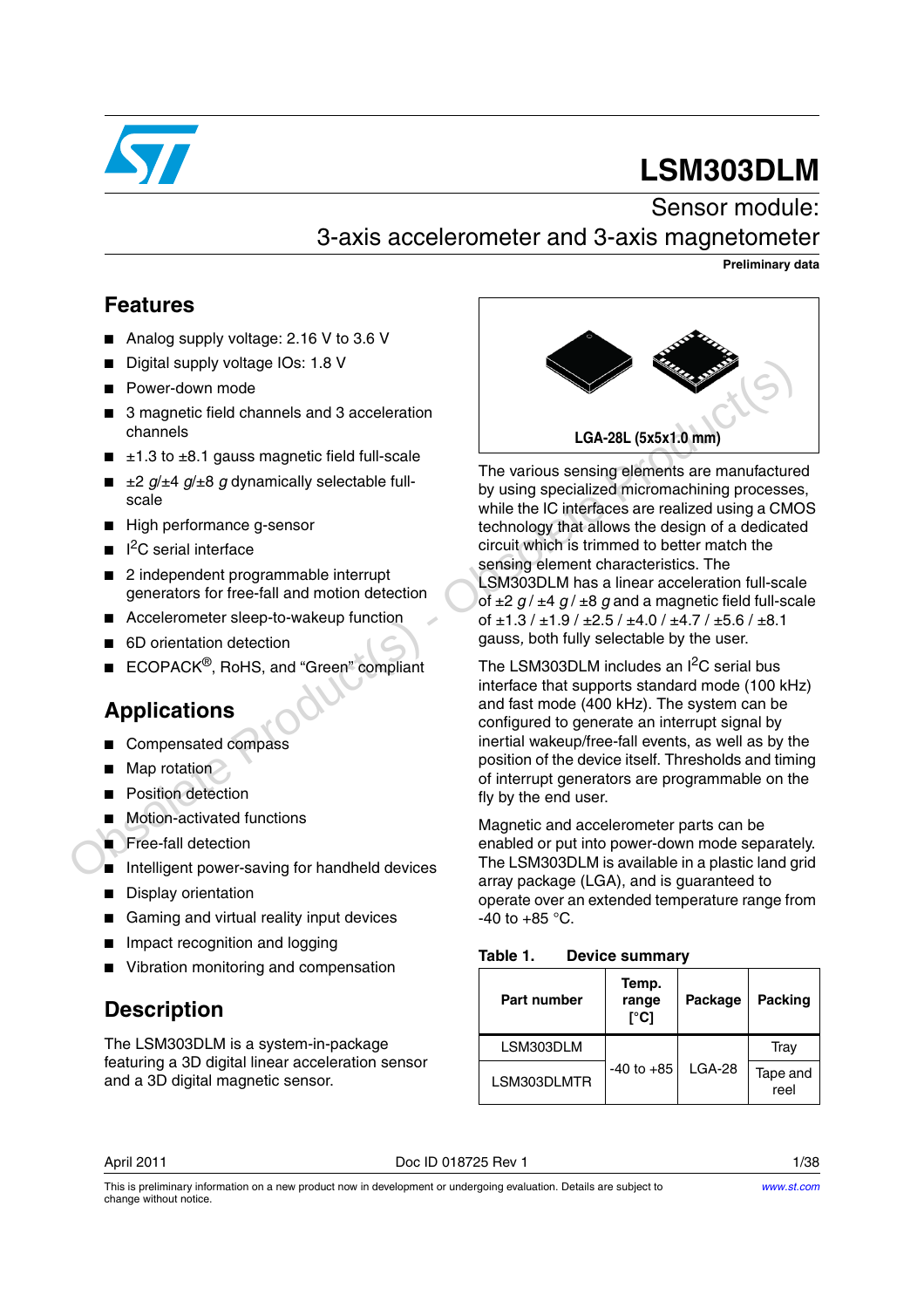# **Contents**

| 1               |     |       |                                                     |    |
|-----------------|-----|-------|-----------------------------------------------------|----|
|                 | 1.1 |       |                                                     |    |
|                 | 1.2 |       |                                                     |    |
| $\mathbf{2}$    |     |       |                                                     |    |
|                 | 2.1 |       |                                                     |    |
|                 | 2.2 |       |                                                     |    |
|                 | 2.3 |       |                                                     |    |
|                 |     | 2.3.1 |                                                     |    |
| 3               |     |       |                                                     |    |
| 4               |     |       |                                                     |    |
|                 | 4.1 |       | Linear acceleration sensitivity <b>Community 12</b> |    |
|                 | 4.2 |       |                                                     |    |
|                 | 4.3 |       |                                                     |    |
| 5               |     |       |                                                     |    |
|                 | 5.1 |       |                                                     |    |
| $6\phantom{1}6$ |     |       |                                                     |    |
|                 | 6.1 |       |                                                     |    |
|                 | 6.2 |       |                                                     |    |
|                 | 6.3 |       |                                                     |    |
|                 |     |       |                                                     |    |
|                 | 7.1 |       |                                                     |    |
|                 |     | 7.1.1 |                                                     |    |
|                 |     | 7.1.2 |                                                     |    |
|                 |     | 7.1.3 |                                                     |    |
| 8               |     |       |                                                     |    |
| 9               |     |       |                                                     |    |
| 2/38            |     |       | Doc ID 018725 Rev 1                                 | 57 |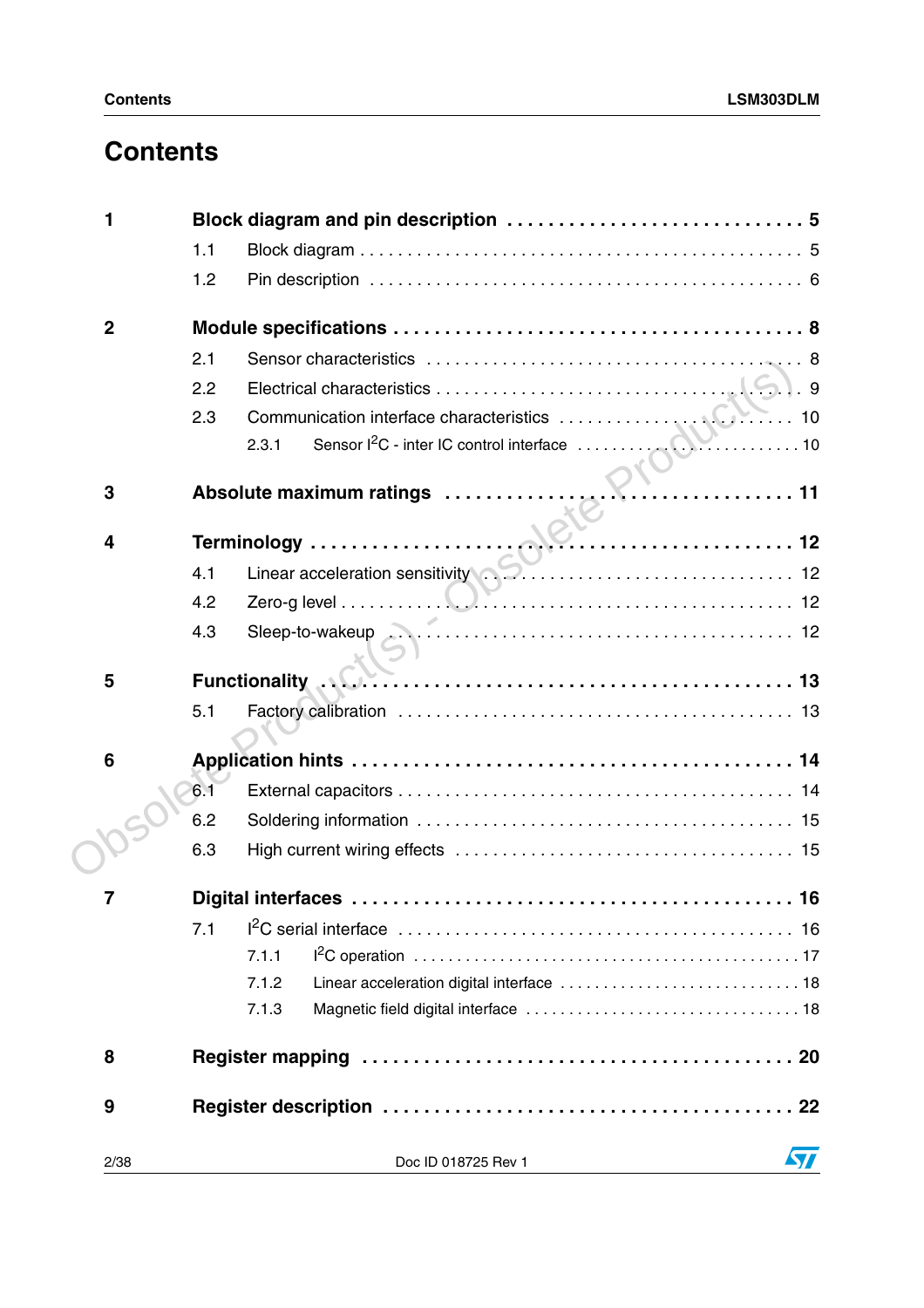| 9.1 |        | Linear acceleration register description  22                                                           |  |
|-----|--------|--------------------------------------------------------------------------------------------------------|--|
|     | 9.1.1  |                                                                                                        |  |
|     | 9.1.2  |                                                                                                        |  |
|     | 9.1.3  |                                                                                                        |  |
|     | 9.1.4  |                                                                                                        |  |
|     | 9.1.5  |                                                                                                        |  |
|     | 9.1.6  |                                                                                                        |  |
|     | 9.1.7  |                                                                                                        |  |
|     | 9.1.8  |                                                                                                        |  |
|     | 9.1.9  |                                                                                                        |  |
|     | 9.1.10 | OUT_Y_L_A (2Ah), OUT_Y_H_A (2Bh)<br>OUT_Z_L_A (2Ch), OUT_Z_H_A (2Dh)                                   |  |
|     | 9.1.11 |                                                                                                        |  |
|     | 9.1.12 |                                                                                                        |  |
|     | 9.1.13 |                                                                                                        |  |
|     | 9.1.14 | INT1_THS_A (32h)<br>INT1_DURATION_A (33h)<br>29                                                        |  |
|     | 9.1.15 |                                                                                                        |  |
|     | 9.1.16 | $INT2_CFG_A (34h)$ $\ldots$ $\ldots$ $\ldots$ $\ldots$ $\ldots$ $\ldots$ $\ldots$ $\ldots$ $\ldots$ 30 |  |
|     | 9.1.17 |                                                                                                        |  |
|     | 9.1.18 |                                                                                                        |  |
|     | 9.1.19 |                                                                                                        |  |
| 9.2 |        | Magnetic field sensing register description  32                                                        |  |
|     | 9.2.1  |                                                                                                        |  |
|     | 9.2.2  |                                                                                                        |  |
|     | 9.2.3  |                                                                                                        |  |
|     | 9.2.4  |                                                                                                        |  |
|     | 9.2.5  | OUT_Z_H_M (05), OUT_Z_L_M (06h) 34                                                                     |  |
|     | 9.2.6  | OUT_Y_H_M (07), OUT_Y_L_M (08h)  34                                                                    |  |
|     | 9.2.7  |                                                                                                        |  |
|     | 9.2.8  |                                                                                                        |  |
|     | 9.2.9  |                                                                                                        |  |
| 10  |        |                                                                                                        |  |
| 11  |        |                                                                                                        |  |
|     |        |                                                                                                        |  |

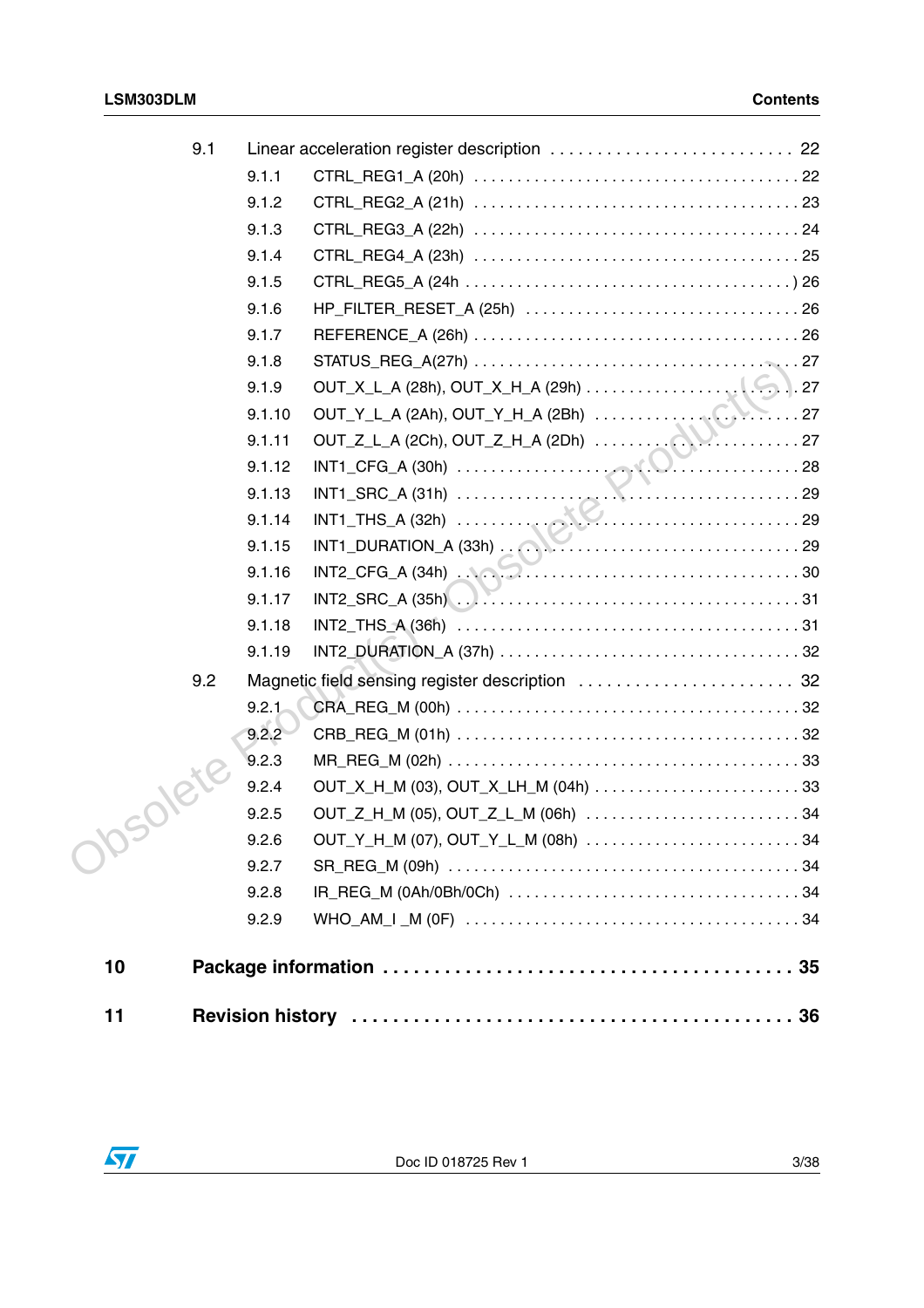# **List of tables**

| Table 1.  |                                                                                  |  |
|-----------|----------------------------------------------------------------------------------|--|
| Table 2.  |                                                                                  |  |
| Table 3.  |                                                                                  |  |
| Table 4.  |                                                                                  |  |
| Table 5.  |                                                                                  |  |
| Table 6.  |                                                                                  |  |
| Table 7.  |                                                                                  |  |
| Table 8.  |                                                                                  |  |
| Table 9.  |                                                                                  |  |
| Table 10. |                                                                                  |  |
| Table 11. | Transfer when master is receiving (reading) one byte of data from slave 16       |  |
| Table 12. |                                                                                  |  |
| Table 13. | Transfer when master is receiving (reading) multiple bytes of data from slave 17 |  |
| Table 14. |                                                                                  |  |
| Table 15. |                                                                                  |  |
| Table 16. |                                                                                  |  |
| Table 17. |                                                                                  |  |
| Table 18. |                                                                                  |  |
| Table 19. | Normal-mode output data rate configurations and low-pass cut-off frequencies 22  |  |
| Table 20. |                                                                                  |  |
| Table 21. |                                                                                  |  |
| Table 22. |                                                                                  |  |
| Table 23. |                                                                                  |  |
| Table 24. |                                                                                  |  |
| Table 25. |                                                                                  |  |
| Table 26. |                                                                                  |  |
| Table 27. |                                                                                  |  |
| Table 28. |                                                                                  |  |
| Table 29. |                                                                                  |  |
| Table 30. |                                                                                  |  |
|           |                                                                                  |  |
| Table 31. |                                                                                  |  |
| Table 32. |                                                                                  |  |
| Table 33. |                                                                                  |  |
| Table 34. |                                                                                  |  |
| Table 35. |                                                                                  |  |
| Table 36. |                                                                                  |  |
| Table 37. |                                                                                  |  |
| Table 38. |                                                                                  |  |
| Table 39. |                                                                                  |  |
| Table 40. |                                                                                  |  |
| Table 41. |                                                                                  |  |
| Table 42. |                                                                                  |  |
| Table 43. |                                                                                  |  |
| Table 44. |                                                                                  |  |
| Table 45. |                                                                                  |  |
| Table 46. |                                                                                  |  |
| Table 47. |                                                                                  |  |
| Table 48. |                                                                                  |  |

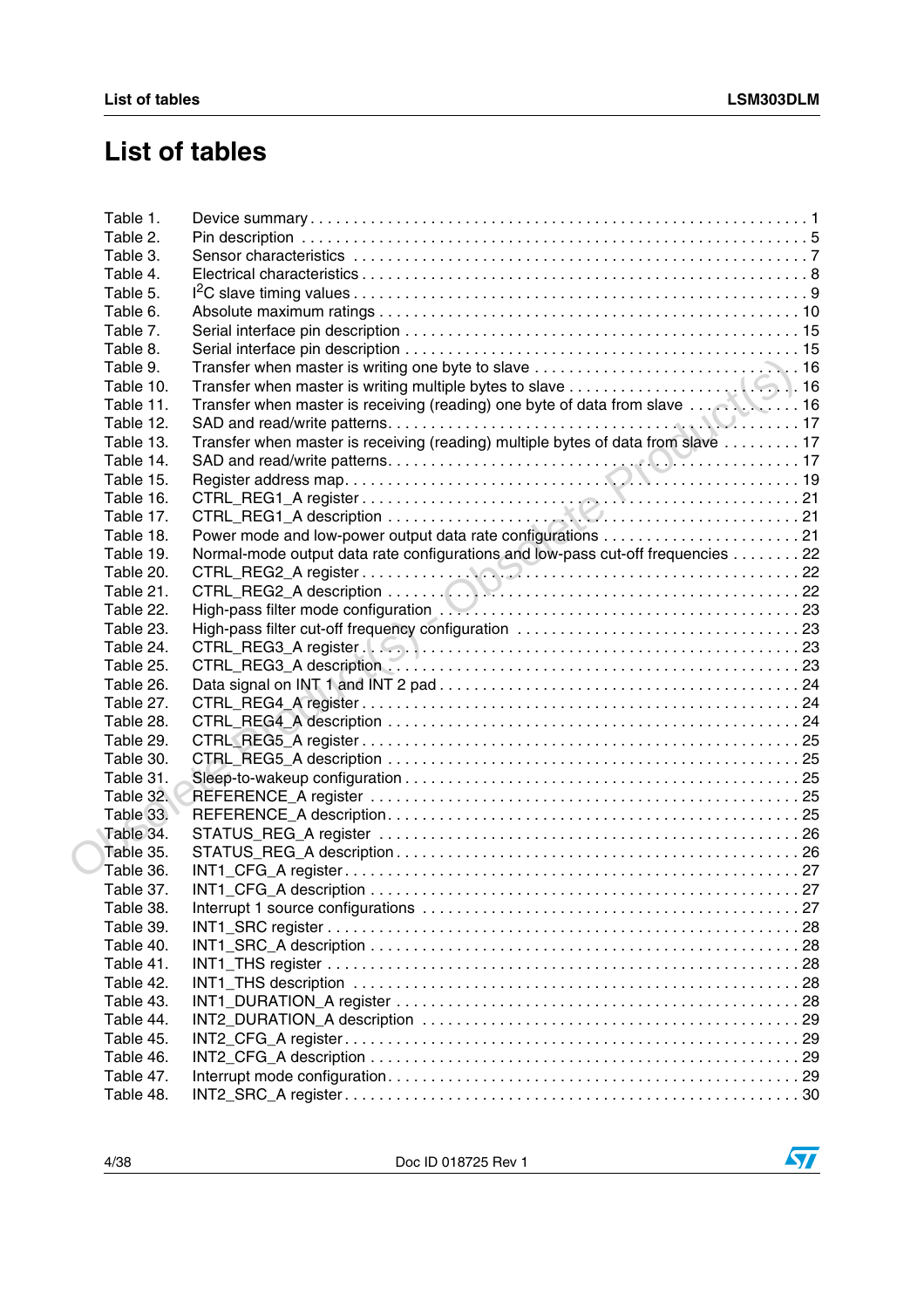| Table 49. |                                |  |
|-----------|--------------------------------|--|
| Table 50. |                                |  |
| Table 51. |                                |  |
| Table 52. |                                |  |
| Table 53. |                                |  |
| Table 54. |                                |  |
|           |                                |  |
|           |                                |  |
|           |                                |  |
|           |                                |  |
|           |                                |  |
|           |                                |  |
|           |                                |  |
|           |                                |  |
|           |                                |  |
|           |                                |  |
|           |                                |  |
|           |                                |  |
|           |                                |  |
|           |                                |  |
|           |                                |  |
|           |                                |  |
|           |                                |  |
|           |                                |  |
|           |                                |  |
|           |                                |  |
|           |                                |  |
|           |                                |  |
|           |                                |  |
|           |                                |  |
|           |                                |  |
|           |                                |  |
|           |                                |  |
|           |                                |  |
|           |                                |  |
|           |                                |  |
|           |                                |  |
|           |                                |  |
|           | NEWSLAVER Product(S) - 0050/86 |  |
|           |                                |  |
|           |                                |  |

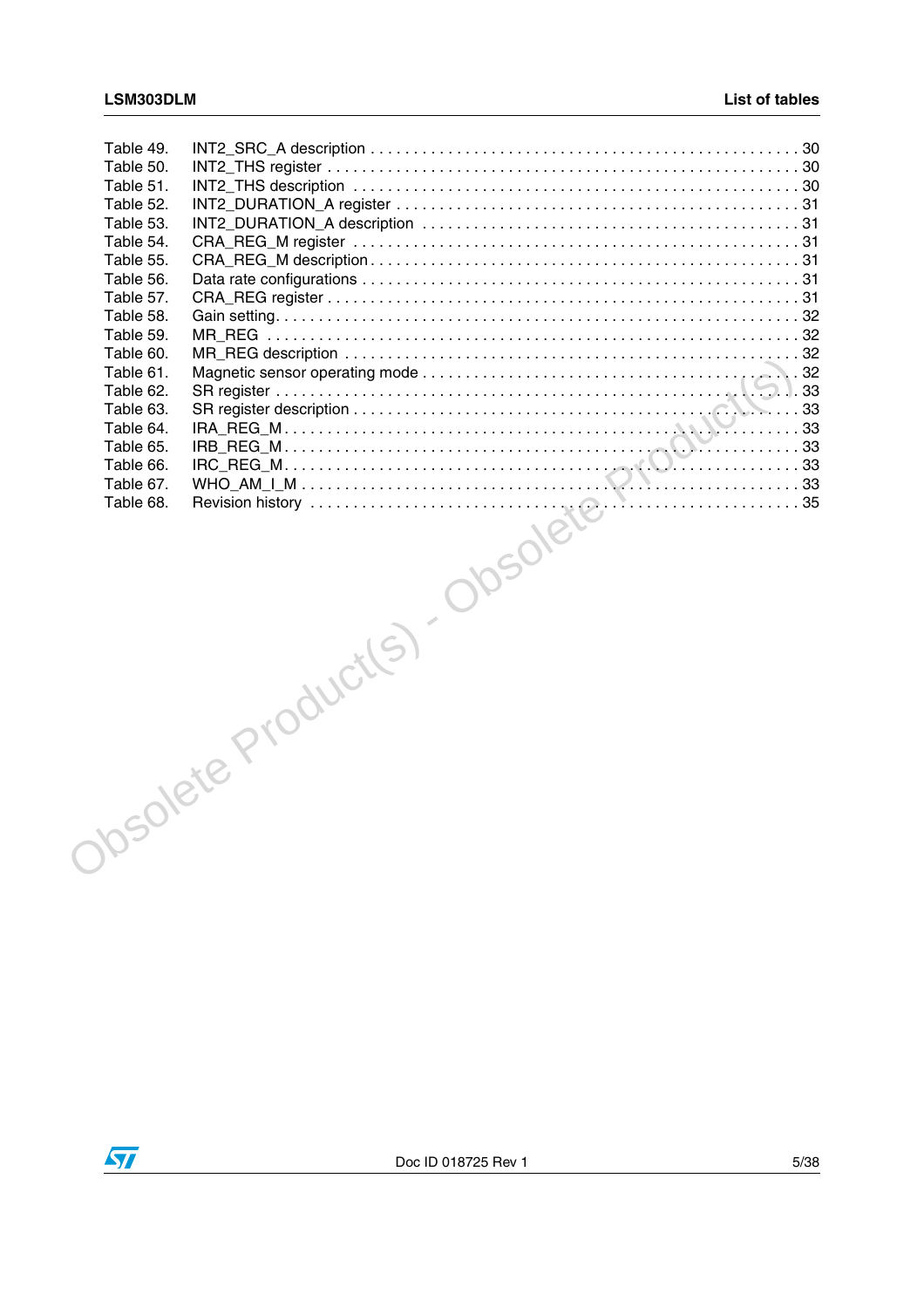# <span id="page-5-0"></span>**1 Block diagram and pin description**

# <span id="page-5-1"></span>**1.1 Block diagram**

### **Figure 1. Block diagram**





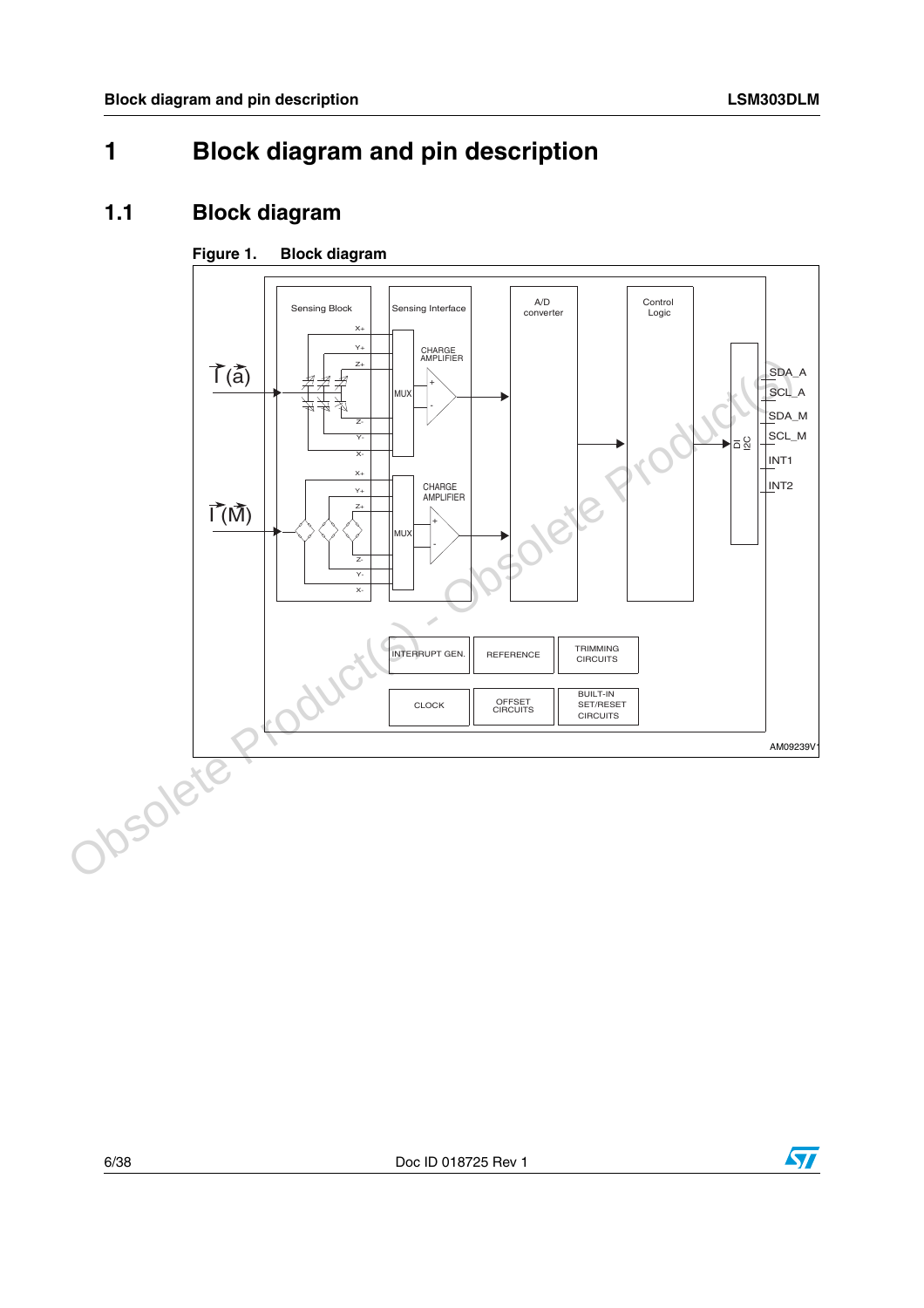# <span id="page-6-0"></span>**1.2 Pin description**





#### <span id="page-6-1"></span>**Table 2. Pin description**

|      | z                       | X                      | יו ו שרוש<br>ה טהט<br>(BOTTOM VIEW)<br><b>RES</b><br><b>NC</b><br>SET1<br>VDD<br><b>DIRECTION OF</b><br>$\overline{7}$<br><b>RES</b><br>C1<br>15<br><b>DETECTABLE</b><br>$\bf8$<br><b>ACCELERATIONS</b><br>RES<br>RES<br>RES<br>RES<br>SET <sub>2</sub><br>RES<br>RES<br>AM06044v2 |
|------|-------------------------|------------------------|------------------------------------------------------------------------------------------------------------------------------------------------------------------------------------------------------------------------------------------------------------------------------------|
|      | Table 2.                | <b>Pin description</b> |                                                                                                                                                                                                                                                                                    |
|      | Pin#                    | <b>Name</b>            | <b>Function</b>                                                                                                                                                                                                                                                                    |
|      | 1                       | Reserved               | Connect to GND                                                                                                                                                                                                                                                                     |
|      | $\mathbf{2}$            | <b>GND</b>             | 0 V supply                                                                                                                                                                                                                                                                         |
|      | 3                       | Reserved               | Connect to GND                                                                                                                                                                                                                                                                     |
|      | $\overline{\mathbf{4}}$ | SAO_A                  | Linear acceleration signal $12C$ less significant bit of the device<br>address (SA0)                                                                                                                                                                                               |
|      | 5                       | <b>NC</b>              | Internally not connected                                                                                                                                                                                                                                                           |
|      | 6 <sup>6</sup>          | Vdd                    | Power supply                                                                                                                                                                                                                                                                       |
|      | $\overline{7}$          | Reserved               | Connect to Vdd                                                                                                                                                                                                                                                                     |
| 1050 | 8                       | Reserved               | Leave unconnected                                                                                                                                                                                                                                                                  |
|      | 9                       | Reserved               | Leave unconnected                                                                                                                                                                                                                                                                  |
|      | 10                      | Reserved               | Leave unconnected                                                                                                                                                                                                                                                                  |
|      | 11                      | Reserved               | Leave unconnected                                                                                                                                                                                                                                                                  |
|      | 12                      | SET <sub>2</sub>       | S/R capacitor connection (C2)                                                                                                                                                                                                                                                      |
|      | 13                      | Reserved               | Leave unconnected                                                                                                                                                                                                                                                                  |
|      | 14                      | Reserved               | Leave unconnected                                                                                                                                                                                                                                                                  |
|      | 15                      | C <sub>1</sub>         | Reserved capacitor connection (C1)                                                                                                                                                                                                                                                 |
|      | 16                      | SET1                   | S/R capacitor connection (C2)                                                                                                                                                                                                                                                      |
|      | 17                      | Reserved               | Connect to GND                                                                                                                                                                                                                                                                     |
|      | 18                      | DRDY_M                 | Magnetic signal interface data ready                                                                                                                                                                                                                                               |
|      | 19                      | SDA_M                  | Magnetic signal interface l <sup>2</sup> C serial data (SDA)                                                                                                                                                                                                                       |

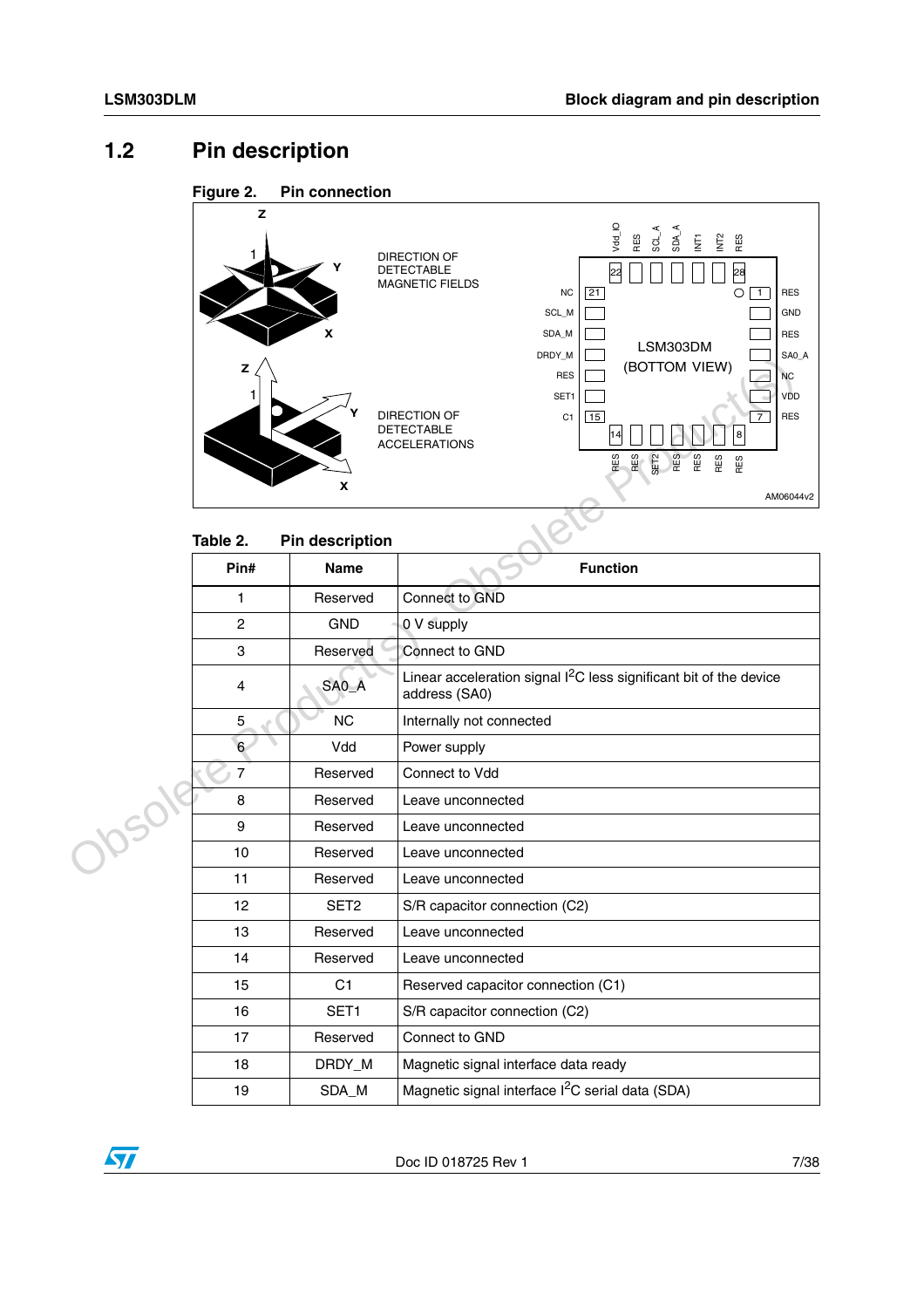| Pin# | <b>Name</b>      | <b>Function</b>                                                          |
|------|------------------|--------------------------------------------------------------------------|
| 20   | SCL_M            | Magnetic signal interface I <sup>2</sup> C serial clock (SCL)            |
| 21   | <b>NC</b>        | Internally not connected                                                 |
| 22   | Vdd_IO           | Signal interface power supply for I/O pins                               |
| 23   | Reserved         | Connect to Vdd_IO                                                        |
| 24   | SCL_A            | Linear acceleration signal interface I <sup>2</sup> C serial clock (SCL) |
| 25   | SDA_A            | Linear acceleration signal interface I <sup>2</sup> C serial data (SDA)  |
| 26   | INT <sub>1</sub> | Inertial Interrupt 1                                                     |
| 27   | INT <sub>2</sub> | Inertial Interrupt 2                                                     |
| 28   | Reserved         | Connect to GND                                                           |
|      |                  | Obsolete Product(s) - Obsolete Prod                                      |

**Table 2. Pin description (continued)**



 $\sqrt{2}$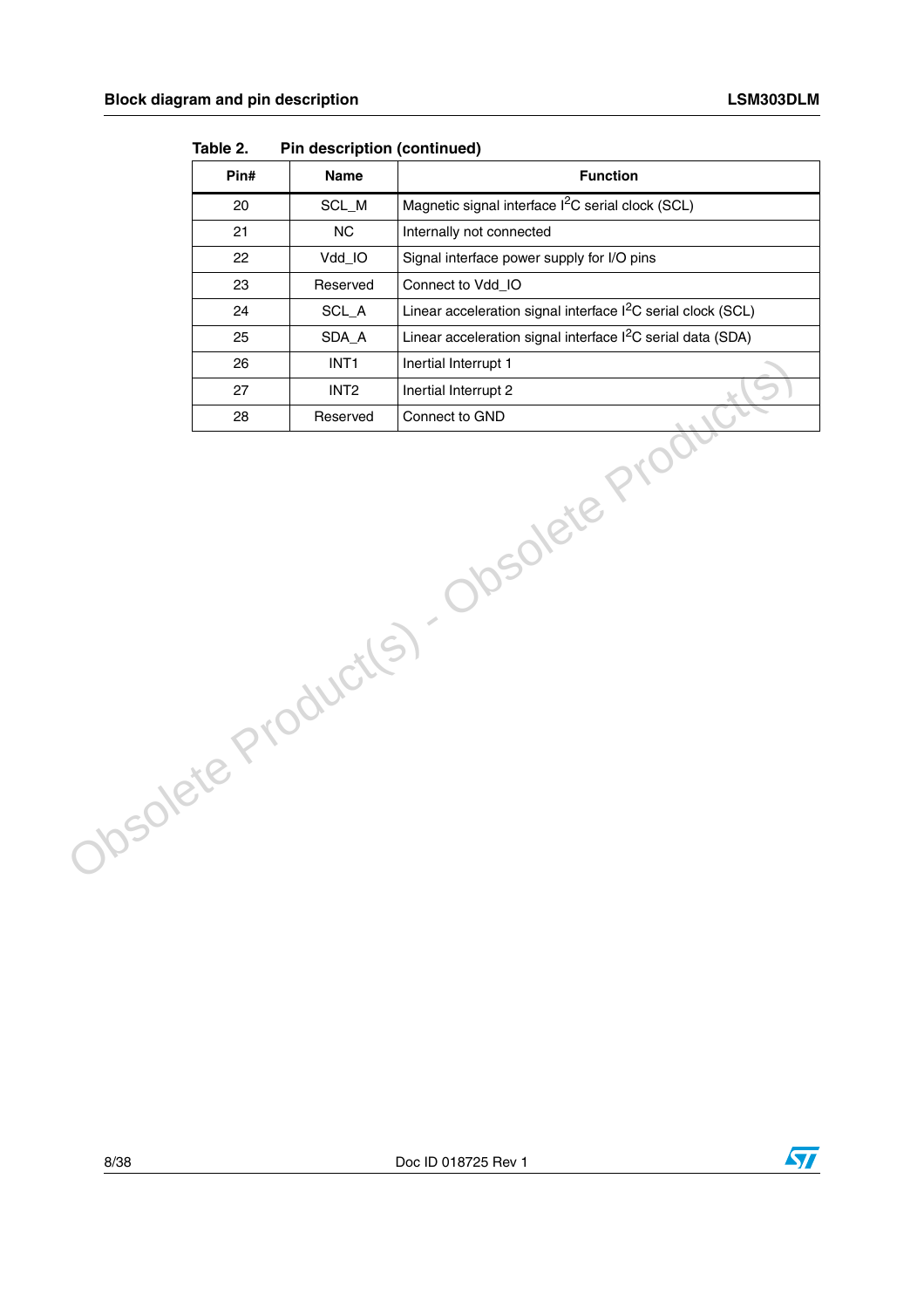# <span id="page-8-0"></span>**2 Module specifications**

# <span id="page-8-1"></span>**2.1 Sensor characteristics**

 $\textcircled{e}$  Vdd = 2.5 V, T = 25 °C unless otherwise noted<sup>(a)</sup>.

|  | <b>Symbol</b> | <b>Parameter</b>                               | <b>Test conditions</b>                    | Min. | Typ. <sup>(1)</sup> | Max. | Unit     |
|--|---------------|------------------------------------------------|-------------------------------------------|------|---------------------|------|----------|
|  |               |                                                | FS bit set to 00                          |      | ±2.0                |      |          |
|  | LA_FS         | Linear acceleration<br>measurement range $(2)$ | FS bit set to 01                          |      | ±4.0                |      |          |
|  |               |                                                | FS bit set to 11                          |      | $\pm 8.0$           |      |          |
|  |               |                                                | GN bits set to 001                        |      | ±1.3                |      |          |
|  |               |                                                | GN bits set to 010                        |      | ±1.9                |      |          |
|  |               |                                                | GN bits set to 011                        |      | ±2.5                |      |          |
|  | M_FS          | Magnetic measurement range                     | GN bits set to 100                        |      | ±4.0                |      | gauss    |
|  |               |                                                | GN bits set to 101                        |      | ±4.7                |      |          |
|  |               |                                                | GN bits set to 110                        |      | ±5.6                |      |          |
|  |               |                                                | GN bits set to 111                        |      | ±8.1                |      |          |
|  |               |                                                | FS bit set to 00<br>12-bit representation |      | $\mathbf{1}$        |      |          |
|  | LA_So         | Linear acceleration sensitivity                | FS bit set to 01<br>12-bit representation |      | $\overline{2}$      |      | mg/digit |
|  |               |                                                | FS bit set to 11<br>12-bit representation |      | 3.9                 |      |          |
|  |               |                                                | GN bits set to 001 (X,Y)                  |      | 1100                |      |          |
|  |               |                                                | GN bits set to 001 (Z)                    |      | 980                 |      |          |
|  |               |                                                | GN bits set to 010 (X,Y)                  |      | 855                 |      |          |
|  | contere       |                                                | GN bits set to 010 (Z)                    |      | 760                 |      |          |
|  |               |                                                | GN bits set to 011 (X,Y)                  |      | 670                 |      |          |
|  |               |                                                | GN bits set to 011 (Z)                    |      | 600                 |      |          |
|  | M_GN          | Magnetic gain setting                          | GN bits set to 100 (X,Y)                  |      | 450                 |      | LSB/     |
|  |               |                                                | GN bits set to 100 (Z)                    |      | 400                 |      | gauss    |
|  |               |                                                | GN bits set to 101 (X,Y)                  |      | 400                 |      |          |
|  |               |                                                | GN bits set to 101 (Z)                    |      | 355                 |      |          |
|  |               |                                                | GN bits set to 110 (X,Y)                  |      | 330                 |      |          |
|  |               |                                                | GN bits set to 110 (Z)                    |      | 295                 |      |          |
|  |               |                                                | GN bits set to $111^{(2)}$ (X, Y)         |      | 230                 |      |          |
|  |               |                                                | GN bits set to $111^{(2)}$ (Z)            |      | 205                 |      |          |

<span id="page-8-2"></span>**Table 3. Sensor characteristics**

a. The product is factory calibrated at 2.5 V. The operational power supply range is from 2.16 V to 3.6 V.

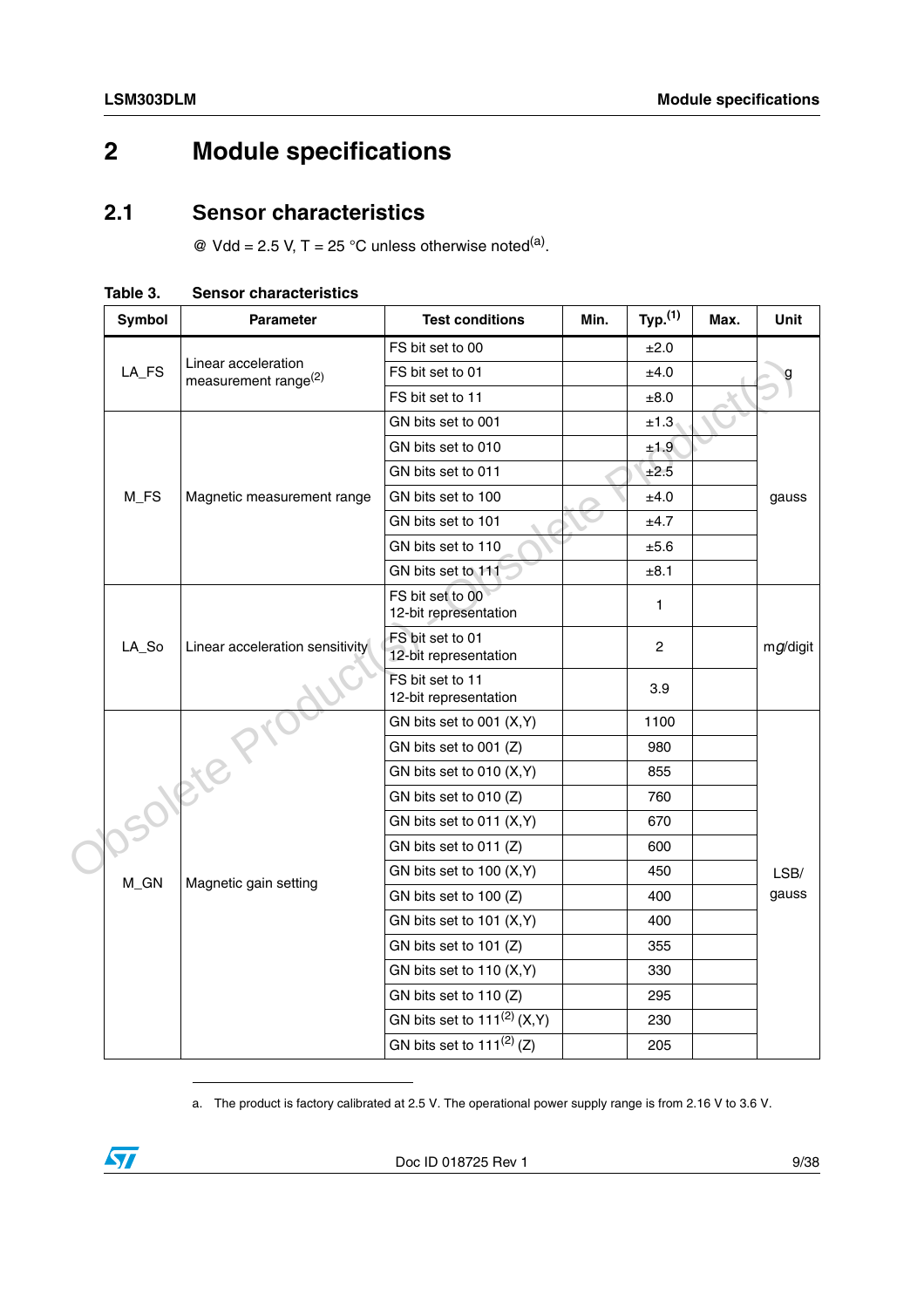| Symbol   | <b>Parameter</b>                                                             | <b>Test conditions</b>                                                    | Min.  | Typ. <sup>(1)</sup> | Max.  | Unit          |
|----------|------------------------------------------------------------------------------|---------------------------------------------------------------------------|-------|---------------------|-------|---------------|
| LA_TCSo  | Linear acceleration sensitivity<br>change vs. temperature                    | FS bit set to 00                                                          |       | ±0.01               |       | $\%$ /°C      |
| LA_TyOff | Linear acceleration typical<br>Zero-g level offset<br>$\arccuracy^{(3),(4)}$ | FS bit set to 00                                                          |       | ±60                 |       | mq            |
| LA_TCOff | Linear acceleration Zero-glevel<br>change vs. temperature                    | Max. delta from 25 $\degree$ C                                            |       | ±0.5                |       | $mg$ /°C      |
| M CAS    | Magnetic cross-axis sensitivity                                              | Cross field $= 0.5$ gauss<br>H applied $= \pm 3$ gauss                    |       | ±1                  |       | %FS/<br>gauss |
| M EF     | Maximum exposed field                                                        | No permitting effect on<br>zero reading                                   |       |                     | 10000 | gauss         |
| M_R      | Magnetic resolution                                                          |                                                                           |       | 5                   |       | mgauss        |
| M DF     | Disturbing field                                                             | Sensitivity starts to<br>degrade. Use S/R pulse to<br>restore sensitivity |       |                     | 20    | gauss         |
| Top      | Operating temperature range                                                  |                                                                           | $-40$ |                     | $+85$ | °C            |

**Table 3. Sensor characteristics (continued)**

# <span id="page-9-0"></span>**2.2 Electrical characteristics**

#### <span id="page-9-1"></span>**Table 4. Electrical characteristics**

| טוע_שו                    | Maynetic cross-axis serisitivity                                                        | H applied = $\pm 3$ gauss                                                 |       |                     |           | gauss        |
|---------------------------|-----------------------------------------------------------------------------------------|---------------------------------------------------------------------------|-------|---------------------|-----------|--------------|
| M_EF                      | Maximum exposed field                                                                   | No permitting effect on<br>zero reading                                   |       |                     | 10000     | gauss        |
| $M_R$                     | Magnetic resolution                                                                     |                                                                           |       | 5                   |           | mgauss       |
| M DF                      | Disturbing field                                                                        | Sensitivity starts to<br>degrade. Use S/R pulse to<br>restore sensitivity |       |                     | 20        | gauss        |
| Top                       | Operating temperature range                                                             |                                                                           | $-40$ |                     | $+85$     | $^{\circ}C$  |
| 1.                        | Typical specifications are not guaranteed.                                              |                                                                           |       |                     |           |              |
| 2.                        | Verified by wafer level test and measurement of initial offset and sensitivity.         |                                                                           |       |                     |           |              |
| З.                        | Typical Zero-g level offset value after MSL3 preconditioning.                           |                                                                           |       |                     |           |              |
| 4.                        | Offset can be eliminated by enabling the built-in high-pass filter.                     |                                                                           |       |                     |           |              |
| 2.2                       | <b>Electrical characteristics</b>                                                       |                                                                           |       |                     |           |              |
|                           | @ Vdd = 2.5 V, $T = 25$ °C unless otherwise noted.<br><b>Electrical characteristics</b> |                                                                           |       |                     |           |              |
| Table 4.<br><b>Symbol</b> | <b>Parameter</b>                                                                        | <b>Test</b><br>conditions                                                 | Min.  | Typ. <sup>(1)</sup> | Max.      | Unit         |
| Vdd                       | Supply voltage                                                                          |                                                                           | 2.16  |                     | 3.6       | V            |
| Vdd_IO                    | Module power supply for I/O                                                             |                                                                           | 1.71  | 1.8                 | $Vdd+0.1$ | $\mathsf{V}$ |
| Idd                       | Current consumption in normal<br>mode <sup>(2)</sup>                                    |                                                                           |       | 360                 |           | μA           |
| IddPdn                    | Current consumption in power-<br>down mode                                              |                                                                           |       | $\overline{c}$      |           | μA           |
| Top                       | Operating temperature range                                                             |                                                                           | $-40$ |                     | $+85$     | $^{\circ}C$  |

1. Typical specifications are not guaranteed.

2. Magnetic sensor setting ODR = 7.5 Hz. Accelerometer sensor ODR = 50 Hz.

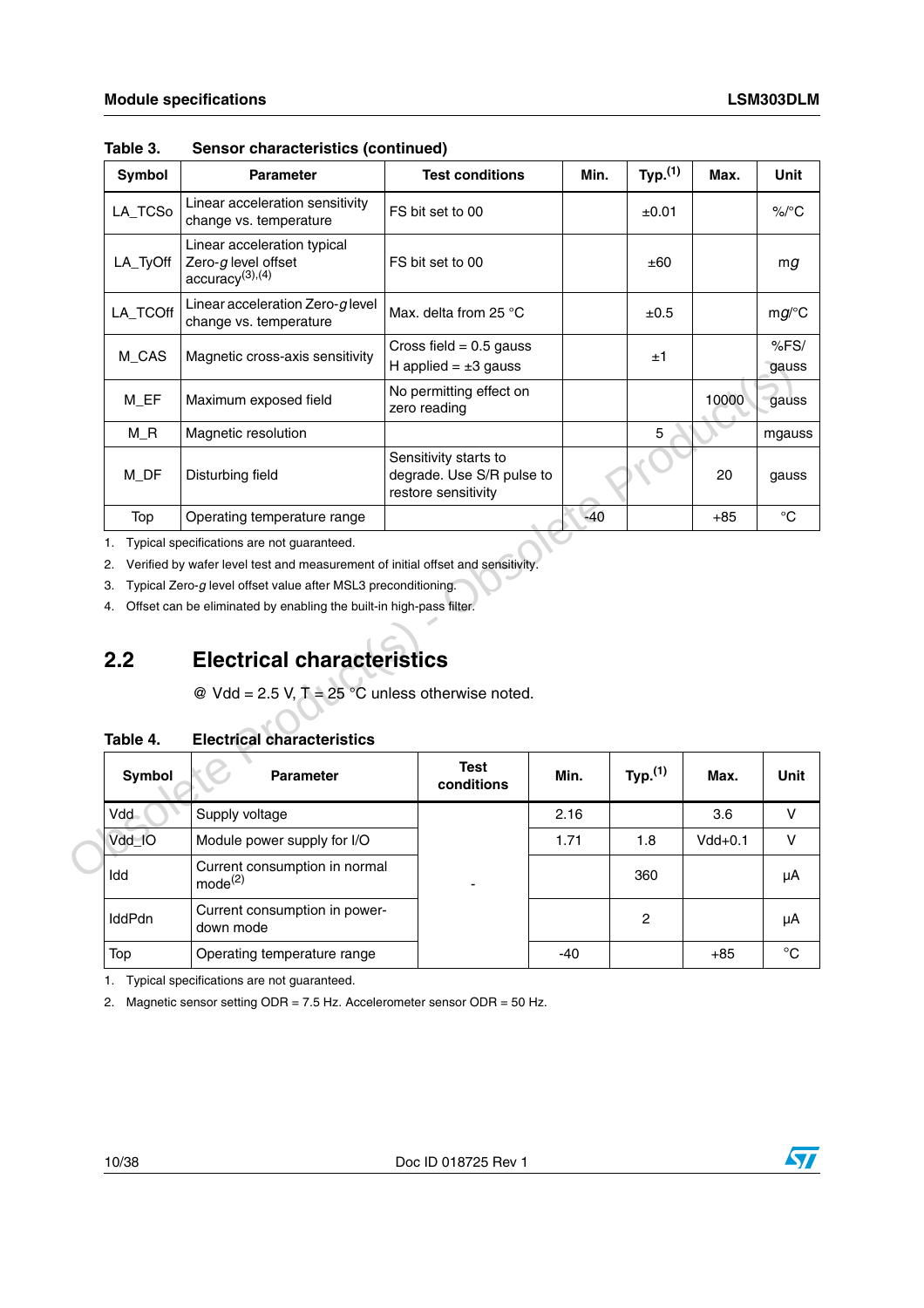# <span id="page-10-0"></span>**2.3 Communication interface characteristics**

# <span id="page-10-1"></span>**2.3.1 Sensor I2C - inter IC control interface**

Subject to general operating conditions for Vdd and top.

|          |                                                                                                                                                                                                                  |                                                   | I <sup>2</sup> C standard mode <sup>(1)</sup> |      | $I2C$ fast mode $(1)$ | Unit                                              |              |  |  |
|----------|------------------------------------------------------------------------------------------------------------------------------------------------------------------------------------------------------------------|---------------------------------------------------|-----------------------------------------------|------|-----------------------|---------------------------------------------------|--------------|--|--|
|          | <b>Symbol</b>                                                                                                                                                                                                    | <b>Parameter</b>                                  | Min.                                          | Max. | Min.                  | Max.                                              |              |  |  |
|          | $f_{(SCL)}$                                                                                                                                                                                                      | SCL clock frequency                               | $\mathbf 0$                                   | 100  | $\mathbf 0$           | 400                                               | <b>KHz</b>   |  |  |
|          | $t_{w(SCLL)}$                                                                                                                                                                                                    | SCL clock low time                                | 4.7                                           |      | 1.3                   |                                                   |              |  |  |
|          | $t_{w(SCLH)}$                                                                                                                                                                                                    | SCL clock high time                               | 4.0                                           |      | 0.6                   |                                                   | μs           |  |  |
|          | $t_{\text{su(SDA)}}$                                                                                                                                                                                             | SDA setup time                                    | 250                                           |      | 100                   |                                                   | ns           |  |  |
|          | $t_{h(SDA)}$                                                                                                                                                                                                     | SDA data hold time                                | 0.01                                          | 3.45 | 0.01                  | 0.9                                               | μs           |  |  |
|          | $t_{r(SDA)} t_{r(SCL)}$                                                                                                                                                                                          | SDA and SCL rise time                             |                                               | 1000 | $20 + 0.1 C_b^{(2)}$  | 300                                               |              |  |  |
|          | $t_{f(SDA)} t_{f(SCL)}$                                                                                                                                                                                          | SDA and SCL fall time                             |                                               | 300  | $20 + 0.1 C_h^{(2)}$  | 300                                               | ns           |  |  |
|          | $t_{h(ST)}$                                                                                                                                                                                                      | START condition hold time                         | 4                                             |      | 0.6                   |                                                   |              |  |  |
|          | $t_{\text{su(SR)}}$                                                                                                                                                                                              | Repeated START condition<br>setup time            | 4.7                                           |      | 0.6                   |                                                   |              |  |  |
|          | $t_{\text{su(SP)}}$                                                                                                                                                                                              | STOP condition setup time                         | $\overline{4}$                                |      | 0.6                   |                                                   | $\mu s$      |  |  |
|          | $t_{w(SP:SR)}$                                                                                                                                                                                                   | Bus free time between STOP<br>and START condition | 4.7                                           |      | 1.3                   |                                                   |              |  |  |
| 1.<br>2. | Data based on standard I <sup>2</sup> C protocol requirement, not tested in production.<br>$Cb = total capacitance of one bus line, in pF.$<br>I <sup>2</sup> C slave timing diagram <sup>(b)</sup><br>Figure 3. |                                                   |                                               |      |                       |                                                   |              |  |  |
|          |                                                                                                                                                                                                                  | <b>START</b><br><b>SDA</b>                        |                                               |      | $t_{\text{su(SR)}}$   | <b>REPEATED</b><br><b>START</b><br>$t_{w(SP:SR)}$ | <b>START</b> |  |  |

<span id="page-10-2"></span>Table 5. I<sup>2</sup>C slave timing values



b. Measurement points are done at 0.2·Vdd\_IO and 0.8·Vdd\_IO, for both ports.

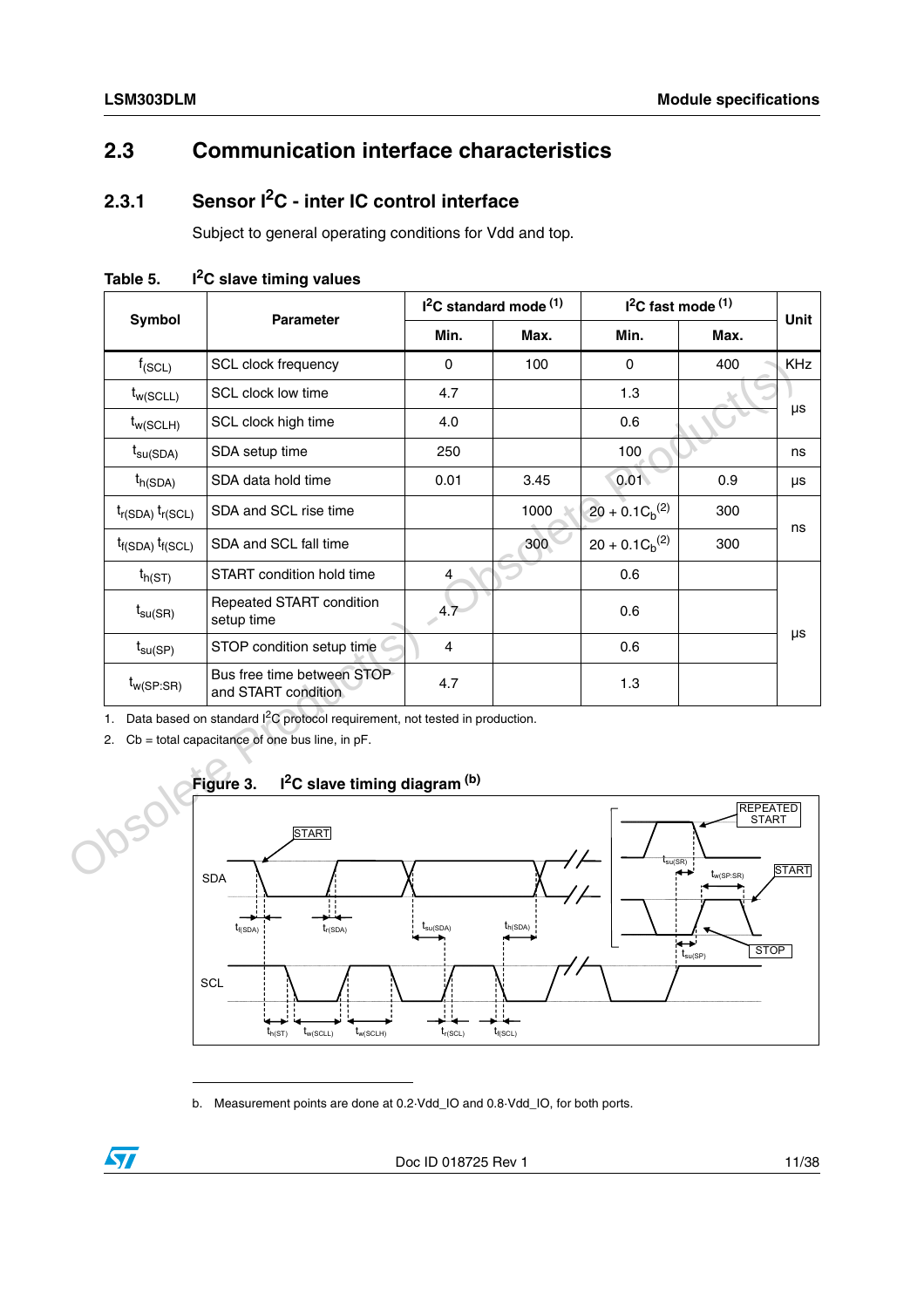# <span id="page-11-0"></span>**3 Absolute maximum ratings**

Stresses above those listed as "absolute maximum ratings" may cause permanent damage to the device. This is a stress rating only and functional operation of the device under these conditions is not implied. Exposure to maximum rating conditions for extended periods may affect device reliability.

|          | Symbol           | <b>Ratings</b>                                                                                                                                                                                | <b>Maximum value</b>    | Unit              |
|----------|------------------|-----------------------------------------------------------------------------------------------------------------------------------------------------------------------------------------------|-------------------------|-------------------|
|          | Vdd              | Supply voltage                                                                                                                                                                                | $-0.3$ to $4.8$         | V                 |
|          | Vdd_IO           | I/O pins supply voltage                                                                                                                                                                       | $-0.3$ to $4.8$         | $\vee$            |
|          | Vin              | Input voltage on any control pin (SCL, SDA)                                                                                                                                                   | $-0.3$ to Vdd_IO $+0.3$ | $\vee$            |
|          |                  | Acceleration (any axis, powered, $Vdd = 2.5 V$ )                                                                                                                                              | 3,000 for 0.5 ms        | $\boldsymbol{g}$  |
|          | A <sub>POW</sub> |                                                                                                                                                                                               | 10,000 for 0.1 ms       | g                 |
|          | A <sub>UNP</sub> | Acceleration (any axis, unpowered)                                                                                                                                                            | 3,000 for 0.5 ms        | g                 |
|          |                  |                                                                                                                                                                                               | 10,000 for 0.1 ms       | g                 |
|          | $T_{OP}$         | Operating temperature range                                                                                                                                                                   | $-40$ to $+85$          | $^{\circ}{\rm C}$ |
|          | $T_{\rm STG}$    | Storage temperature range                                                                                                                                                                     | $-40$ to $+125$         | $^{\circ}{\rm C}$ |
| Josolete | the part.        | This is a mechanical shock sensitive device, improper handling can cause permanent<br>damage to the part.<br>This is an ESD sensitive device, improper handling can cause permanent damage to |                         |                   |

<span id="page-11-1"></span>**Table 6. Absolute maximum ratings**





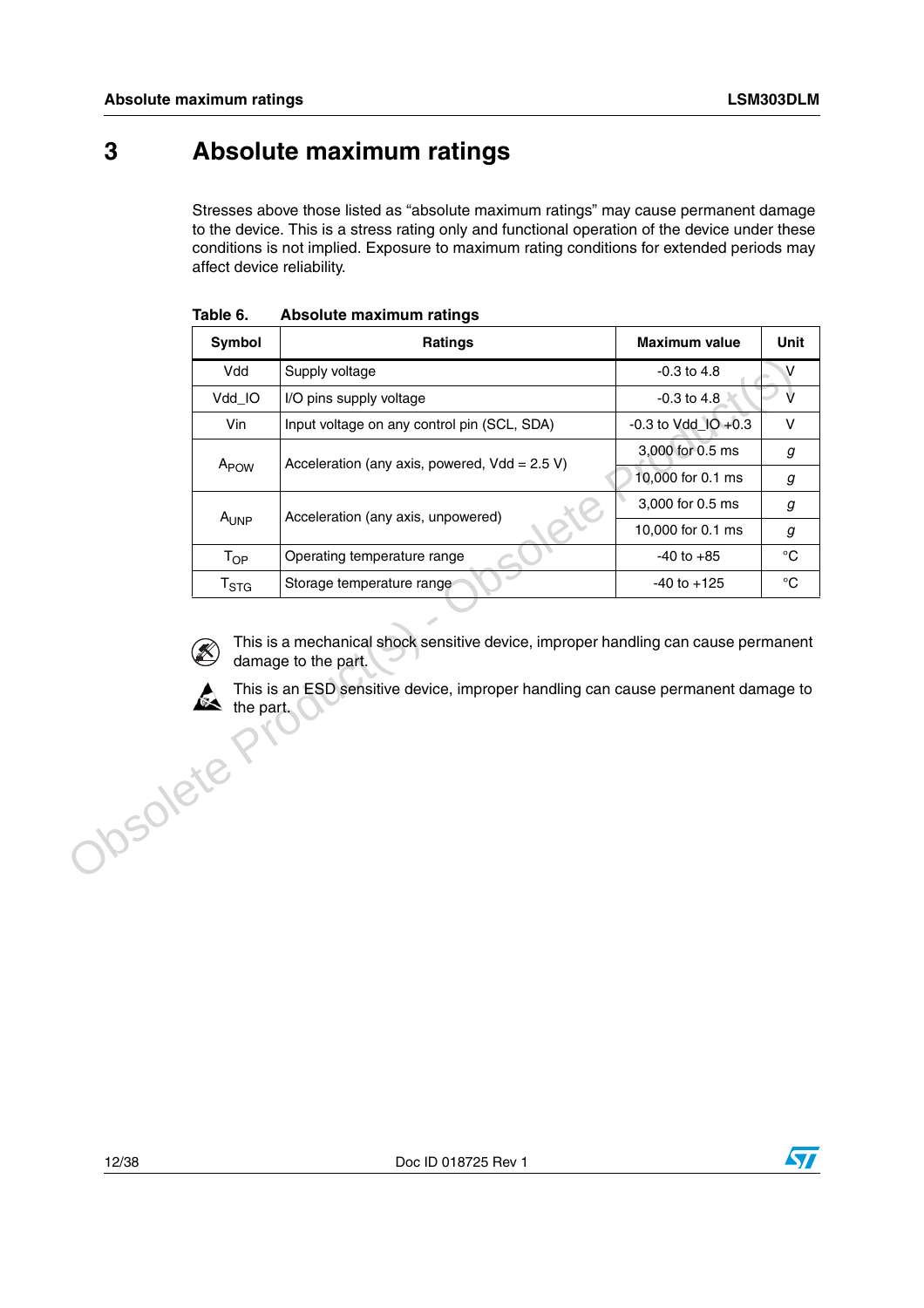# <span id="page-12-0"></span>**4 Terminology**

### <span id="page-12-1"></span>**4.1 Linear acceleration sensitivity**

Linear acceleration sensitivity describes the gain of the accelerometer sensor and can be determined by applying 1 *g* acceleration to it. As the sensor can measure DC accelerations, this can be done easily by pointing the selected axis towards the ground, noting the output value, rotating the sensor 180 degrees (pointing to the sky) and noting the output value again. By doing so,  $a \pm 1$  g acceleration is applied to the sensor. Subtracting the larger output value from the smaller one, and dividing the result by 2, leads to the actual sensitivity of the sensor. This value changes very little over temperature and over time. The sensitivity tolerance describes the range of sensitivities of a large number of sensors.

# <span id="page-12-2"></span>**4.2 Zero-***g* **level**

Zero-*g* level Offset (LA\_TyOff) describes the deviation of an actual output signal from the ideal output signal if no linear acceleration is present. A sensor in steady-state on a horizontal surface measures 0 g on both the X and Y axes, whereas the Z axis measures 1 *g*. Ideally, the output is in the middle of the dynamic range of the sensor (content of OUT registers 00h, data expressed as 2's complement number). A deviation from the ideal value in this case is called Zero-*g* offset. Offset is, to some extent, a result of stress to the MEMS sensor and therefore the offset can slightly change after mounting the sensor onto a printed circuit board or exposing it to extensive mechanical stress. Offset changes little over temperature, see "Linear acceleration Zero-*g* level change vs. temperature" (LA\_TCOff) in *Table 3.* The Zero-*g* level tolerance (TyOff) describes the standard deviation of the range of Zero-*g* levels of a group of sensors. more sensor. In its vasual changes very limit over the present over time, i.e. sensitivity<br>to fuel-mode describes the range of sensitivities of a large number of sensors.<br> **4.2**<br> **2CFO-g level**<br>
Zero level Of the full-perf

# <span id="page-12-3"></span>**4.3 Sleep-to-wakeup**

The "sleep-to-wakeup" function, in conjunction with low-power mode, allows further reduction of system power consumption and the development of new smart applications. The LSM303DLM may be set to a low-power operating mode, characterized by lower data rate refreshing. In this way, the device, even if sleeping, continues sensing acceleration and generating interrupt requests.

When the sleep-to-wakeup function is activated, the LSM303DLM is able to automatically wake up as soon as the interrupt event has been detected, increasing the output data rate and bandwidth. With this feature the system may be efficiently switched from low-power therefore ensuring power-saving and flexibility.

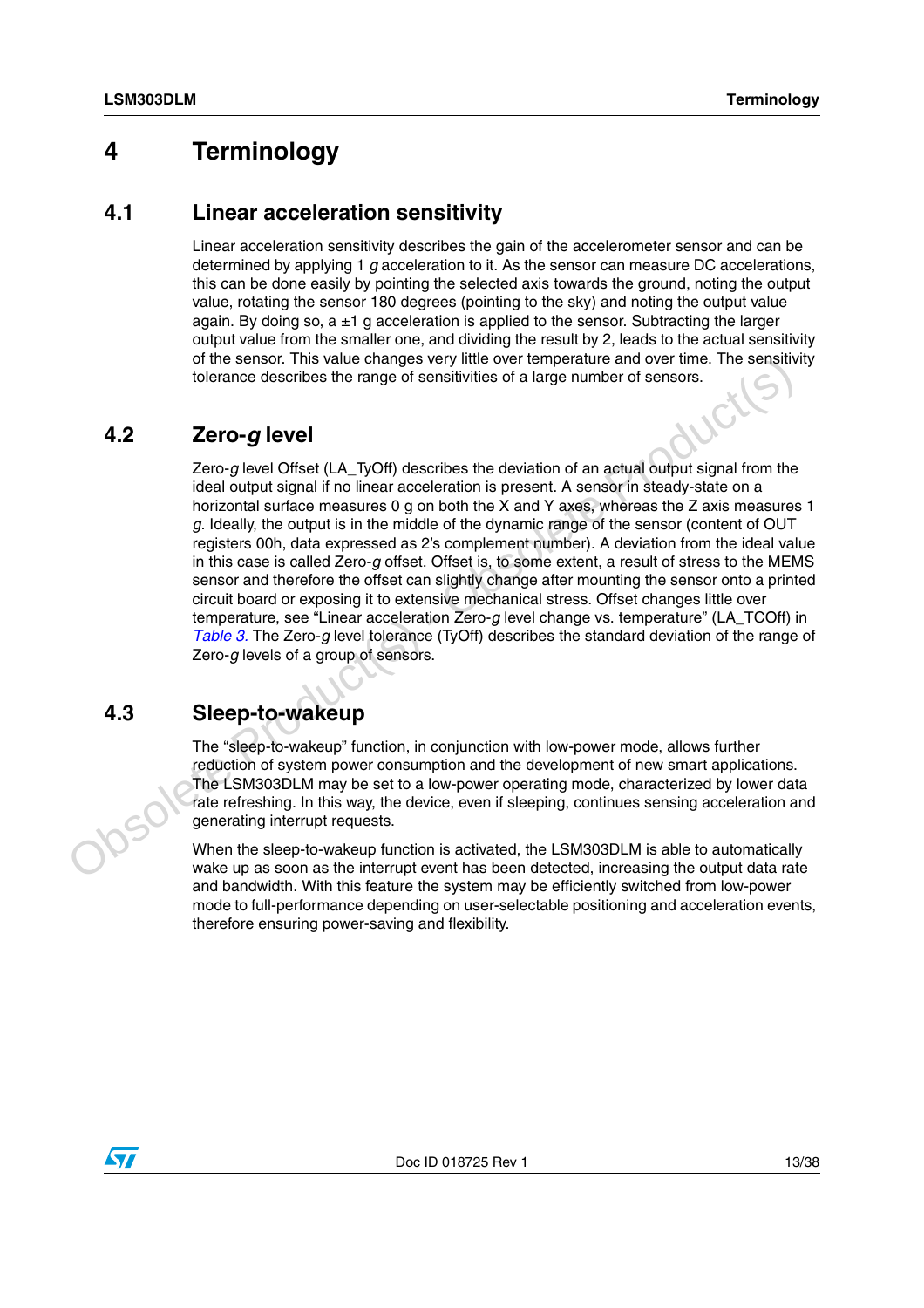# <span id="page-13-0"></span>**5 Functionality**

The LSM303DLM is a system-in-package featuring a 3D digital linear acceleration and 3D digital magnetic field detection sensor.

The system includes specific sensing elements and an IC interface capable of measuring both the linear acceleration and the magnetic field applied on it and to provide a signal to the external world through an  $I^2C$  serial interface with separated digital output.

The sensing system is manufactured using specialized micromachining processes, while the IC interfaces are realized using a CMOS technology that allows the design of a dedicated circuit which is trimmed to better match the sensing element characteristics.

The LSM303DLM features two data-ready signals (RDY) which indicate when a new set of measured acceleration data and magnetic data are available, therefore simplifying data synchronization in the digital system that uses the device.

The LSM303DLM may also be configured to generate an inertial wakeup and free-fall interrupt signal according to a programmed acceleration event along the enabled axes. Both free-fall and wakeup can be used simultaneously on two different accelerometer interrupts.

# <span id="page-13-1"></span>**5.1 Factory calibration**

The IC interface is factory calibrated for linear acceleration sensitivity (LA\_So), and linear acceleration Zero-*g* level (LA\_TyOff).

The trimming values are stored inside the device in non-volatile memory. When the device is turned on, the trimming parameters are downloaded into the registers to be used during normal operation. This allows the use of the device without further calibration.Josolete Produ

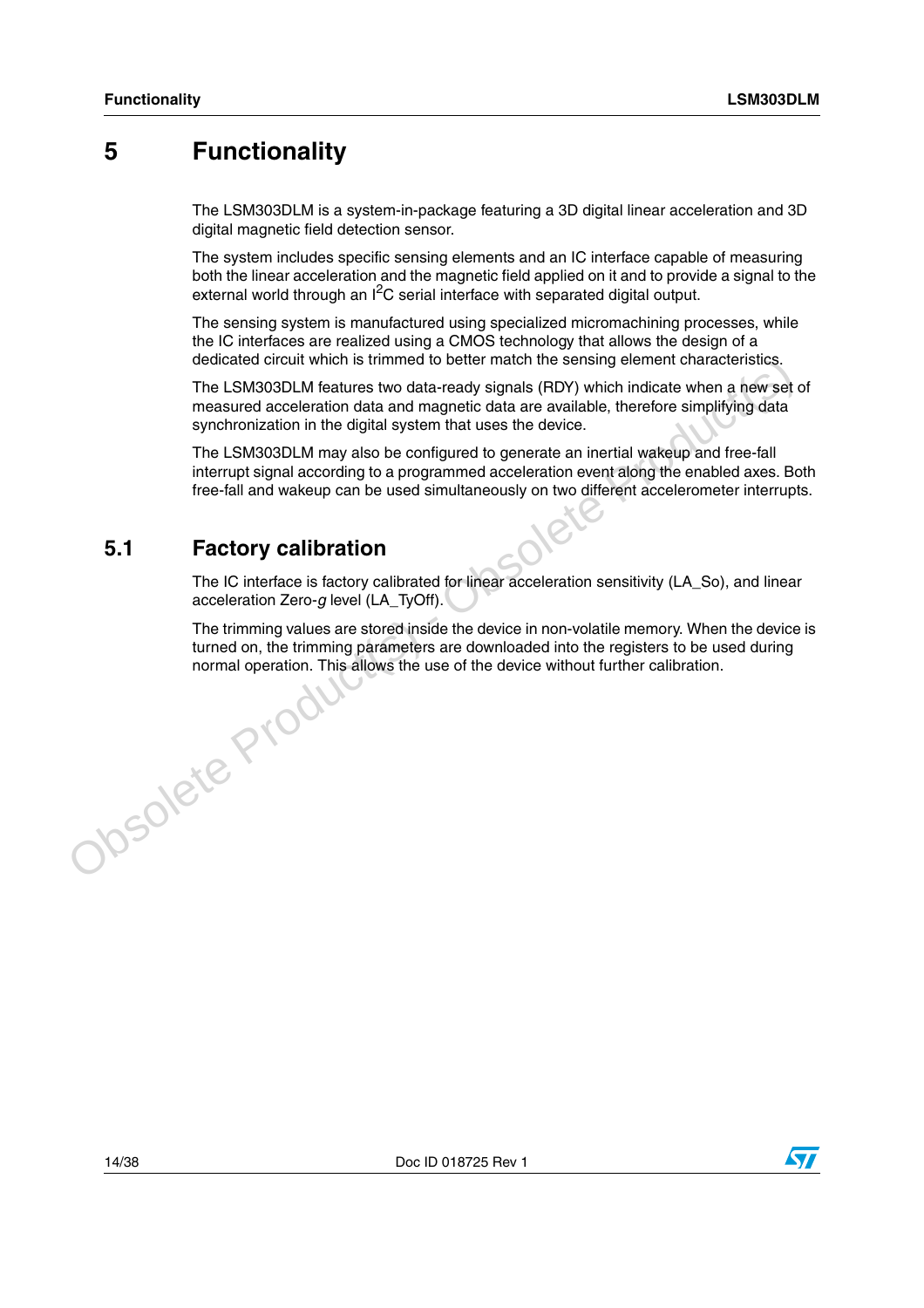# <span id="page-14-0"></span>**6 Application hints**



### <span id="page-14-2"></span>**Figure 4. LSM303DLM electrical connection - recommended for I2C fast mode**

# <span id="page-14-1"></span>**6.1 External capacitors**

The C1 and C2 external capacitors should have a low SR value ceramic type construction. Reservoir capacitor C1 is nominally  $4.7 \mu F$  in capacitance, with the set/reset capacitor C2 nominally 0.22 µF in capacitance.

The device core is supplied through the Vdd line. Power supply decoupling capacitors (C4=100 *nF* ceramic, C3=10 *µF* Al) should be placed as near as possible to the supply pin of the device (common design practice). All the voltage and ground supplies must be present at the same time to obtain proper behavior of the IC (refer to *[Figure 4](#page-14-2)*).

The functionality of the device and the measured acceleration/magnetic field data is selectable and accessible through the I<sup>2</sup>C interface.

The functions, the threshold, and the timing of the two interrupt pins (INT 1 and INT 2) can be completely programmed by the user through the  $I^2C$  interface.

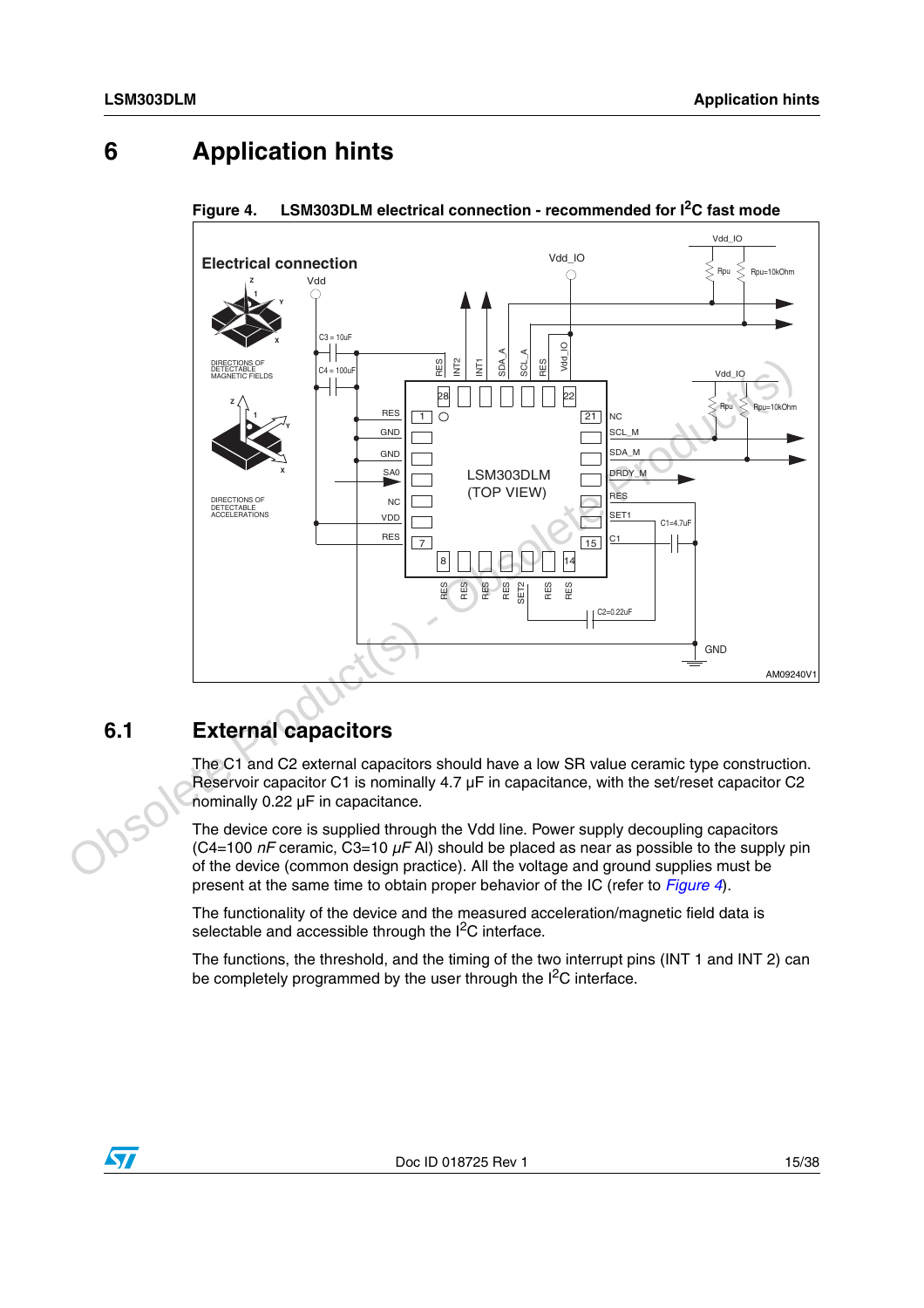# <span id="page-15-0"></span>**6.2 Soldering information**

The LGA package is compliant with the ECOPACK®, RoHS and "Green" standard. It is qualified for soldering heat resistance according to JEDEC J-STD-020.

Leave "pin 1 indicator" unconnected during soldering.

Land pattern and soldering recommendations are available at www.st.com.

# <span id="page-15-1"></span>**6.3 High current wiring effects**

High current in the wiring and printed circuit traces can be the cause of errors in magnetic field measurements for compassing.

Conductor-generated magnetic fields add to the Earth's magnetic field, creating errors in compass heading computation.

Keep currents that are higher than 10 mA a few millimeters further away from the sensor IC.obsolete Product(s) - Obsolete Pr

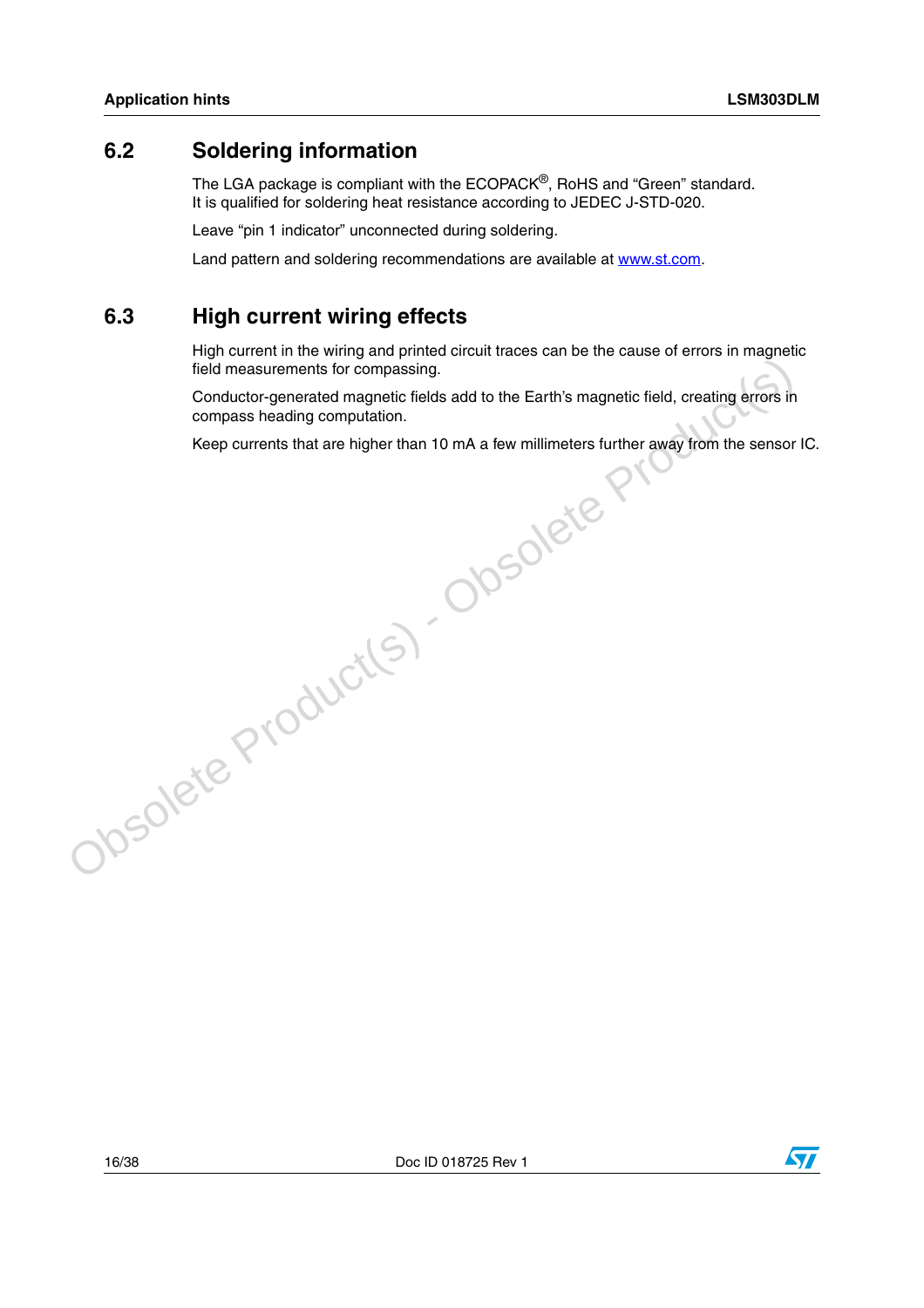# <span id="page-16-0"></span>**7 Digital interfaces**

The registers embedded inside the LSM303DLM are accessible through two separate  $I^2C$ serial interfaces; one for the accelerometer core and the other for the magnetometer core. The two interfaces can be connected together on the PCB.

<span id="page-16-2"></span>

| Table 7. |  |  |  | Serial interface pin description |
|----------|--|--|--|----------------------------------|
|----------|--|--|--|----------------------------------|

| Pin name | <b>Pin description</b>                             |
|----------|----------------------------------------------------|
| SCL A    | $12C$ serial clock (SCL) for accelerometer         |
| SDA A    | $12C$ serial data (SDA) for accelerometer          |
| SCL M    | <sup>2</sup> C serial clock (SCL) for magnetometer |
| SDA M    | $I2C$ serial data (SDA) for magnetometer           |

# <span id="page-16-1"></span>**7.1 I2C serial interface**

#### <span id="page-16-3"></span>**Table 8. Serial interface pin description**

| SDA_A                                | I <sup>2</sup> C serial data (SDA) for accelerometer                                             |
|--------------------------------------|--------------------------------------------------------------------------------------------------|
| SCL_M                                | I <sup>2</sup> C serial clock (SCL) for magnetometer                                             |
| SDA_M                                | I <sup>2</sup> C serial data (SDA) for magnetometer                                              |
| I <sup>2</sup> C serial interface    |                                                                                                  |
| whose content can also be read back. | The LSM303DLM $I^2C$ is a bus slave. The $I^2C$ is employed to write the data into the registers |
|                                      | The relevant $I^2C$ terminology is given in the table below.                                     |
| Table 8.                             | Serial interface pin description                                                                 |
| <b>Term</b>                          | <b>Description</b>                                                                               |
| Transmitter                          | The device which sends data to the bus                                                           |
| Receiver                             | The device which receives data from the bus                                                      |
|                                      | The device which initiates a transfer, generates clock signals, and terminates a                 |
| Master                               | transfer                                                                                         |
| Slave                                | The device addressed by the master                                                               |
|                                      |                                                                                                  |

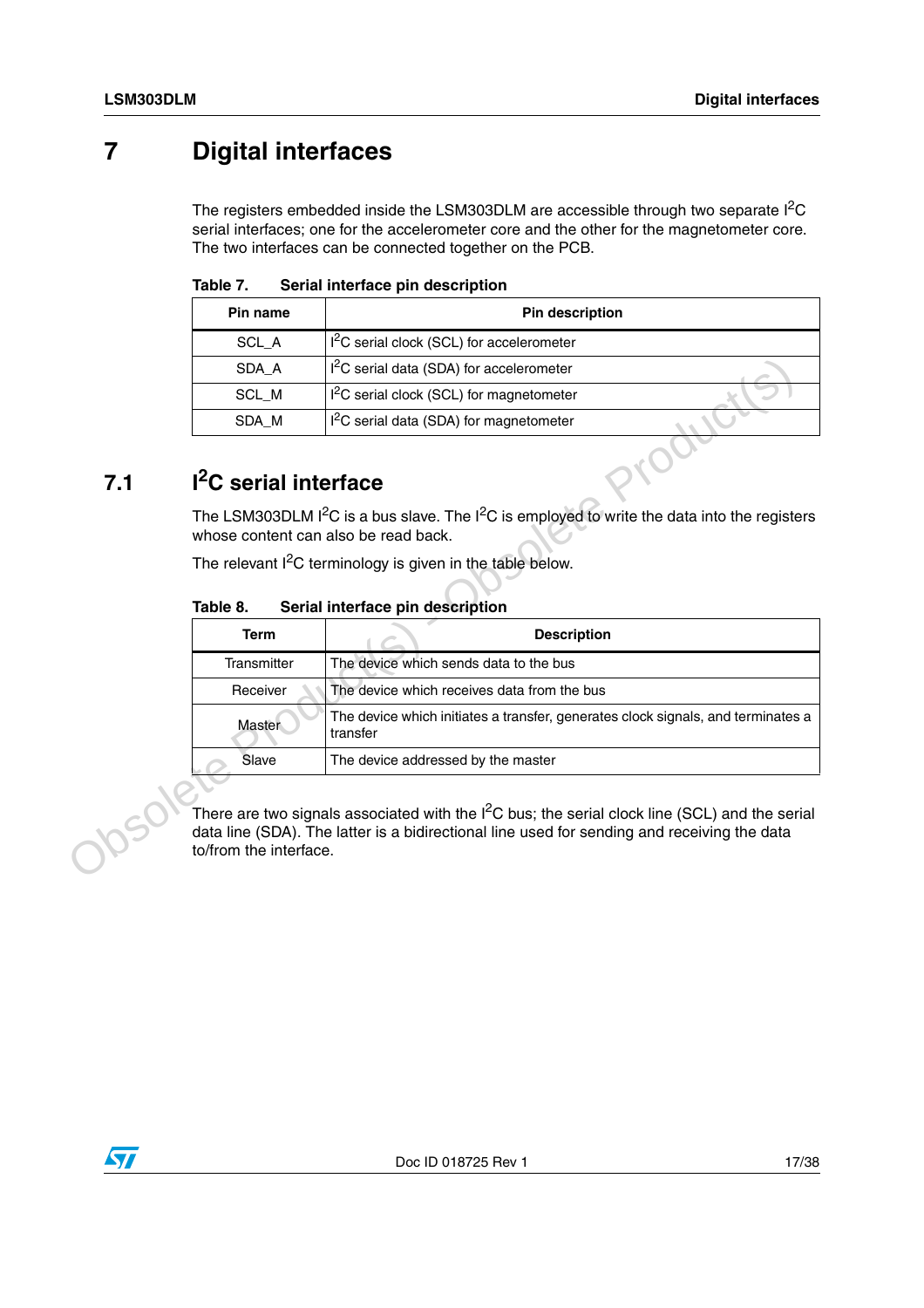## <span id="page-17-0"></span>**7.1.1 I2C operation**

The transaction on the bus is started through a START (ST) signal. A START condition is defined as a HIGH to LOW transition on the data line while the SCL line is held HIGH. After this has been transmitted by the master, the bus is considered busy. The next byte of data transmitted after the start condition contains the address of the slave in the first 7 bits and the 8<sup>th</sup> bit tells whether the master is receiving data from the slave or transmitting data to the slave. When an address is sent, each device in the system compares the first seven bits after a start condition with its address. If they match, the device considers itself addressed by the master.

Data transfer with acknowledge is mandatory. The transmitter must release the SDA line during the acknowledge pulse. The receiver must then pull the data line LOW so that it remains stable low during the HIGH period of the acknowledge clock pulse. A receiver which has been addressed is obliged to generate an acknowledge after each byte of data received.

The I<sup>2</sup>C embedded inside the LSM303DLM behaves like a slave device and the following protocol must be adhered to. After the start condition (ST) a slave address is sent. Once a slave acknowledge (SAK) has been returned, an 8-bit sub-address (SUB) is transmitted; the 7 LSBs represent the actual register address while the MSB enables address autoincrement. If the MSb of the SUB field is '1', the SUB (register address) is automatically increased to allow multiple data read/write. during the acknowledge pulse. The receiver must then pull the data line LOW so that it<br>mains stable low during the HIGH period of the acknowledge dcock pulse. A receiver whis<br>has been addressed is obliged to generate an ac

#### <span id="page-17-1"></span>**Table 9. Transfer when master is writing one byte to slave**

| Master | ST | $SAD + W$ |     | <b>SUB</b> |            | <b>DATA</b> |            | 9.<br>اب |
|--------|----|-----------|-----|------------|------------|-------------|------------|----------|
| Slave  |    |           | SAK |            | <b>SAK</b> |             | <b>SAK</b> |          |

### <span id="page-17-2"></span>**Table 10. Transfer when master is writing multiple bytes to slave**

<span id="page-17-3"></span>

| Master | <b>ST</b> | $+W$<br>SAD |            | <b>SUB</b> |            | Data |            | Data |            | SP |
|--------|-----------|-------------|------------|------------|------------|------|------------|------|------------|----|
| Slave  |           |             | <b>SAK</b> |            | <b>SAK</b> |      | <b>SAK</b> |      | <b>SAK</b> |    |

| Table 11. |    | Transfer when master is receiving (reading) one byte of data from slave |     |            |            |    |           |     |      |             |    |
|-----------|----|-------------------------------------------------------------------------|-----|------------|------------|----|-----------|-----|------|-------------|----|
| Master    | SТ | $SAD + W$                                                               |     | <b>SUB</b> |            | SR | $SAD + R$ |     |      | <b>NMAK</b> | SP |
| Slave     |    |                                                                         | SAK |            | <b>SAK</b> |    |           | SAK | DATA |             |    |

Data are transmitted in byte format (DATA). Each data transfer contains 8 bits. The number of bytes transferred per transfer is unlimited. Data is transferred with the most significant bit (MSb) first. If a receiver cannot receive another complete byte of data until it has performed some other function, it can hold the clock line SCL LOW to force the transmitter into a wait state. Data transfer only continues when the receiver is ready for another byte and releases the data line. If a slave receiver does not acknowledge the slave address (i.e. it is not able to receive because it is performing a real-time function) the data line must be left HIGH by the slave. The master can then abort the transfer. A LOW to HIGH transition on the SDA line while the SCL line is HIGH is defined as a STOP condition. Each data transfer must be terminated by the generation of a STOP (SP) condition.

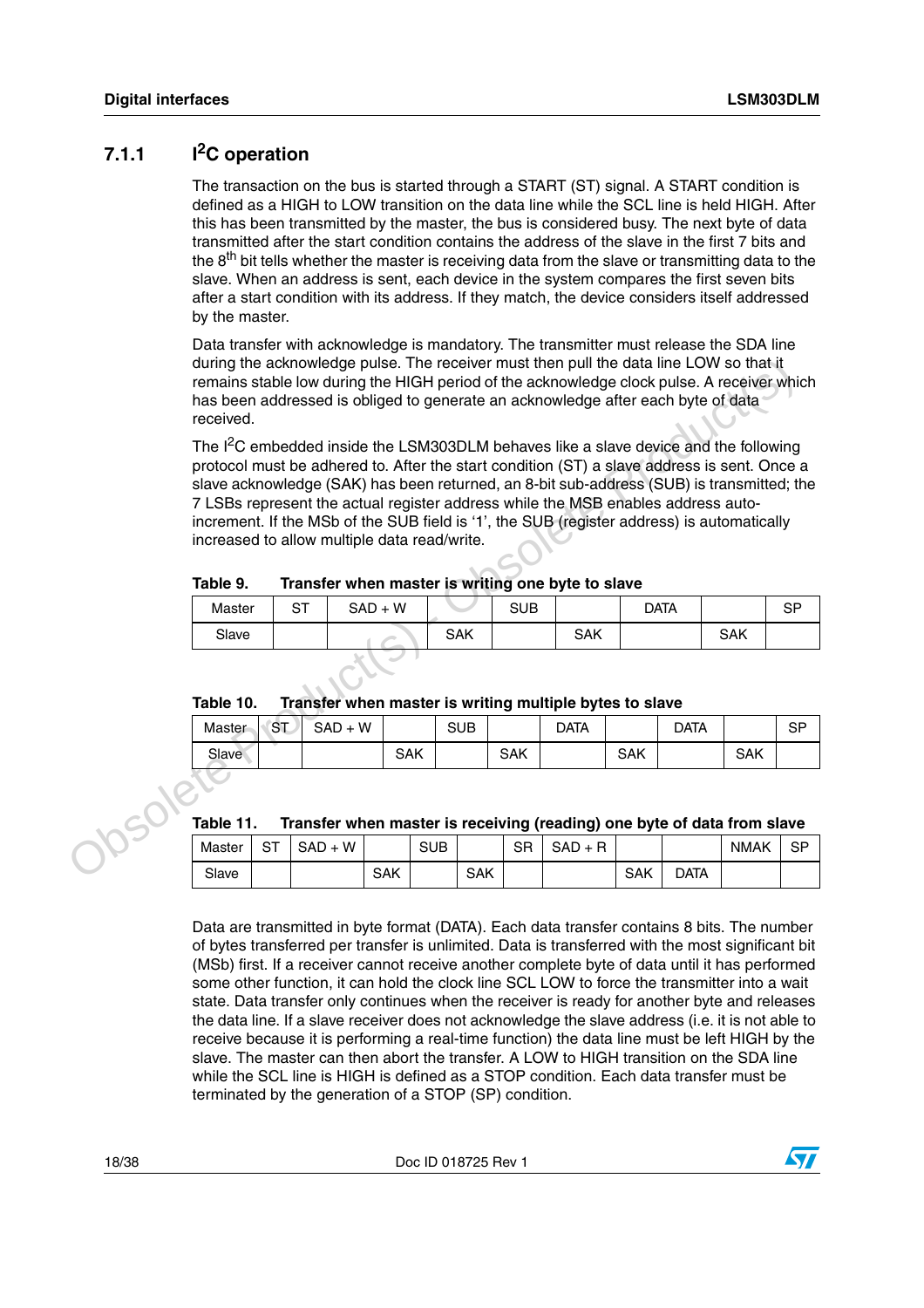### <span id="page-18-0"></span>**7.1.2 Linear acceleration digital interface**

For linear acceleration, the default (factory) 7-bit slave address is 001100xb. The SDO/SA0 pad can be used to modify the least significant bit of the device address. If the SA0 pad is connected to voltage supply, the LSB is '1' (address 0011001b) otherwise, if the SA0 pad is connected to ground, the LSB value is '0' (address 0011000b). This solution permits connecting and addressing two different accelerometers to the same I<sup>2</sup>C lines.

The slave address is completed with a read/write bit. If the bit is '1' (read), a repeated START (SR) condition must be issued after the two sub-address bytes; if the bit is '0' (write), the master transmits to the slave with the direction unchanged. *[Table 12](#page-18-2)* explains how the SAD+read/write bit pattern is composed, listing all the possible configurations.

| <b>SAD[6:1]</b><br>$SAD[0] = SAO$<br>SAD+R/W<br><b>Command</b><br>00110001 (31h)<br>001100<br>Read<br>0<br>1<br>Write<br>001100<br>00110000 (30h)<br>0<br>$\overline{0}$<br>001100<br>Read<br>1<br>00110011 (33h)<br>1.<br>Write<br>001100<br>$\mathbf 0$<br>00110010 (32h)<br>In order to read multiple bytes, it is necessary to assert the most significant bit of the sub-<br>address field. In other words, SUB(7) must be equal to 1 while SUB(6-0) represents the<br>address of the first register to be read.<br>In the presented communication format, MAK is master acknowledge and NMAK is no<br>master acknowledge.<br>Transfer when master is receiving (reading) multiple bytes of data from slave<br>$SAD + R$<br><b>ST</b><br>SAD+W<br><b>SUB</b><br><b>SR</b><br><b>MAK</b><br><b>MAK</b><br>Master<br><b>SAK</b><br>Slave<br><b>SAK</b><br><b>SAK</b><br><b>DATA</b><br><b>DATA</b><br><b>DATA</b> | Magnetic field digital interface |       |  |  |  |  |  |  | R/W |  |             |
|----------------------------------------------------------------------------------------------------------------------------------------------------------------------------------------------------------------------------------------------------------------------------------------------------------------------------------------------------------------------------------------------------------------------------------------------------------------------------------------------------------------------------------------------------------------------------------------------------------------------------------------------------------------------------------------------------------------------------------------------------------------------------------------------------------------------------------------------------------------------------------------------------------------------|----------------------------------|-------|--|--|--|--|--|--|-----|--|-------------|
| Table 13.                                                                                                                                                                                                                                                                                                                                                                                                                                                                                                                                                                                                                                                                                                                                                                                                                                                                                                            |                                  |       |  |  |  |  |  |  |     |  |             |
|                                                                                                                                                                                                                                                                                                                                                                                                                                                                                                                                                                                                                                                                                                                                                                                                                                                                                                                      |                                  |       |  |  |  |  |  |  |     |  |             |
|                                                                                                                                                                                                                                                                                                                                                                                                                                                                                                                                                                                                                                                                                                                                                                                                                                                                                                                      |                                  |       |  |  |  |  |  |  |     |  |             |
|                                                                                                                                                                                                                                                                                                                                                                                                                                                                                                                                                                                                                                                                                                                                                                                                                                                                                                                      |                                  |       |  |  |  |  |  |  |     |  |             |
|                                                                                                                                                                                                                                                                                                                                                                                                                                                                                                                                                                                                                                                                                                                                                                                                                                                                                                                      |                                  |       |  |  |  |  |  |  |     |  |             |
|                                                                                                                                                                                                                                                                                                                                                                                                                                                                                                                                                                                                                                                                                                                                                                                                                                                                                                                      |                                  |       |  |  |  |  |  |  |     |  |             |
|                                                                                                                                                                                                                                                                                                                                                                                                                                                                                                                                                                                                                                                                                                                                                                                                                                                                                                                      |                                  |       |  |  |  |  |  |  |     |  |             |
|                                                                                                                                                                                                                                                                                                                                                                                                                                                                                                                                                                                                                                                                                                                                                                                                                                                                                                                      |                                  |       |  |  |  |  |  |  |     |  |             |
|                                                                                                                                                                                                                                                                                                                                                                                                                                                                                                                                                                                                                                                                                                                                                                                                                                                                                                                      |                                  |       |  |  |  |  |  |  |     |  |             |
|                                                                                                                                                                                                                                                                                                                                                                                                                                                                                                                                                                                                                                                                                                                                                                                                                                                                                                                      |                                  |       |  |  |  |  |  |  |     |  |             |
|                                                                                                                                                                                                                                                                                                                                                                                                                                                                                                                                                                                                                                                                                                                                                                                                                                                                                                                      |                                  | 7.1.3 |  |  |  |  |  |  |     |  |             |
| For magnetic sensors the default (factory) 7-bit slave address is 0011110xb.                                                                                                                                                                                                                                                                                                                                                                                                                                                                                                                                                                                                                                                                                                                                                                                                                                         |                                  |       |  |  |  |  |  |  |     |  | <b>NMAK</b> |

<span id="page-18-2"></span>**Table 12. SAD and read/write patterns**

<span id="page-18-3"></span>

| Table 13. | Transfer when master is receiving (reading) multiple bytes of data from slave |
|-----------|-------------------------------------------------------------------------------|
|           |                                                                               |

| Master | $\mathbf{r}$<br>S. | J+W<br>SAD |     | <b>SUB</b> |            | <b>SR</b> | SAD+R |            |            | <b>MAK</b> |             | <b>MAK</b> |             | <b>NMAK</b> | SP |
|--------|--------------------|------------|-----|------------|------------|-----------|-------|------------|------------|------------|-------------|------------|-------------|-------------|----|
| Slave  |                    |            | SAK |            | <b>SAK</b> |           |       | <b>SAK</b> | <b>ATA</b> |            | <b>DATA</b> |            | <b>DATA</b> |             |    |

# <span id="page-18-1"></span>**7.1.3 Magnetic field digital interface**

#### **For magnetic sensors the default (factory) 7-bit slave address is 0011110xb.**

The slave address is completed with a read/write bit. If the bit is '1' (read), a repeated START (SR) condition must be issued after the two sub-address bytes; if the bit is '0' (write), the master transmits to the slave with the direction unchanged. *[Table 14](#page-18-4)* explains how the SAD is composed.

<span id="page-18-4"></span>

| Table 14. |  | <b>SAD and read/write patterns</b> |  |
|-----------|--|------------------------------------|--|
|-----------|--|------------------------------------|--|

| Command | <b>SAD[6:0]</b> | R/W | SAD+R/W        |
|---------|-----------------|-----|----------------|
| Read    | 0011110         |     | 00111101 (3Dh) |
| Write   | 0011110         |     | 00111100 (3Ch) |

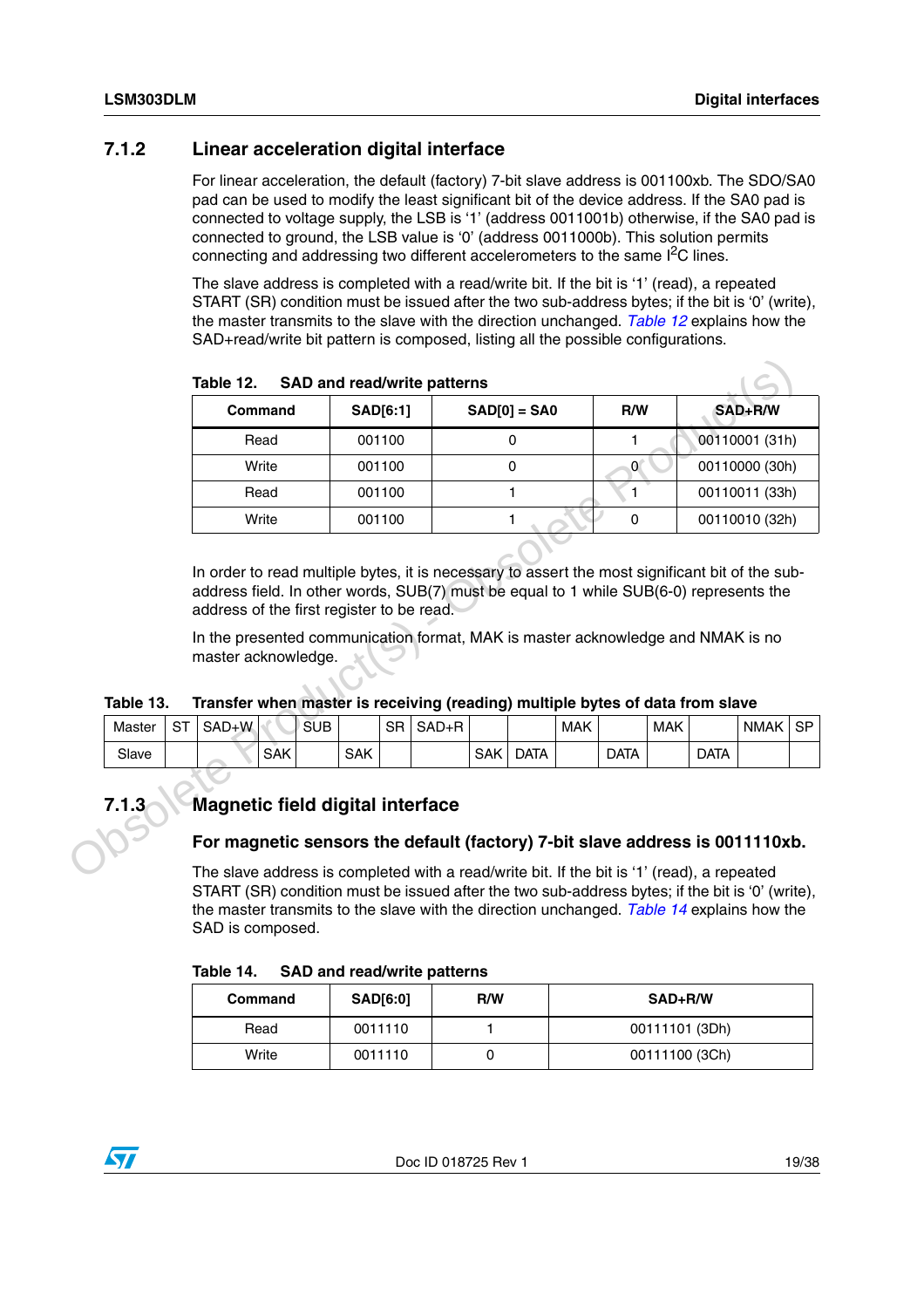#### **Magnetic signal interface reading/writing**

The interface uses an address pointer to indicate which register location is to be read from or written to. These pointer locations are sent from the master to this slave device and succeed the 7-bit address plus 1 bit read/write identifier.

To minimize communication between the master and magnetic digital interface of LSM303DLM, the address pointer updates automatically without master intervention.

This automatic address pointer update has two additional features. First, when address 12 or higher is accessed, the pointer updates to address 00, and secondly, when address 08 is reached, the pointer rolls back to address 03. Logically, the address pointer operation functions as shown below.

If (address pointer  $= 08$ ) then the address pointer  $= 03$ 

Or else, if (address pointer  $>= 12$ ) then the address pointer  $= 0$ 

Or else, (address pointer) =  $(address pointer) + 1$ 

The address pointer value itself cannot be read via the  $I^2C$  bus.

Any attempt to read an invalid address location returns 0, and any write to an invalid address location, or an undefined bit within a valid address location, is ignored by this device.If (address pointer = 08) then the address pointer = 03<br>
Or else, if (address pointer >= 12) then the address pointer = 0<br>
Or else, (address pointer) = (address pointer) + 1<br>
The address pointer value itself camont be rea

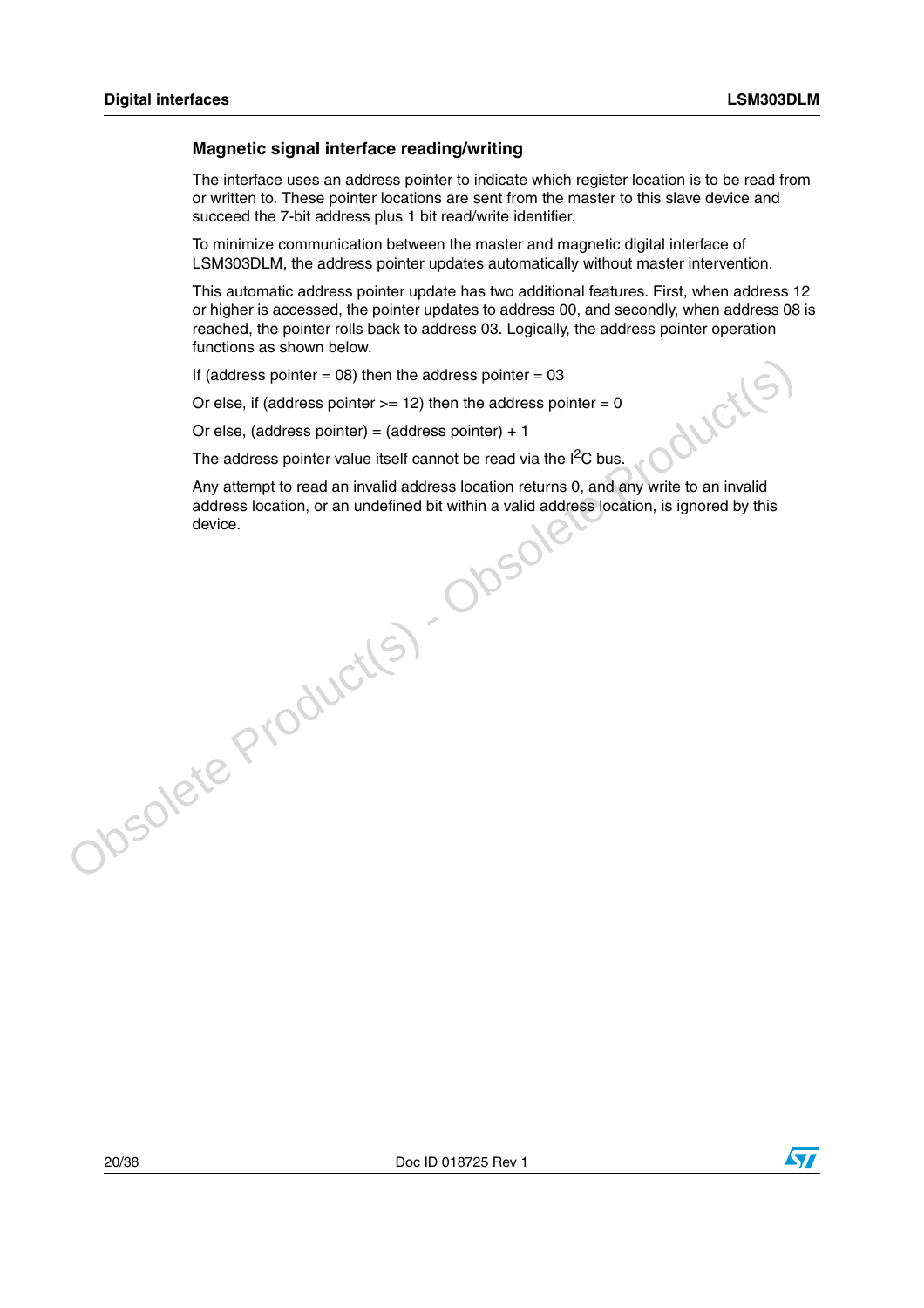# <span id="page-20-0"></span>**8 Register mapping**

*[Table 15](#page-20-1)* provides a listing of the 8-bit registers embedded in the device and the related addresses:

<span id="page-20-1"></span>**Table 15. Register address map**

|                          | <b>Slave</b><br><b>Type</b> |              |           | <b>Register address</b>  |                |                |
|--------------------------|-----------------------------|--------------|-----------|--------------------------|----------------|----------------|
| Name                     | address                     |              | Hex       | <b>Binary</b>            | <b>Default</b> | <b>Comment</b> |
| Reserved (do not modify) | Table 12                    | --           | $00 - 1F$ |                          | --             | Reserved       |
| CTRL_REG1_A              | Table 12                    | rw           | 20        | 010 0000                 | 00000111       |                |
| CTRL_REG2_A              | Table 12                    | rw           | 21        | 010 0001                 | 00000000       |                |
| CTRL REG3 A              | Table 12                    | rw           | 22        | 010 0010                 | 00000000       |                |
| CTRL_REG4_A              | Table 12                    | rw           | 23        | 010 0011                 | 00000000       |                |
| CTRL_REG5_A              | Table 12                    | rw           | 24        | 010 0100                 | 00000000       |                |
| HP_FILTER_RESET_A        | Table 12                    | $\mathsf{r}$ | 25        | 010 0101                 | Ξ.             | Dummy register |
| REFERENCE_A              | Table 12                    | rw           | 26        | 010 0110                 | 00000000       |                |
| STATUS REG A             | Table 12                    | $\mathsf{r}$ | 27        | 010 0111                 | 00000000       |                |
| OUT_X_L_A                | Table 12                    | r            | 28        | 010 1000                 | output         |                |
| OUT_X_H_A                | Table 12                    | r.           | 29        | 010 1001                 | output         |                |
| OUT_Y_L_A                | Table 12                    | ٣            | 2A        | 010 1010                 | output         |                |
| OUT_Y_H_A                | Table 12                    | $\mathsf{r}$ | 2B        | 010 1011                 | output         |                |
| OUT_Z_L_A                | Table 12                    | r            | 2C        | 010 1100                 | output         |                |
| OUT_Z_H_A                | Table 12                    | r            | 2D        | 010 1101                 | output         |                |
| Reserved (do not modify) | Table 12                    |              | 2E - 2F   |                          |                | Reserved       |
| INT1_CFG_A               | Table 12                    | rw           | 30        | 011 0000                 | 00000000       |                |
| INT1_SOURCE_A            | Table 12                    | $\mathsf{r}$ | 31        | 011 0001                 | 00000000       |                |
| INT1_THS_A               | Table 12                    | rw           | 32        | 011 0010                 | 00000000       |                |
| INT1_DURATION_A          | Table 12                    | rw           | 33        | 011 0011                 | 00000000       |                |
| INT2_CFG_A               | Table 12                    | rw           | 34        | 011 0100                 | 00000000       |                |
| INT2_SOURCE_A            | Table 12                    | $\mathsf{r}$ | 35        | 011 0101                 | 00000000       |                |
| INT2_THS_A               | Table 12                    | rw           | 36        | 011 0110                 | 00000000       |                |
| INT2_DURATION_A          | Table 12                    | rw           | 37        | 011 0111                 | 00000000       |                |
| Reserved (do not modify) | Table 12                    | $- -$        | $38 - 3F$ | $\overline{\phantom{a}}$ | --             | Reserved       |
| CRA_REG_M                | Table 14                    | rw           | 00        | 00000000                 | 00010000       |                |
| CRB_REG_M                | Table 14                    | rw           | 01        | 00000001                 | 00100000       |                |
| MR REG M                 | Table 14                    | rw           | 02        | 00000010                 | 00000011       |                |

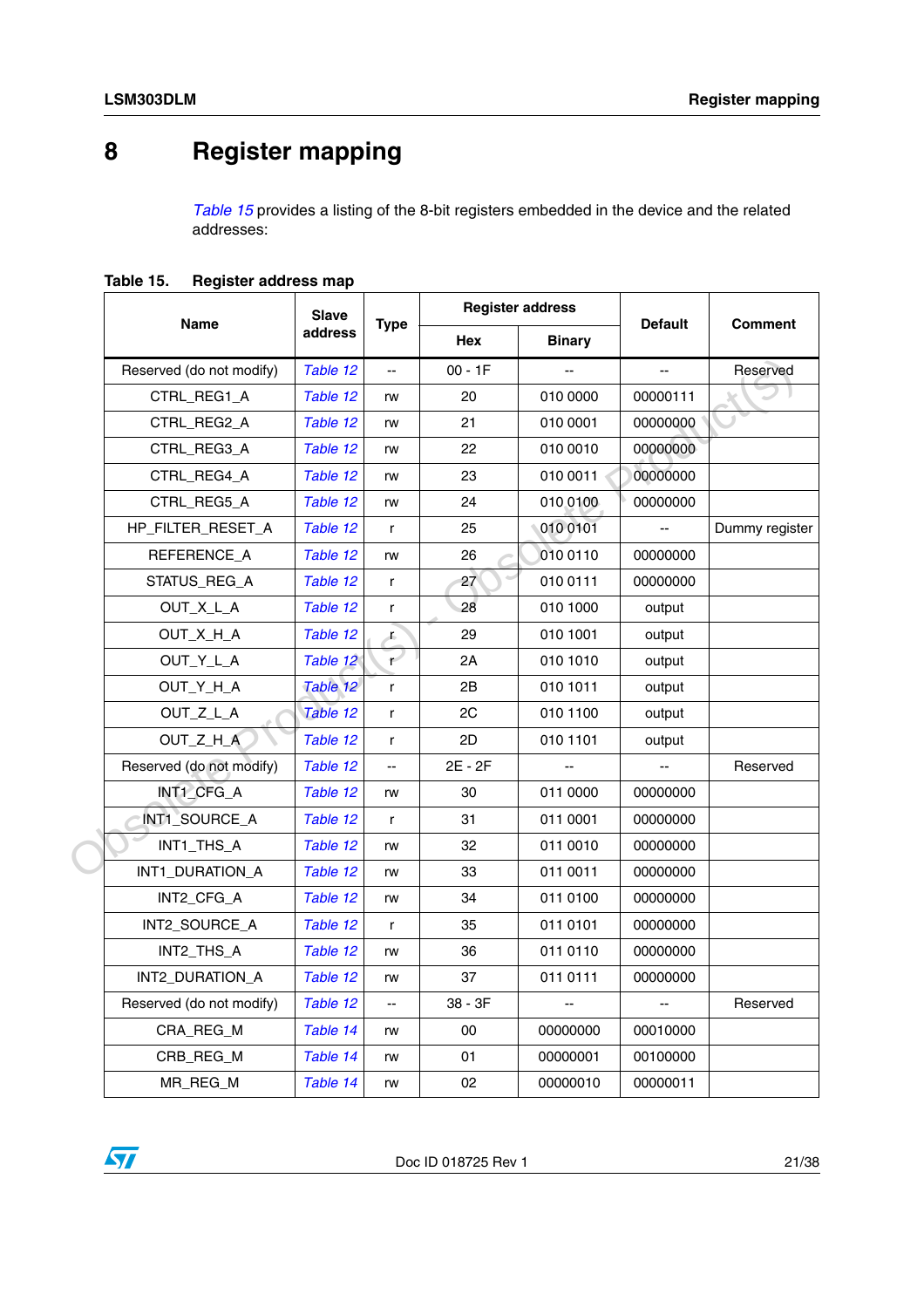|                                                                                                                                                                                                                                                                                                                                               | <b>Name</b><br>OUT_X_H_M<br>OUT_X_L_M<br>OUT_Y_H_M<br>OUT_Y_L_M | address<br>Table 14<br>Table 14<br>Table 14 | <b>Type</b><br>$\mathsf{r}$<br>$\mathsf{r}$ | Hex<br>03<br>04 | <b>Binary</b><br>00000011<br>00000100 | <b>Default</b><br>output<br>output | <b>Comment</b> |
|-----------------------------------------------------------------------------------------------------------------------------------------------------------------------------------------------------------------------------------------------------------------------------------------------------------------------------------------------|-----------------------------------------------------------------|---------------------------------------------|---------------------------------------------|-----------------|---------------------------------------|------------------------------------|----------------|
|                                                                                                                                                                                                                                                                                                                                               |                                                                 |                                             |                                             |                 |                                       |                                    |                |
|                                                                                                                                                                                                                                                                                                                                               |                                                                 |                                             |                                             |                 |                                       |                                    |                |
|                                                                                                                                                                                                                                                                                                                                               |                                                                 |                                             |                                             |                 |                                       |                                    |                |
|                                                                                                                                                                                                                                                                                                                                               |                                                                 |                                             | r                                           | 07              | 00000101                              | output                             |                |
|                                                                                                                                                                                                                                                                                                                                               |                                                                 | Table 14                                    | $\mathsf{r}$                                | 08              | 00000110                              | output                             |                |
|                                                                                                                                                                                                                                                                                                                                               | OUT_Z_H_M                                                       | Table 14                                    | $\mathsf{r}$                                | 05              | 00000111                              | output                             |                |
|                                                                                                                                                                                                                                                                                                                                               | OUT_Z_L_M                                                       | Table 14                                    | r                                           | 06              | 00001000                              | output                             |                |
|                                                                                                                                                                                                                                                                                                                                               | SR_REG_Mg                                                       | Table 14                                    | r                                           | 09              | 00001001                              | 00000000                           |                |
|                                                                                                                                                                                                                                                                                                                                               | IRA_REG_M                                                       | Table 14                                    | $\mathsf{r}$                                | 0A              | 00001010                              | 01001000                           |                |
|                                                                                                                                                                                                                                                                                                                                               | IRB_REG_M                                                       | Table 14                                    | $\mathsf{r}$                                | 0B              | 00001011                              | 00110100                           |                |
|                                                                                                                                                                                                                                                                                                                                               | IRC_REG_M                                                       | Table 14                                    | r                                           | OC              | 00001100                              | 00110011                           |                |
|                                                                                                                                                                                                                                                                                                                                               | Reserved (do not modify)                                        | Table 14                                    | $\overline{\phantom{a}}$                    | $OD - OE$       |                                       | $\overline{a}$                     | Reserved       |
|                                                                                                                                                                                                                                                                                                                                               | WHO_AM_I_M                                                      | Table 14                                    | $\mathsf{r}$                                | 0F              | 00001111                              | 00111100                           | Who am I ID    |
|                                                                                                                                                                                                                                                                                                                                               | Reserved (do not modify)                                        | Table 14                                    | $\overline{\phantom{a}}$                    | $10 - 3A$       | Ξ.                                    | --                                 | Reserved       |
| Registers marked as "reserved" must not be changed. Writing to these registers may cause<br>permanent damage to the device.<br>The content of the registers that are loaded at boot should not be changed. They contain the<br>factory calibrated values. Their content is automatically restored when the device is powered<br>Obsolete Prod |                                                                 |                                             |                                             |                 |                                       |                                    |                |

#### **Table 15. Register address map (continued)**

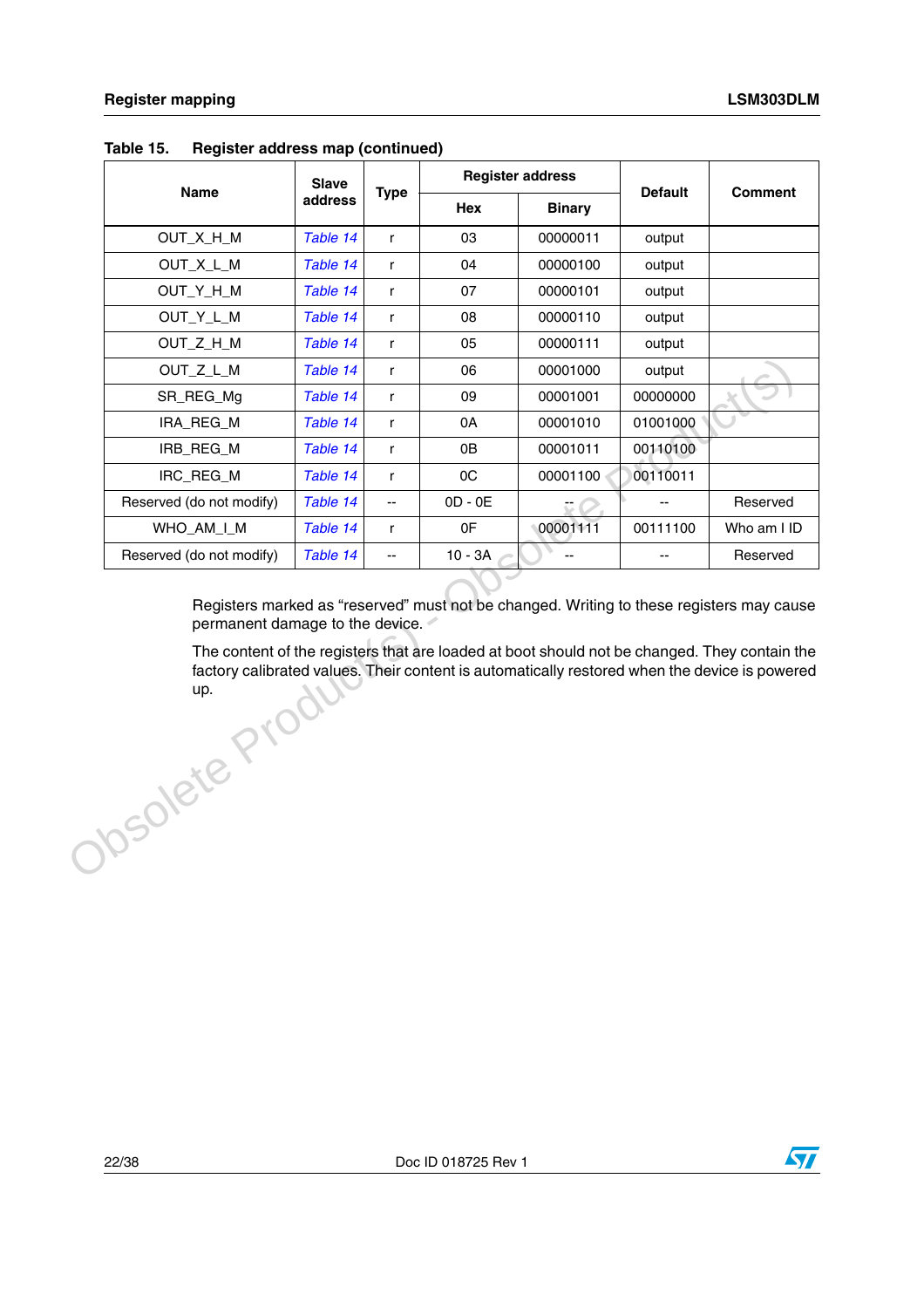# <span id="page-22-0"></span>**9 Register description**

The device contains a set of registers which are used to control its behavior and to retrieve acceleration data. The register address, made up of 7 bits, is used to identify them and to write the data through the serial interface.

# <span id="page-22-1"></span>**9.1 Linear acceleration register description**

## <span id="page-22-2"></span>**9.1.1 CTRL\_REG1\_A (20h)**

<span id="page-22-3"></span>

|                 | Table 16. CTRL_REG1_A register    |                 |                 |                 |     |     |     |
|-----------------|-----------------------------------|-----------------|-----------------|-----------------|-----|-----|-----|
| PM <sub>2</sub> | PM <sub>1</sub>                   | PM <sub>0</sub> | DR <sub>1</sub> | DR <sub>0</sub> | Zen | Yen | Xen |
|                 | Table 17. CTRL_REG1_A description |                 |                 |                 |     |     |     |

#### <span id="page-22-4"></span>**Table 17. CTRL\_REG1\_A description**

| Table 16.                                                                                                                                                                                                                                                                                                                                                                                               |                 | <b>CTRL_REG1_A register</b>    |                 |                 |     |     |     |
|---------------------------------------------------------------------------------------------------------------------------------------------------------------------------------------------------------------------------------------------------------------------------------------------------------------------------------------------------------------------------------------------------------|-----------------|--------------------------------|-----------------|-----------------|-----|-----|-----|
| PM <sub>2</sub>                                                                                                                                                                                                                                                                                                                                                                                         | PM <sub>1</sub> | PM <sub>0</sub>                | DR <sub>1</sub> | DR <sub>0</sub> | Zen | Yen | Xen |
| Table 17.                                                                                                                                                                                                                                                                                                                                                                                               |                 | <b>CTRL REG1 A description</b> |                 |                 |     |     |     |
| Power mode selection. Default value: 000<br><b>PM2 - PM0</b><br>(000: power-down; others: refer to Table 18)                                                                                                                                                                                                                                                                                            |                 |                                |                 |                 |     |     |     |
| Data rate selection. Default value: 00<br>DR1, DR0<br>(00:50 Hz; others: refer to Table 19)                                                                                                                                                                                                                                                                                                             |                 |                                |                 |                 |     |     |     |
| Z axis enable. Default value: 1<br>Zen<br>(0: Z axis disabled; 1: Z axis enabled)                                                                                                                                                                                                                                                                                                                       |                 |                                |                 |                 |     |     |     |
| Y axis enable. Default value: 1<br>Yen<br>(0: Y axis disabled; 1: Y axis enabled)                                                                                                                                                                                                                                                                                                                       |                 |                                |                 |                 |     |     |     |
| X axis enable. Default value: 1<br>Xen<br>(0: X axis disabled; 1: X axis enabled)                                                                                                                                                                                                                                                                                                                       |                 |                                |                 |                 |     |     |     |
| PM bits allow selection between power-down and two operating active modes. The device is<br>in power-down mode when the PD bits are set to "000" (default value after boot). Table 18<br>shows all the possible power mode configurations and respective output data rates. Output<br>data in the low-power modes are computed with a low-pass filter cut-off frequency defined<br>by DR1 and DR0 bits. |                 |                                |                 |                 |     |     |     |
| DR bits, in normal-mode operation, select the data rate at which acceleration samples are<br>produced. In low-power mode they define the output data resolution. Table 19 shows all the<br>possible configurations for the DR1 and DR0 bits.                                                                                                                                                            |                 |                                |                 |                 |     |     |     |

<span id="page-22-5"></span>

| Table 18. |  |  |  | Power mode and low-power output data rate configurations |
|-----------|--|--|--|----------------------------------------------------------|
|-----------|--|--|--|----------------------------------------------------------|

| PM <sub>2</sub> | PM <sub>1</sub> | <b>PMO</b> | <b>Power mode selection</b> | Output data rate [Hz]<br>$ODR_{LP}$ |
|-----------------|-----------------|------------|-----------------------------|-------------------------------------|
|                 |                 | 0          | Power-down                  | --                                  |
|                 |                 |            | Normal mode                 | ODR                                 |
|                 |                 | U          | Low-power                   | 0.5                                 |

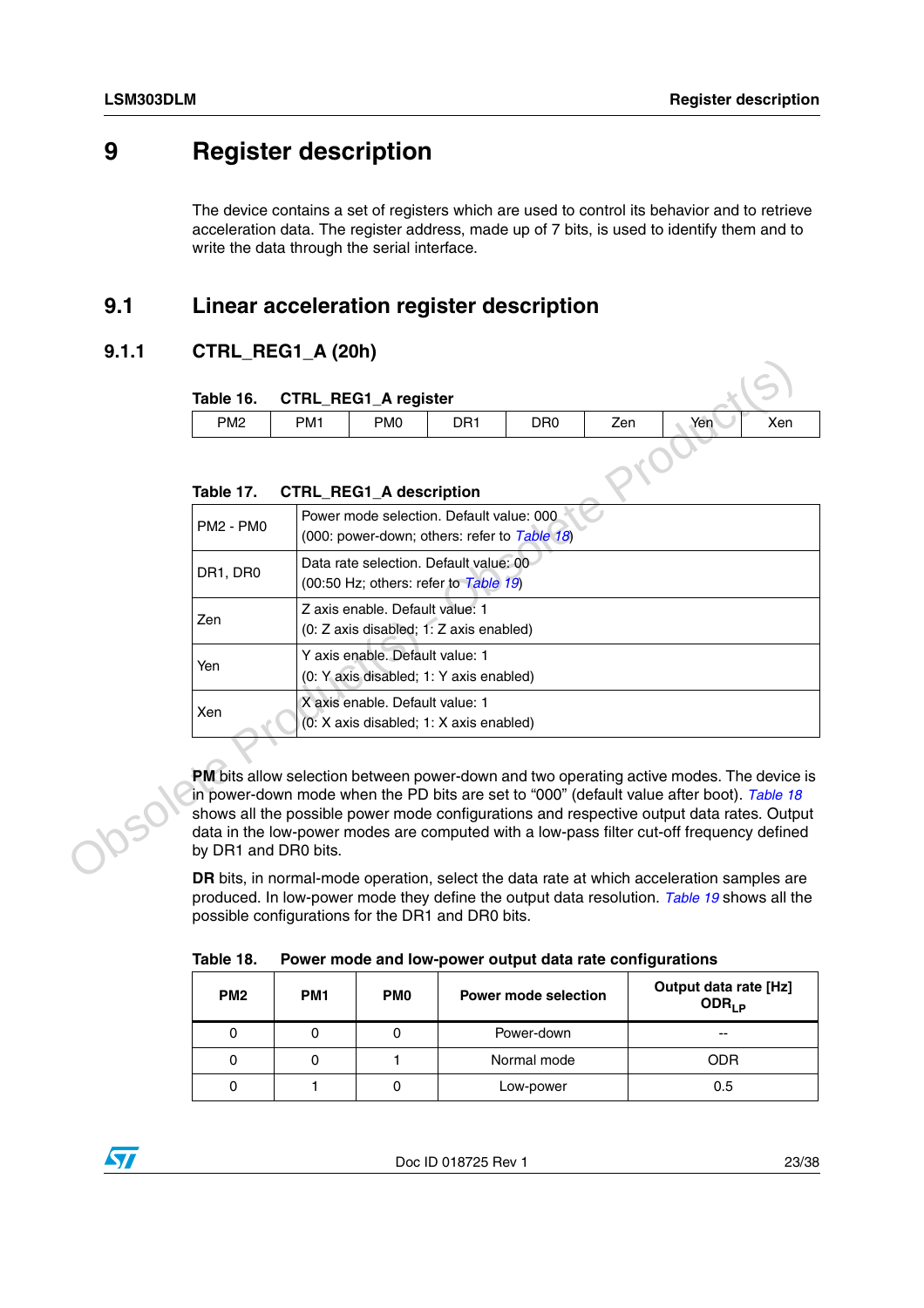| PM <sub>2</sub> | PM <sub>1</sub> | <b>PMO</b> | <b>Power mode selection</b> | Output data rate [Hz]<br>ODR <sub>LP</sub> |
|-----------------|-----------------|------------|-----------------------------|--------------------------------------------|
|                 |                 |            | Low-power                   |                                            |
|                 |                 | 0          | Low-power                   |                                            |
|                 |                 |            | Low-power                   | э                                          |
|                 |                 | 0          | Low-power                   |                                            |

#### **Table 18. Power mode and low-power output data rate configurations (continued)**

#### <span id="page-23-1"></span>**Table 19. Normal-mode output data rate configurations and low-pass cut-off frequencies**

| DR <sub>1</sub> | DR <sub>0</sub> | Output data rate [Hz]<br><b>ODR</b> | Low-pass filter cut-off<br>frequency [Hz] |
|-----------------|-----------------|-------------------------------------|-------------------------------------------|
|                 |                 | 50                                  | 37                                        |
|                 |                 | 100                                 | 74                                        |
|                 |                 | 400                                 | 292                                       |
|                 |                 | 1000                                | 780                                       |

# <span id="page-23-0"></span>**9.1.2 CTRL\_REG2\_A (21h)**

### <span id="page-23-2"></span>**Table 20. CTRL\_REG2\_A register**

| __          |      | -    | __         |       |                        |                   |                |
|-------------|------|------|------------|-------|------------------------|-------------------|----------------|
| <b>BOOT</b> | HPM1 | HPM0 | <b>FDS</b> | HPen2 | $\overline{ }$<br>'Pen | <b>HPCF</b><br>п. | . .<br>--<br>◡ |
|             |      |      |            |       |                        |                   |                |

### <span id="page-23-3"></span>**Table 21. CTRL\_REG2\_A description**

|       | Table 19.                      | Normal-mode output data rate configurations and low-pass cut-off<br>frequencies                                                  |                                     |                   |       |                                           |                   |
|-------|--------------------------------|----------------------------------------------------------------------------------------------------------------------------------|-------------------------------------|-------------------|-------|-------------------------------------------|-------------------|
|       | DR <sub>1</sub>                | DR <sub>0</sub>                                                                                                                  | Output data rate [Hz]<br><b>ODR</b> |                   |       | Low-pass filter cut-off<br>frequency [Hz] |                   |
|       | $\mathbf 0$                    | 0                                                                                                                                | 50                                  |                   |       | 37                                        |                   |
|       | $\mathbf{0}$                   | $\mathbf{1}$                                                                                                                     | 100                                 |                   |       | 74                                        |                   |
|       | 1                              | 0                                                                                                                                | 400                                 |                   |       | 292                                       |                   |
|       | 1                              | 1                                                                                                                                | 1000                                |                   |       | 780                                       |                   |
| 9.1.2 | CTRL_REG2_A (21h)<br>Table 20. | <b>CTRL_REG2_A register</b>                                                                                                      |                                     |                   |       |                                           |                   |
|       | <b>BOOT</b>                    | HPM1<br><b>HPMO</b>                                                                                                              | <b>FDS</b>                          | HPen <sub>2</sub> | HPen1 | HPCF1                                     | HPCF <sub>0</sub> |
|       | Table 21.                      | <b>CTRL_REG2_A description</b><br>Reboot memory content. Default value: 0                                                        |                                     |                   |       |                                           |                   |
|       | <b>BOOT</b>                    | (0: normal mode; 1: reboot memory content)                                                                                       |                                     |                   |       |                                           |                   |
|       | HPM1, HPM0                     | High-pass filter mode selection. Default value: 00<br>(00: normal mode; others: refer to Table 22)                               |                                     |                   |       |                                           |                   |
|       | <b>FDS</b>                     | Filtered data selection. Default value: 0<br>(0: internal filter bypassed; 1: data from internal filter sent to output register) |                                     |                   |       |                                           |                   |
|       | HPen <sub>2</sub>              | High-pass filter enabled for Interrupt 2 source. Default value: 0<br>(0: filter bypassed; 1: filter enabled)                     |                                     |                   |       |                                           |                   |
|       | HPen1                          | High-pass filter enabled for Interrupt 1 source. Default value: 0<br>(0: filter bypassed; 1: filter enabled)                     |                                     |                   |       |                                           |                   |
|       | HPCF1,<br>HPCF0                | High-pass filter cut-off frequency configuration. Default value: 00<br>(00: HPc=8; 01: HPc=16; 10: HPc=32; 11: HPc=64)           |                                     |                   |       |                                           |                   |

The **BOOT** bit is used to refresh the content of internal registers stored in the Flash memory block. At device power-up, the content of the Flash memory block is transferred to the internal registers related to trimming functions to permit good device behavior. If, for any

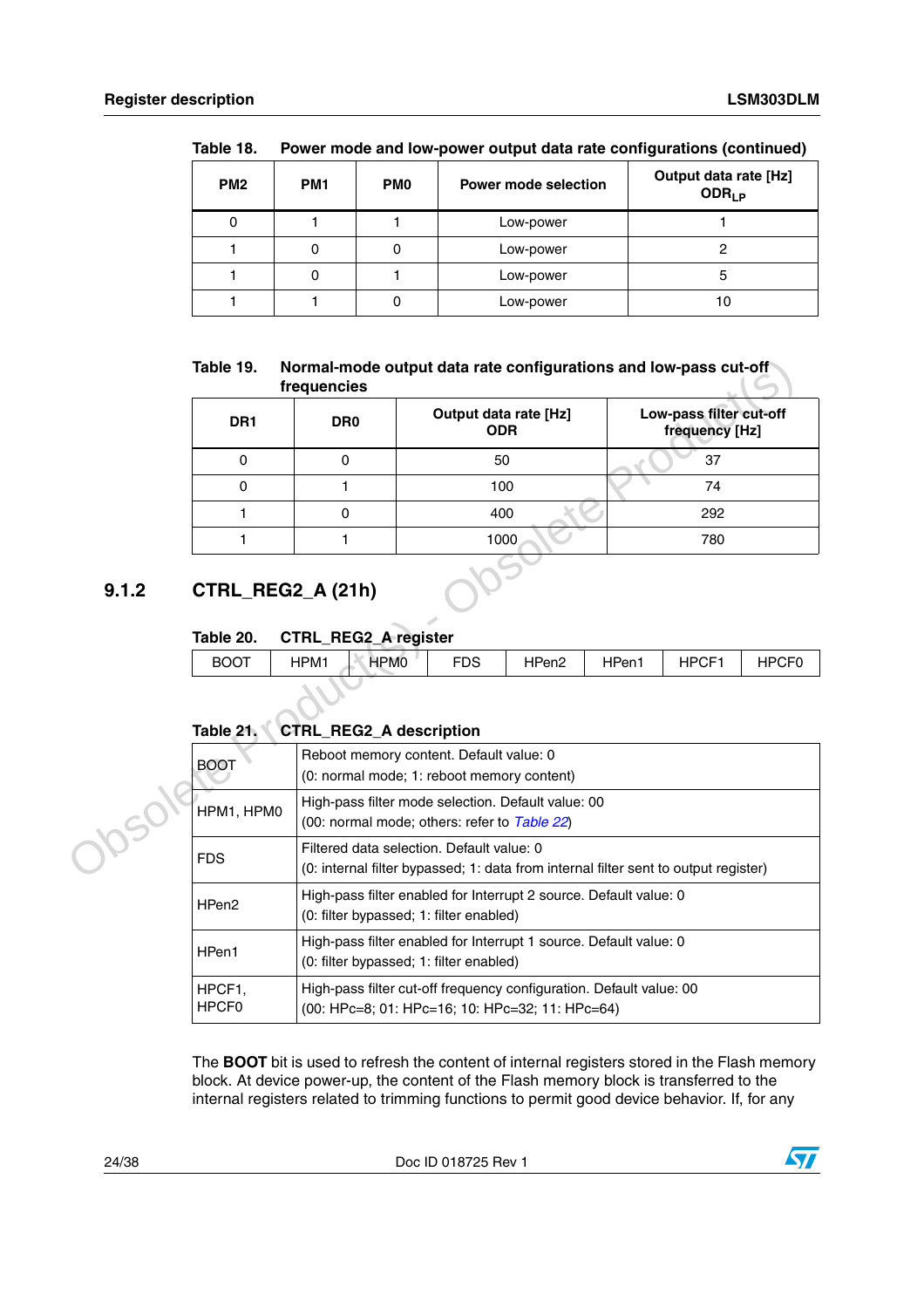reason, the content of the trimming registers has changed, it is sufficient to use this bit to restore the correct values. When the BOOT bit is set to '1' the content of the internal Flash is copied to the corresponding internal registers and is used to calibrate the device. These values are factory-trimmed and are different for every accelerometer. They permit good device behavior and normally do not have to be modified. At the end of the boot process, the BOOT bit is again set to '0'.

<span id="page-24-1"></span>

| Table 22. |  |  | High-pass filter mode configuration |
|-----------|--|--|-------------------------------------|
|-----------|--|--|-------------------------------------|

| HPM1 | <b>HPMO</b> | High-pass filter mode                       |
|------|-------------|---------------------------------------------|
|      |             | Normal mode (reset reading HP_RESET_FILTER) |
|      |             | Reference signal for filtering              |
|      |             | Normal mode (reset reading HP_RESET_FILTER) |

$$
f_t = \ln\left(1 - \frac{1}{HPC}\right) \cdot \frac{f_s}{2\pi} \left(2\right)
$$

$$
f_t = \frac{f_s}{6 \cdot \text{ HPC}}
$$

#### <span id="page-24-2"></span>Table 23. **Table 23. High-pass filter cut-off frequency configuration**

|       | $\pmb{0}$       | 1                                 | Reference signal for filtering                                         |                                             |                                                                                                            |
|-------|-----------------|-----------------------------------|------------------------------------------------------------------------|---------------------------------------------|------------------------------------------------------------------------------------------------------------|
|       | 1               | $\mathbf 0$                       |                                                                        | Normal mode (reset reading HP_RESET_FILTER) |                                                                                                            |
|       | is given by:    |                                   |                                                                        |                                             | <b>HPCF[1:0]</b> . These bits are used to configure the high-pass filter cut-off frequency ( $ft$ ), which |
|       |                 |                                   | $f_t = \ln\left(1 - \frac{1}{HPc}\right) \cdot \frac{f_s}{2\pi}$       |                                             |                                                                                                            |
|       |                 |                                   | The equation can be simplified to the following approximated equation: |                                             |                                                                                                            |
|       |                 |                                   | $f_t = \frac{f_s}{6 \cdot \text{HPC}}$                                 |                                             |                                                                                                            |
|       | Table 23.       |                                   | High-pass filter cut-off frequency configuration                       |                                             |                                                                                                            |
|       | HPcoeff2,1      | $f_t$ [Hz]<br>Data rate = $50$ Hz | $f_t$ [Hz]<br>Data rate = 100 Hz                                       | $f_t$ [Hz]<br>Data rate = $400$ Hz          | $f_t$ [Hz]<br>Data rate = 1000 Hz                                                                          |
|       | 00 <sup>1</sup> |                                   | $\overline{c}$                                                         | 8                                           | 20                                                                                                         |
|       | 01 <sup>2</sup> | 0.5                               | 1                                                                      | $\overline{4}$                              | 10                                                                                                         |
|       | 10              | 0.25                              | 0.5                                                                    | $\overline{c}$                              | 5                                                                                                          |
|       | 11              | 0.125                             | 0.25                                                                   | 1                                           | 2.5                                                                                                        |
| 9.1.3 |                 | CTRL_REG3_A (22h)                 |                                                                        |                                             |                                                                                                            |
|       | Table 24.       | <b>CTRL_REG3_A register</b>       |                                                                        |                                             |                                                                                                            |

# <span id="page-24-0"></span>**9.1.3 CTRL\_REG3\_A (22h)**

#### <span id="page-24-3"></span>**Table 24. CTRL\_REG3\_A register**

| IHL | PP OD |  |  | LIR2   I2 CFG1   I2 CFG0   LIR1   I1 CFG1   I1 CFG0 |  |
|-----|-------|--|--|-----------------------------------------------------|--|
|     |       |  |  |                                                     |  |

#### <span id="page-24-4"></span>**Table 25. CTRL\_REG3\_A description**

| I IHL   | Interrupt active high, low. Default value: 0<br>(0: active high; 1: active low)                      |
|---------|------------------------------------------------------------------------------------------------------|
| $PP$ OD | Push-pull/open drain selection on interrupt pad. Default value 0.<br>$(0: push-pull; 1: open drain)$ |



Doc ID 018725 Rev 1 25/38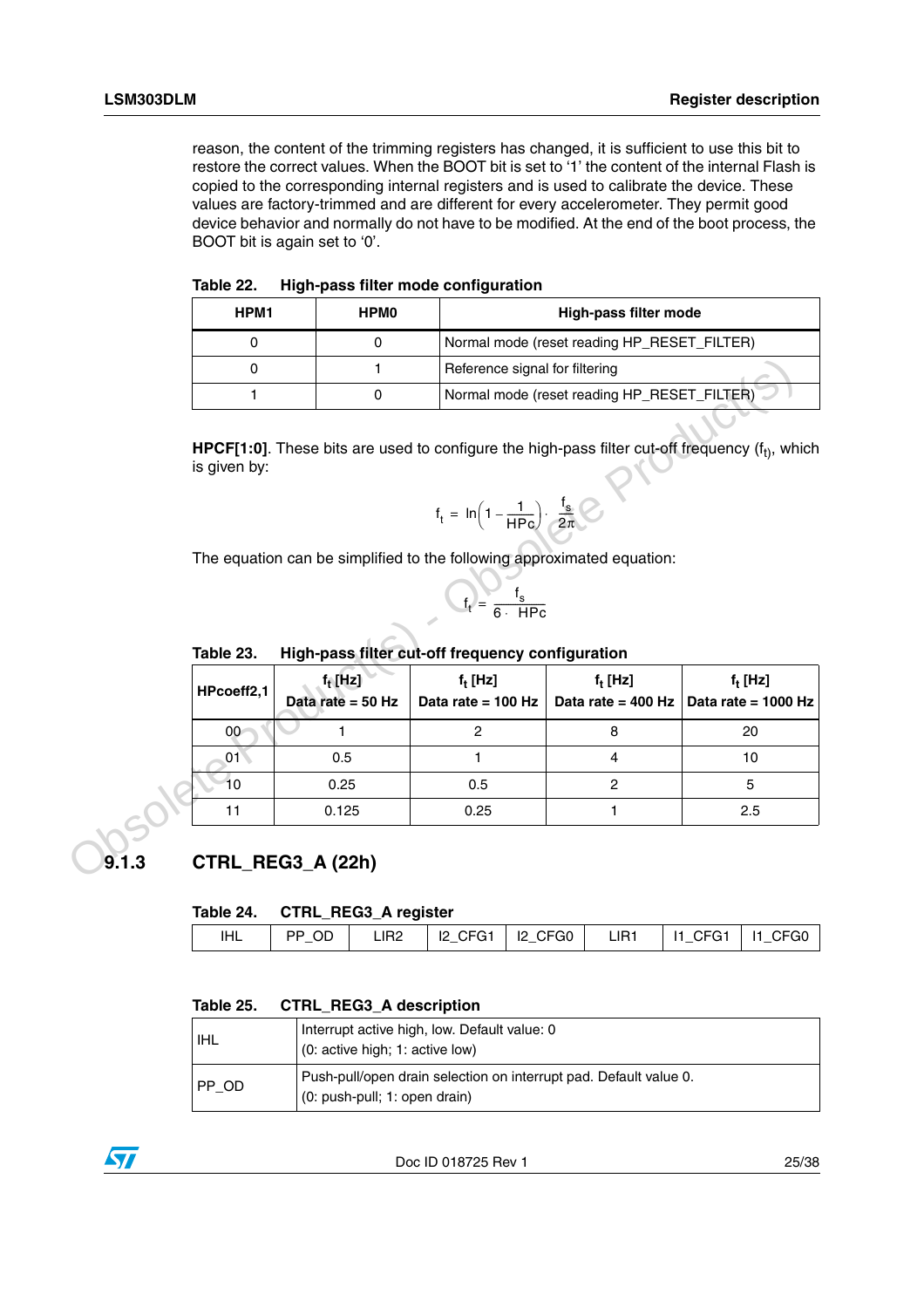| LIR <sub>2</sub>                            | Latch interrupt request on INT2_SRC register, with INT2_SRC register cleared by<br>reading INT2_SRC itself. Default value: 0.<br>(0: interrupt request not latched; 1: interrupt request latched)   |
|---------------------------------------------|-----------------------------------------------------------------------------------------------------------------------------------------------------------------------------------------------------|
| I2 CFG1,<br>I <sub>2</sub> CFG <sub>0</sub> | Data signal on INT 2 pad control bits. Default value: 00.<br>(see <i>Table 26</i> )                                                                                                                 |
| LIR <sub>1</sub>                            | Latch interrupt request on INT1_SRC register, with INT1_SRC register cleared by<br>reading INT1_SRC register. Default value: 0.<br>(0: interrupt request not latched; 1: interrupt request latched) |
| 11 CFG1,<br>11 CFG0                         | Data signal on INT 1 pad control bits. Default value: 00.<br>(see <i>Table 26</i> )                                                                                                                 |

#### **Table 25. CTRL\_REG3\_A description (continued)**

#### <span id="page-25-1"></span>**Table 26. Data signal on INT 1 and INT 2 pad**

| I1_CFG0                 | (see Table 26)                                                                                   |     |                                                    |                                                                                    |   |                        |  |
|-------------------------|--------------------------------------------------------------------------------------------------|-----|----------------------------------------------------|------------------------------------------------------------------------------------|---|------------------------|--|
| Table 26.               | Data signal on INT 1 and INT 2 pad                                                               |     |                                                    |                                                                                    |   |                        |  |
| $11(2)$ <sub>CFG1</sub> |                                                                                                  |     | 11(2)_CFG0                                         |                                                                                    |   | <b>INT 1(2) Pad</b>    |  |
| 0                       |                                                                                                  |     | 0                                                  |                                                                                    |   | Interrupt 1 (2) source |  |
| 0                       |                                                                                                  |     | 1                                                  | Interrupt 1 source OR Interrupt 2 source                                           |   |                        |  |
| 1                       |                                                                                                  |     | $\mathbf 0$                                        |                                                                                    |   | Data ready             |  |
| 1                       |                                                                                                  |     | 1                                                  |                                                                                    |   | Boot running           |  |
| Table 27.<br><b>BDU</b> | <b>CTRL_REG4_A register</b><br><b>BLE</b>                                                        | FS1 | FS <sub>0</sub>                                    | $\Omega$                                                                           |   | $0^{(1)}$              |  |
|                         |                                                                                                  |     |                                                    |                                                                                    | 0 |                        |  |
| 1.<br>Table 28.         | This bit must be set to '0' for correct working of the device.<br><b>CTRL_REG4_A description</b> |     |                                                    |                                                                                    |   |                        |  |
| <b>BDU</b>              |                                                                                                  |     | Block data update. Default value: 0                | (0: continuos update; 1: output registers not updated between MSB and LSB reading) |   |                        |  |
| <b>BLE</b>              |                                                                                                  |     | Big/little endian data selection. Default value 0. | (0: data LSB @ lower address; 1: data MSB @ lower address)                         |   |                        |  |
| FS1, FS0                | $(00. +2 \alpha \cdot 01. +4 \alpha \cdot 11. +8 \alpha)$                                        |     | Full-scale selection. Default value: 00.           |                                                                                    |   |                        |  |

### <span id="page-25-0"></span>**9.1.4 CTRL\_REG4\_A (23h)**

#### <span id="page-25-2"></span>**Table 27. CTRL\_REG4\_A register**

| ◡<br>-- | $  -$ | $-\sim$<br>ou |  | $--$ |
|---------|-------|---------------|--|------|
|         |       |               |  |      |

#### <span id="page-25-3"></span>**Table 28. CTRL\_REG4\_A description**

| Table 28.  | <b>CTRL_REG4_A description</b>                                                                                            |
|------------|---------------------------------------------------------------------------------------------------------------------------|
| <b>BDU</b> | Block data update. Default value: 0<br>(0: continuos update; 1: output registers not updated between MSB and LSB reading) |
| <b>BLE</b> | Big/little endian data selection. Default value 0.<br>(0: data LSB @ lower address; 1: data MSB @ lower address)          |
| FS1, FS0   | Full-scale selection. Default value: 00.<br>$(00: \pm 2 \text{ g}; 01: \pm 4 \text{ g}; 11: \pm 8 \text{ g})$             |

The **BDU** bit is used to inhibit output register updates between the reading of the upper and lower register parts. In default mode (BDU = '0'), the lower and upper register parts are updated continuously. If it is not certain whether to read faster than the output data rate, it is recommended to set BDU bit to '1'. In this way, after the reading of the lower (upper) register part, the content of that output register is not updated until the upper (lower) part is read also. This feature avoids reading LSB and MSB related to different samples.

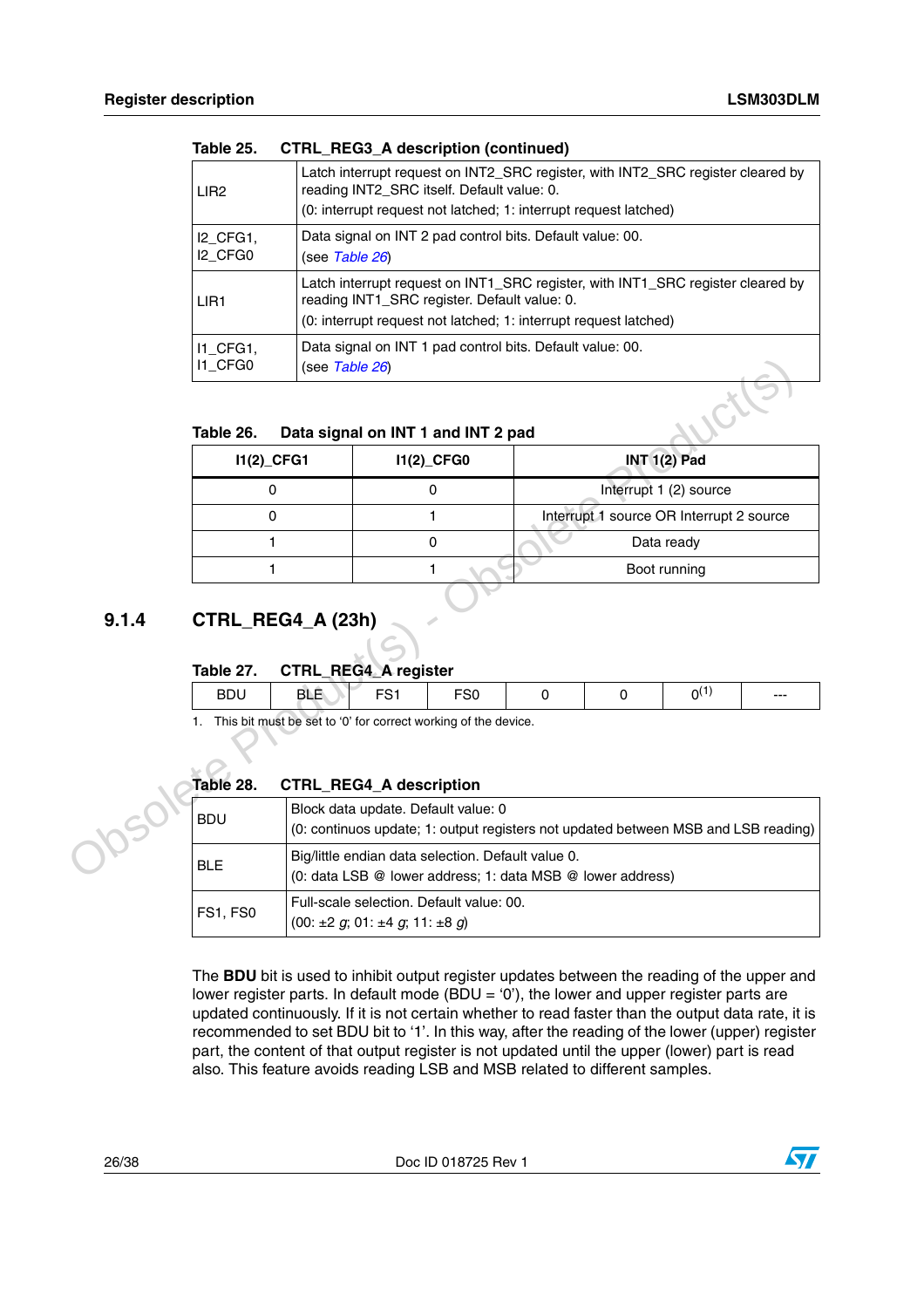### <span id="page-26-0"></span>**9.1.5 CTRL\_REG5\_A (24h)**

#### <span id="page-26-3"></span>**Table 29. CTRL\_REG5\_A register**

|  | __ |  |              |              |
|--|----|--|--------------|--------------|
|  |    |  | )n1<br>lurní | ∵ırnt<br>∵mu |
|  |    |  |              |              |

#### <span id="page-26-4"></span>**Table 30. CTRL\_REG5\_A description**

| TurnOn1,<br>TurnOn0 | Turn-on mode selection for sleep-to-wakeup function. Default value: 00. |
|---------------------|-------------------------------------------------------------------------|
|                     |                                                                         |

#### <span id="page-26-5"></span>**Table 31. Sleep-to-wakeup configuration**

|       | Table 31.<br>TurnOn1    | TurnOn0                     | Sleep-to-wakeup configuration                                                                                                                                                                                                                                                                                                                 | Sleep-to-wakeup status |  |
|-------|-------------------------|-----------------------------|-----------------------------------------------------------------------------------------------------------------------------------------------------------------------------------------------------------------------------------------------------------------------------------------------------------------------------------------------|------------------------|--|
|       |                         |                             |                                                                                                                                                                                                                                                                                                                                               |                        |  |
|       | 0                       | 0                           | Sleep-to-wakeup function is disabled                                                                                                                                                                                                                                                                                                          |                        |  |
|       | 1                       | 1                           | Turned on: the device is in low-power mode<br>(ODR is defined in CTRL_REG1_A)                                                                                                                                                                                                                                                                 |                        |  |
|       |                         |                             | By setting the TurnOn [1:0] bits to 11, the "sleep-to-wakeup" function is enabled. When an<br>interrupt event occurs, the device goes into normal mode, increasing the ODR to the value<br>defined in CTRL_REG1_A. Although the device is in normal mode, CTRL_REG1_A content<br>is not automatically changed to "normal mode" configuration. |                        |  |
| 9.1.6 | HP_FILTER_RESET_A (25h) |                             |                                                                                                                                                                                                                                                                                                                                               |                        |  |
|       |                         |                             | Dummy register. Reading at this address instantaneously zeroes the content of the internal<br>high-pass filter. If the high-pass filter is enabled, all three axes are instantaneously set to 0<br>g. This makes it possible to surmount the settling time of the high-pass filter.                                                           |                        |  |
| 9.1.7 | REFERENCE_A (26h)       |                             |                                                                                                                                                                                                                                                                                                                                               |                        |  |
|       | Table 32.               | <b>REFERENCE_A register</b> |                                                                                                                                                                                                                                                                                                                                               |                        |  |

## <span id="page-26-1"></span>**9.1.6 HP\_FILTER\_RESET\_A (25h)**

# <span id="page-26-2"></span>**9.1.7 REFERENCE\_A (26h)**

#### <span id="page-26-6"></span>**Table 32. REFERENCE\_A register**

| Ref7 | Ref6 | Ref5 | Ret4 | Ref3 | Ref <sub>2</sub> | Ref1 | Ref0 |
|------|------|------|------|------|------------------|------|------|
|      |      |      |      |      |                  |      |      |

#### <span id="page-26-7"></span>**Table 33. REFERENCE\_A description**

|  | Ref7 - Ref0   Reference value for high-pass filter. Default value: 00h. |
|--|-------------------------------------------------------------------------|
|--|-------------------------------------------------------------------------|

This register sets the acceleration value taken as a reference for the high-pass filter output.

When the filter is turned on (at least one FDS, HPen2, or HPen1 bit is equal to '1') and HPM bits are set to "01", filter out is generated taking this value as a reference.

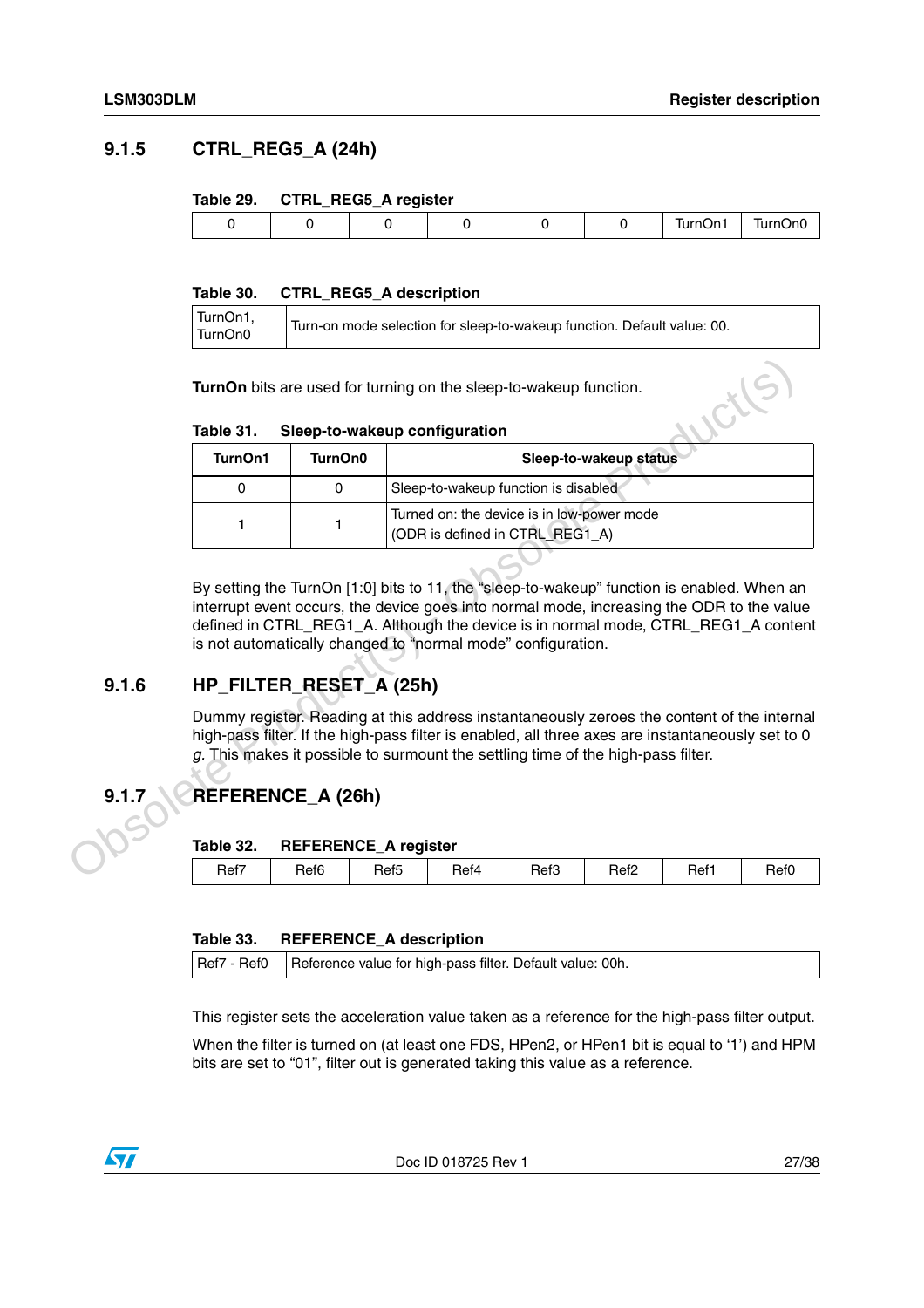# <span id="page-27-0"></span>**9.1.8 STATUS\_REG\_A(27h)**

#### <span id="page-27-5"></span>**Table 34. STATUS\_REG\_A register**

|                        |            | _<br>. |            |                                                |     |     |            |
|------------------------|------------|--------|------------|------------------------------------------------|-----|-----|------------|
| $7YXC^-$<br><b>XUH</b> | <b>ZOR</b> | YOR    | von<br>vuu | $\sim$ $\sim$ $\sim$ $\sim$ $\sim$<br>XDA<br>^ | ZDA | 'DA | <b>XDA</b> |
|                        |            |        |            |                                                |     |     |            |

#### <span id="page-27-6"></span>**Table 35. STATUS\_REG\_A description**

|        | <b>ZYXOR</b> | X, Y, and Z axis data overrun. Default value: 0<br>(0: no overrun has occurred, 1: new data has overwritten the previous one)             |
|--------|--------------|-------------------------------------------------------------------------------------------------------------------------------------------|
|        | <b>ZOR</b>   | Z axis data overrun. Default value: 0<br>(0: no overrun has occurred, 1: new data for the Z-axis has overwritten the previous<br>one)     |
|        | <b>YOR</b>   | Y axis data overrun. Default value: 0<br>(0: no overrun has occurred, 1: new data for the Y-axis has overwritten the previous<br>one)     |
|        | <b>XOR</b>   | X axis data overrun. Default value: 0<br>(0: no overrun has occurred, 1: new data for the X-axis has overwritten the previous<br>one)     |
|        | <b>ZYXDA</b> | X, Y, and Z axis new data available. Default value: 0<br>(0: a new set of data is not yet available, 1: a new set of data is available)   |
|        | <b>ZDA</b>   | Z axis new data available. Default value: 0<br>(0: new data for the Z-axis is not yet available, 1: new data for the Z-axis is available) |
|        | <b>YDA</b>   | Y axis new data available. Default value: 0<br>(0: new data for the Y-axis is not yet available, 1: new data for the Y-axis is available) |
|        | <b>XDA</b>   | X axis new data available. Default value: 0<br>(0: new data for the X-axis is not yet available, 1: new data for the X-axis is available) |
| 9.1.9  |              | OUT_X_L_A (28h), OUT_X_H_A (29h)<br>X-axis acceleration data. The value is expressed as 2's complement.                                   |
| 9.1.10 |              | OUT_Y_L_A (2Ah), OUT_Y_H_A (2Bh)<br>Y-axis acceleration data. The value is expressed as 2's complement.                                   |
| 9.1.11 |              | OUT_Z_L_A (2Ch), OUT_Z_H_A (2Dh)<br>. <del>. .</del>                                                                                      |

# <span id="page-27-1"></span>**9.1.9 OUT\_X\_L\_A (28h), OUT\_X\_H\_A (29h)**

# <span id="page-27-2"></span>**9.1.10 OUT\_Y\_L\_A (2Ah), OUT\_Y\_H\_A (2Bh)**

# <span id="page-27-3"></span>**9.1.11 OUT\_Z\_L\_A (2Ch), OUT\_Z\_H\_A (2Dh)**

Z-axis acceleration data. The value is expressed as 2's complement.

### <span id="page-27-4"></span>**9.1.12 INT1\_CFG\_A (30h)**

#### <span id="page-27-7"></span>**Table 36. INT1\_CFG\_A register**

| AO. | cг<br>ט∪ | HЕ | ---- | YHIE | . .<br>$\mathcal{L}'$<br>. .<br>니니<br>$- -$ | $\cdots$<br>$\cdots$<br>┅<br>M | ៶∟ι∟ |
|-----|----------|----|------|------|---------------------------------------------|--------------------------------|------|
|-----|----------|----|------|------|---------------------------------------------|--------------------------------|------|

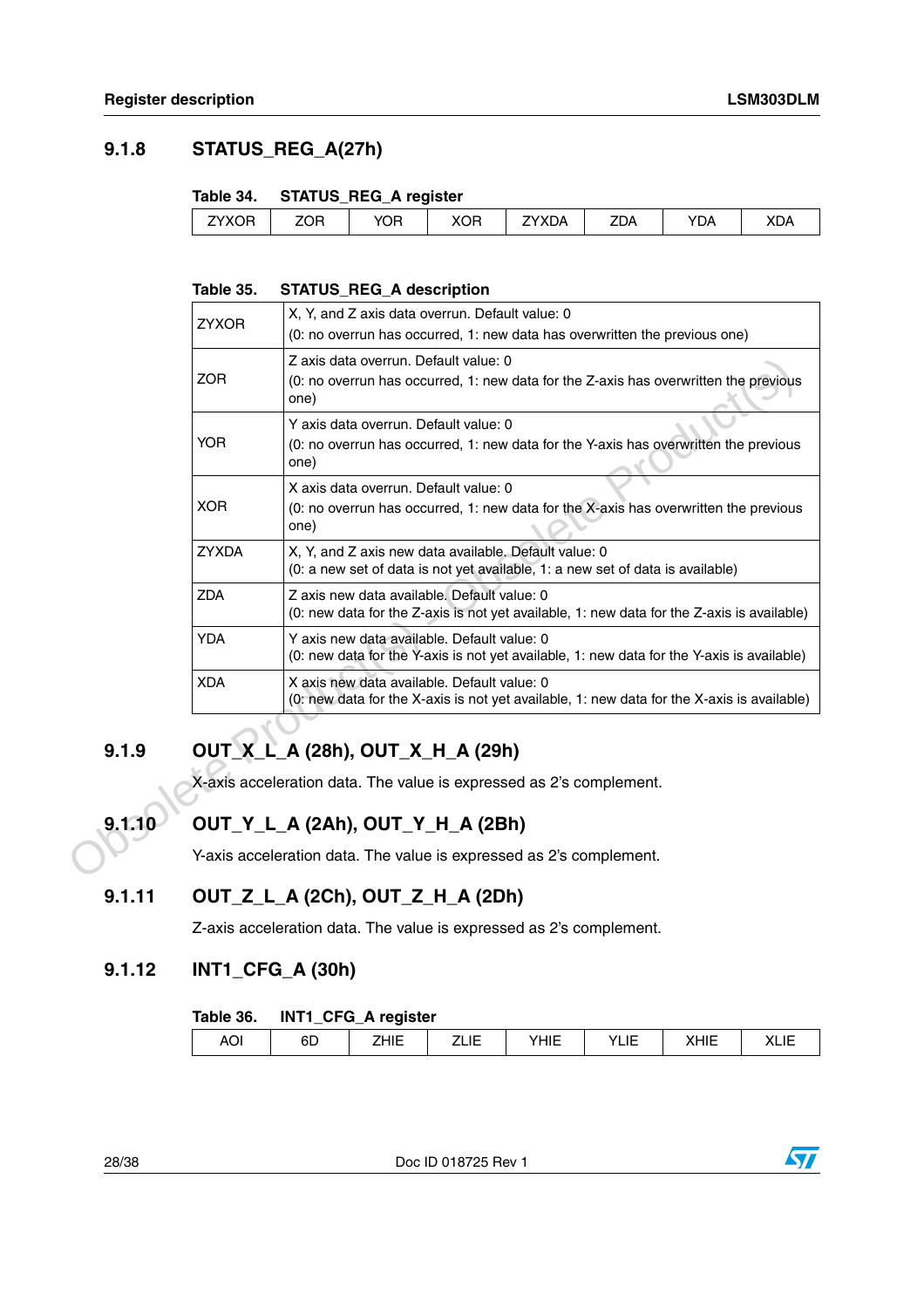| <b>AOI</b>  |            | (see Table 38).                                                                            | AND/OR combination of interrupt events. Default value: 0                                                                                            |
|-------------|------------|--------------------------------------------------------------------------------------------|-----------------------------------------------------------------------------------------------------------------------------------------------------|
| 6D          |            | (see Table 38).                                                                            | 6-direction detection function enable. Default value: 0                                                                                             |
| <b>ZHIE</b> |            | (0: disable interrupt request,                                                             | Enable interrupt generation on Z high event. Default value: 0<br>1: enable interrupt request on measured accel. value higher than preset threshold) |
| <b>ZLIE</b> |            | (0: disable interrupt request,                                                             | Enable interrupt generation on Z low event. Default value: 0<br>1: enable interrupt request on measured accel. value lower than preset threshold)   |
| <b>YHIE</b> |            | (0: disable interrupt request,                                                             | Enable interrupt generation on Y high event. Default value: 0<br>1: enable interrupt request on measured accel. value higher than preset threshold) |
| <b>YLIE</b> |            | (0: disable interrupt request,                                                             | Enable interrupt generation on Y low event. Default value: 0<br>1: enable interrupt request on measured accel. value lower than preset threshold)   |
| <b>XHIE</b> |            | (0: disable interrupt request,                                                             | Enable interrupt generation on X high event. Default value: 0<br>1: enable interrupt request on measured accel. value higher than preset threshold) |
| <b>XLIE</b> |            | (0: disable interrupt request,                                                             | Enable interrupt generation on X low event. Default value: 0<br>1: enable interrupt request on measured accel. value lower than preset threshold)   |
| Table 38.   |            | Configuration register for Interrupt 1 source.<br><b>Interrupt 1 source configurations</b> |                                                                                                                                                     |
|             | <b>AOI</b> | 6D                                                                                         | Interrupt mode                                                                                                                                      |
|             |            |                                                                                            |                                                                                                                                                     |
| $\Omega$    |            | 0                                                                                          | OR combination of interrupt events                                                                                                                  |
| 0           |            | $\mathbf{1}$                                                                               | 6-direction movement recognition                                                                                                                    |
|             | 1          | 0                                                                                          | AND combination of interrupt events                                                                                                                 |

<span id="page-28-1"></span>

| Table 37. |  | INT1_CFG_A description |
|-----------|--|------------------------|
|           |  |                        |

# <span id="page-28-2"></span>**Table 38. Interrupt 1 source configurations**

| AOI | 6D | Interrupt mode                      |
|-----|----|-------------------------------------|
|     |    | OR combination of interrupt events  |
|     |    | 6-direction movement recognition    |
|     |    | AND combination of interrupt events |
|     |    | 6-direction position recognition    |

# <span id="page-28-0"></span>**9.1.13 INT1\_SRC\_A (31h)**

### <span id="page-28-3"></span>**Table 39. INT1\_SRC register**

| . | ___<br>- - -<br>___ |    |         |       |  |
|---|---------------------|----|---------|-------|--|
|   |                     | v. | $\cdot$ | ′ \ ∟ |  |
|   |                     |    |         |       |  |

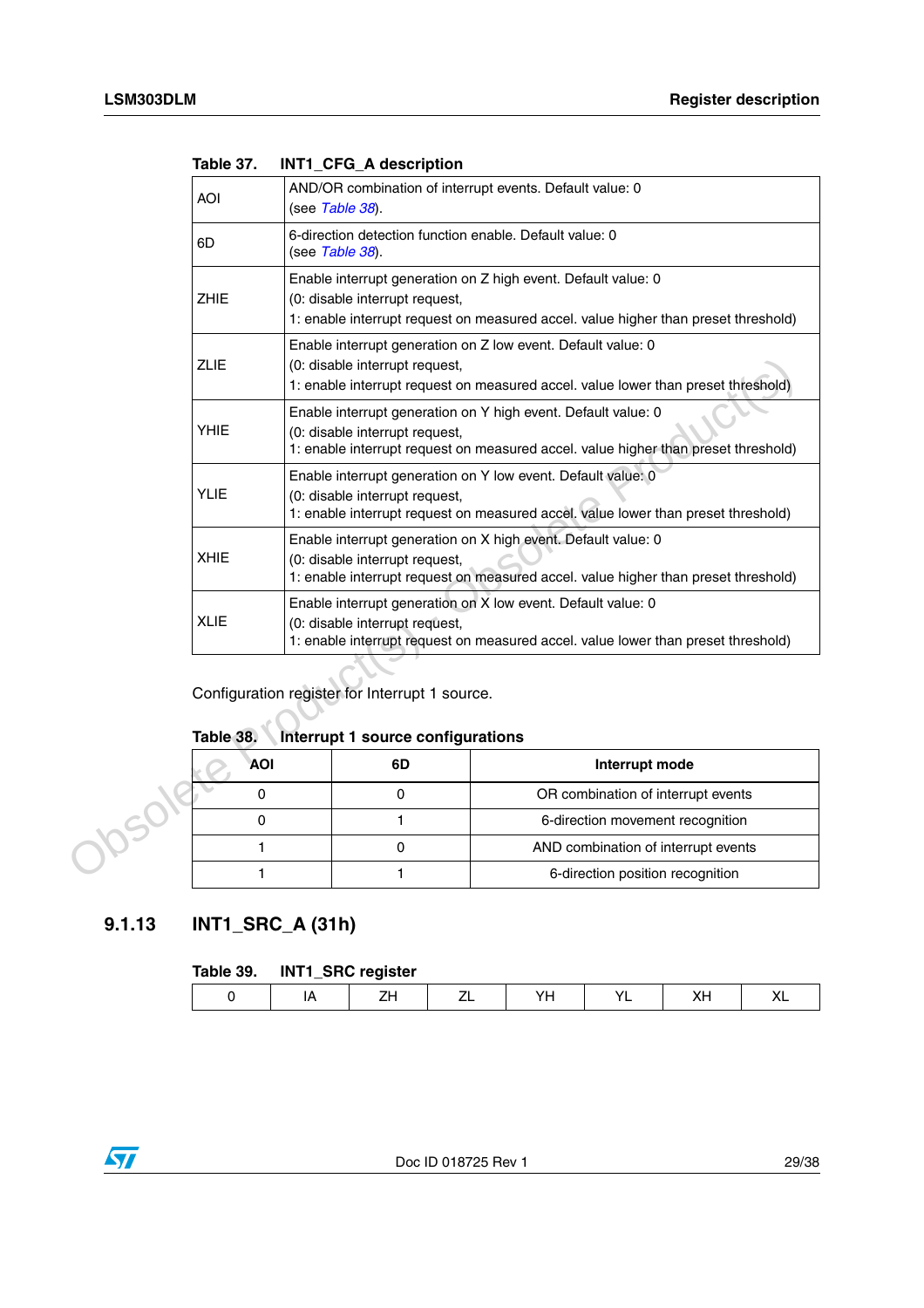|        | IA          | Interrupt active. Default value: 0                                                          |                             |      |                                                |                  |      |                  |
|--------|-------------|---------------------------------------------------------------------------------------------|-----------------------------|------|------------------------------------------------|------------------|------|------------------|
|        |             | (0: no interrupt has been generated, 1: one or more interrupts have been generated)         |                             |      |                                                |                  |      |                  |
|        |             | Z high. Default value: 0                                                                    |                             |      |                                                |                  |      |                  |
|        | ZH          | (0: no interrupt, 1: Z high event has occurred)                                             |                             |      |                                                |                  |      |                  |
|        | <b>ZL</b>   | Z low. Default value: 0                                                                     |                             |      |                                                |                  |      |                  |
|        |             | (0: no interrupt, 1: Z low event has occurred)                                              |                             |      |                                                |                  |      |                  |
|        | YH          | Y high. Default value: 0                                                                    |                             |      |                                                |                  |      |                  |
|        |             | (0: no interrupt, 1: Y high event has occurred)                                             |                             |      |                                                |                  |      |                  |
|        | YL          | Y low. Default value: 0                                                                     |                             |      |                                                |                  |      |                  |
|        |             | (0: no interrupt, 1: Y low event has occurred)                                              |                             |      |                                                |                  |      |                  |
|        | XH          | X high. Default value: 0                                                                    |                             |      |                                                |                  |      |                  |
|        |             | (0: no interrupt, 1: X high event has occurred)                                             |                             |      |                                                |                  |      |                  |
|        | <b>XL</b>   | X low. Default value: 0                                                                     |                             |      |                                                |                  |      |                  |
|        |             | (0: no interrupt, 1: X low event has occurred)                                              |                             |      |                                                |                  |      |                  |
|        |             |                                                                                             |                             |      |                                                |                  |      |                  |
|        |             | Interrupt 1 source register. Read-only register.                                            |                             |      |                                                |                  |      |                  |
|        |             | Reading at this address clears the INT1_SRC_A IA bit (and the interrupt signal on the INT 1 |                             |      |                                                |                  |      |                  |
|        |             | pin) and allows the refreshing of data in the INT1_SRC_A register if the latched option was |                             |      |                                                |                  |      |                  |
|        | chosen.     |                                                                                             |                             |      |                                                |                  |      |                  |
|        |             |                                                                                             |                             |      |                                                |                  |      |                  |
| 9.1.14 |             | INT1_THS_A (32h)                                                                            |                             |      |                                                |                  |      |                  |
|        |             |                                                                                             |                             |      |                                                |                  |      |                  |
|        | Table 41.   | <b>INT1 THS register</b>                                                                    |                             |      |                                                |                  |      |                  |
|        | 0           | THS <sub>6</sub>                                                                            | THS5                        | THS4 | THS3                                           | THS <sub>2</sub> | THS1 | TH <sub>S0</sub> |
|        |             |                                                                                             |                             |      |                                                |                  |      |                  |
|        |             |                                                                                             |                             |      |                                                |                  |      |                  |
|        | Table 42.   |                                                                                             | <b>INT1_THS description</b> |      |                                                |                  |      |                  |
|        | THS6 - THS0 |                                                                                             |                             |      | Interrupt 1 threshold. Default value: 000 0000 |                  |      |                  |
|        |             |                                                                                             |                             |      |                                                |                  |      |                  |
| 9.1.15 |             | INT1_DURATION_A (33h)                                                                       |                             |      |                                                |                  |      |                  |
|        |             |                                                                                             |                             |      |                                                |                  |      |                  |
|        | Table 43.   |                                                                                             | INT1_DURATION_A register    |      |                                                |                  |      |                  |

<span id="page-29-2"></span>

| Table 40. |  | INT1_SRC_A description |  |
|-----------|--|------------------------|--|
|           |  |                        |  |

### <span id="page-29-0"></span>**9.1.14 INT1\_THS\_A (32h)**

#### <span id="page-29-3"></span>**Table 41. INT1\_THS register**

| _____ | . .  | - -<br>____ |      |      |                  |                |             |  |
|-------|------|-------------|------|------|------------------|----------------|-------------|--|
|       | THS6 | HS5         | THS4 | THS3 | THS <sub>2</sub> | T1104<br>ו החו | <b>THS0</b> |  |
|       |      |             |      |      |                  |                |             |  |

#### <span id="page-29-4"></span>**Table 42. INT1\_THS description**

# <span id="page-29-1"></span>**9.1.15 INT1\_DURATION\_A (33h)**

#### <span id="page-29-5"></span>**Table 43. INT1\_DURATION\_A register**

|  |  |  | м |
|--|--|--|---|
|  |  |  |   |

#### <span id="page-29-6"></span>**Table 44. INT2\_DURATION\_A description**

| Default value: 000 0000<br>$D6 -$<br>Duration value. |  |
|------------------------------------------------------|--|
|------------------------------------------------------|--|

The **D6 - D0** bits set the minimum duration of the Interrupt 2 event to be recognized. Duration steps and maximum values depend on the ODR chosen.

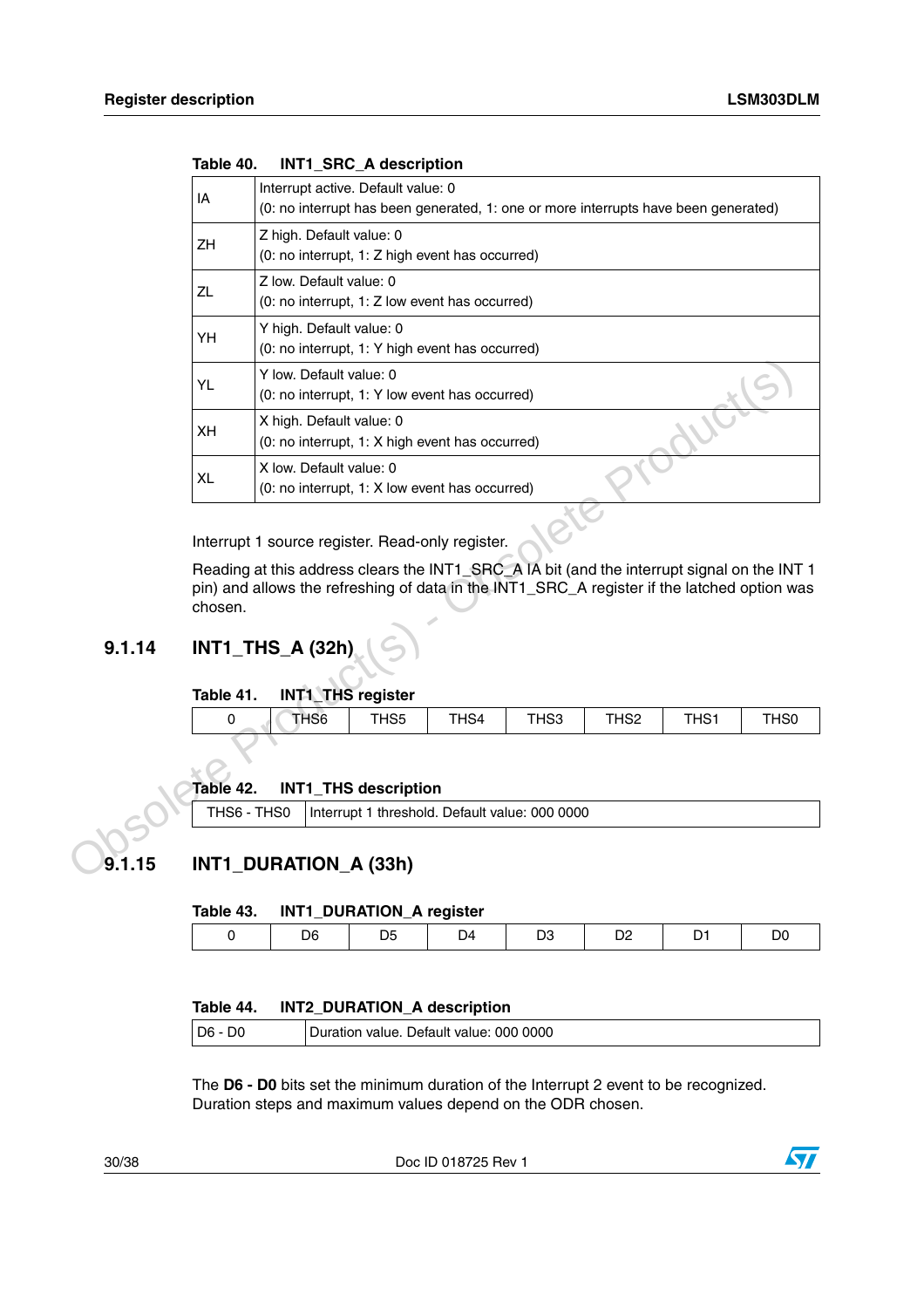# <span id="page-30-0"></span>**9.1.16 INT2\_CFG\_A (34h)**

#### <span id="page-30-1"></span>**Table 45. INT2\_CFG\_A register**

|            | ____     | ___<br>-             |             |     |                              |                                   |                 |
|------------|----------|----------------------|-------------|-----|------------------------------|-----------------------------------|-----------------|
| <b>AOI</b> | oπ<br>бL | $\cdots$<br><br>____ | ----<br>___ | --- | $\cdot$<br>. .<br><b>LIL</b> | $\sqrt{111}$<br>_<br>ᇻᆮ<br>$\sim$ | ◝◣▃▮▃<br>- ---- |
|            |          |                      |             |     |                              |                                   |                 |

### <span id="page-30-2"></span>**Table 46. INT2\_CFG\_A description**

|  | <b>AOI</b>                                                                                                                                                                          |                                                                                                                                                                                       | (see Table 47).                                | AND/OR combination of interrupt events. Default value: 0                                                                                            |  |  |
|--|-------------------------------------------------------------------------------------------------------------------------------------------------------------------------------------|---------------------------------------------------------------------------------------------------------------------------------------------------------------------------------------|------------------------------------------------|-----------------------------------------------------------------------------------------------------------------------------------------------------|--|--|
|  | 6D                                                                                                                                                                                  |                                                                                                                                                                                       | (see Table 47).                                | 6-direction detection function enable. Default value: 0                                                                                             |  |  |
|  | <b>ZHIE</b>                                                                                                                                                                         |                                                                                                                                                                                       | (0: disable interrupt request,                 | Enable interrupt generation on Z high event. Default value: 0<br>1: enable interrupt request on measured accel. value higher than preset threshold) |  |  |
|  | <b>ZLIE</b>                                                                                                                                                                         |                                                                                                                                                                                       | (0: disable interrupt request,                 | Enable interrupt generation on Z low event. Default value: 0<br>1: enable interrupt request on measured accel. value lower than preset threshold)   |  |  |
|  | <b>YHIE</b>                                                                                                                                                                         |                                                                                                                                                                                       | (0: disable interrupt request,                 | Enable interrupt generation on Y high event. Default value: 0<br>1: enable interrupt request on measured accel. value higher than preset threshold) |  |  |
|  | <b>YLIE</b>                                                                                                                                                                         |                                                                                                                                                                                       | (0: disable interrupt request,                 | Enable interrupt generation on Y low event. Default value: 0<br>1: enable interrupt request on measured accel. value lower than preset threshold)   |  |  |
|  | <b>XHIE</b>                                                                                                                                                                         | Enable interrupt generation on X high event. Default value: 0<br>(0: disable interrupt request,<br>1: enable interrupt request on measured accel. value higher than preset threshold) |                                                |                                                                                                                                                     |  |  |
|  | Enable interrupt generation on X low event. Default value: 0<br>(0: disable interrupt request,<br>1: enable interrupt request on measured accel. value lower than preset threshold) |                                                                                                                                                                                       |                                                |                                                                                                                                                     |  |  |
|  |                                                                                                                                                                                     |                                                                                                                                                                                       | Configuration register for Interrupt 2 source. |                                                                                                                                                     |  |  |
|  | Table 47.                                                                                                                                                                           |                                                                                                                                                                                       | Interrupt mode configuration                   |                                                                                                                                                     |  |  |
|  | <b>AOI</b>                                                                                                                                                                          |                                                                                                                                                                                       | 6D                                             | Interrupt mode                                                                                                                                      |  |  |
|  | 0                                                                                                                                                                                   |                                                                                                                                                                                       | 0                                              | OR combination of interrupt events                                                                                                                  |  |  |

### <span id="page-30-3"></span>**Table 47. Interrupt mode configuration**

| AOI | 6D | Interrupt mode                      |  |  |  |  |
|-----|----|-------------------------------------|--|--|--|--|
|     |    | OR combination of interrupt events  |  |  |  |  |
|     |    | 6-direction movement recognition    |  |  |  |  |
|     |    | AND combination of interrupt events |  |  |  |  |
|     |    | 6-direction position recognition    |  |  |  |  |

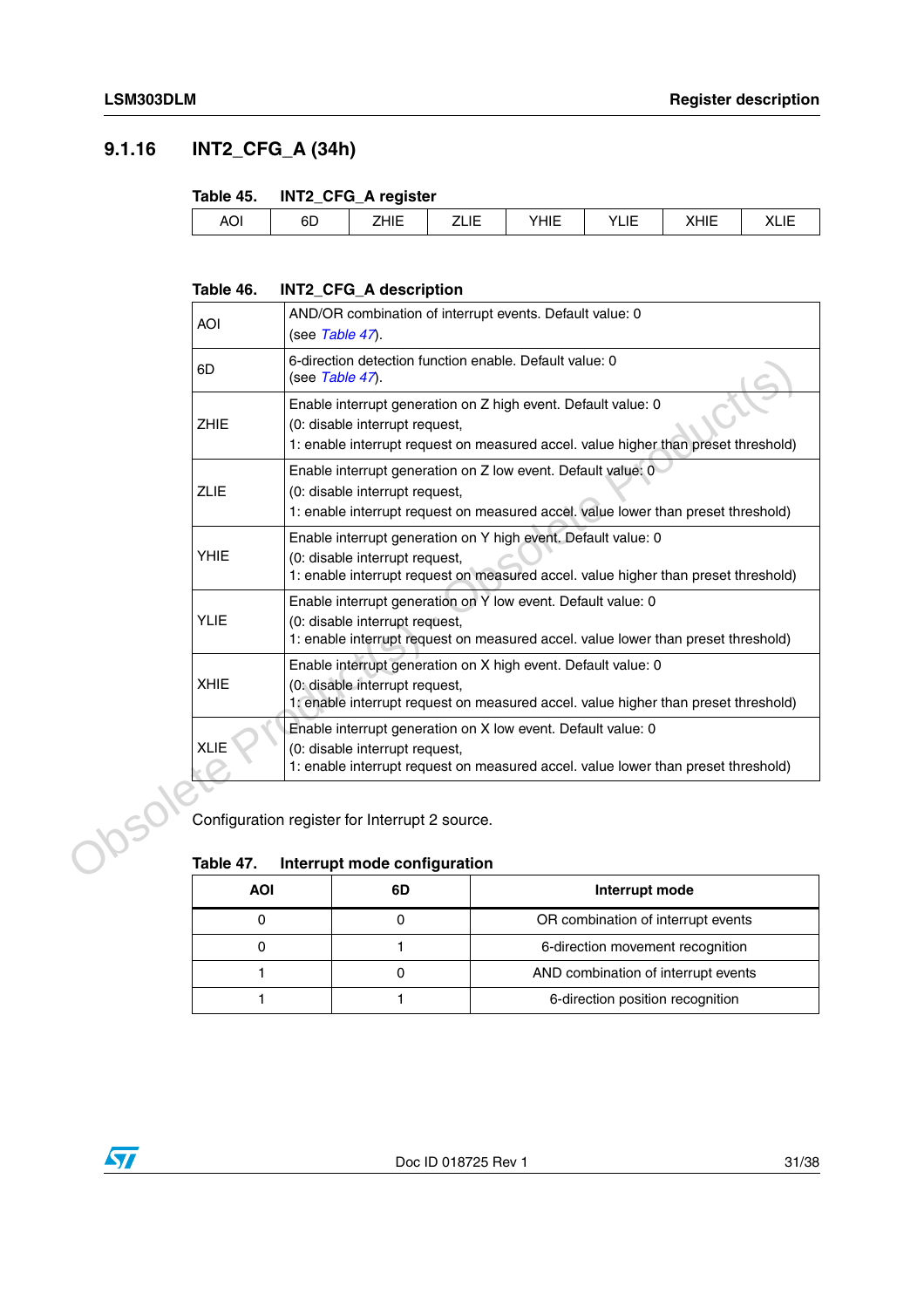# <span id="page-31-0"></span>**9.1.17 INT2\_SRC\_A (35h)**

#### <span id="page-31-3"></span>**Table 48. INT2\_SRC\_A register**

| <br>. . |  |  |  |  |
|---------|--|--|--|--|

#### <span id="page-31-4"></span>**Table 49. INT2\_SRC\_A description**

|        | IA        | Interrupt active. Default value: 0<br>(0: no interrupt has been generated; 1: one or more interrupts have been generated)                                                                  |                             |      |      |                  |      |                  |
|--------|-----------|--------------------------------------------------------------------------------------------------------------------------------------------------------------------------------------------|-----------------------------|------|------|------------------|------|------------------|
|        | ZH        | Z high. Default value: 0<br>(0: no interrupt, 1: Z high event has occurred)                                                                                                                |                             |      |      |                  |      |                  |
|        | ZL        | Z low. Default value: 0<br>(0: no interrupt; 1: Z low event has occurred)                                                                                                                  |                             |      |      |                  |      |                  |
|        | YH        | Y high. Default value: 0<br>(0: no interrupt, 1: Y high event has occurred)                                                                                                                |                             |      |      |                  |      |                  |
|        | YL        | Y low. Default value: 0<br>(0: no interrupt, 1: Y low event has occurred)                                                                                                                  |                             |      |      |                  |      |                  |
|        | XH        | X high. Default value: 0<br>(0: no interrupt, 1: X high event has occurred)                                                                                                                |                             |      |      |                  |      |                  |
|        | <b>XL</b> | X Low. Default value: 0<br>(0: no interrupt, 1: X low event has occurred)                                                                                                                  |                             |      |      |                  |      |                  |
|        |           | Interrupt 2 source register. Read-only register.                                                                                                                                           |                             |      |      |                  |      |                  |
|        | chosen.   | Reading at this address clears the INT2_SRC_A IA bit (and the interrupt signal on the INT 2<br>pin) and allows the refreshing of data in the INT2_SRC_A register if the latched option was |                             |      |      |                  |      |                  |
| 9.1.18 |           | <b>INT2_THS_A (36h)</b>                                                                                                                                                                    |                             |      |      |                  |      |                  |
|        | Table 50. |                                                                                                                                                                                            | <b>INT2_THS register</b>    |      |      |                  |      |                  |
|        | 0         | THS <sub>6</sub>                                                                                                                                                                           | THS5                        | THS4 | THS3 | THS <sub>2</sub> | THS1 | TH <sub>S0</sub> |
|        | Table 51. |                                                                                                                                                                                            | <b>INT2 THS description</b> |      |      |                  |      |                  |

## <span id="page-31-1"></span>**9.1.18 INT2\_THS\_A (36h)**

#### <span id="page-31-5"></span>**Table 50. INT2\_THS register**

| THS5<br>THS <sub>6</sub><br>THS <sub>2</sub><br>THS4<br><b>TLIO4</b><br>TH <sub>S0</sub><br>THS3<br>ו החו |  |
|-----------------------------------------------------------------------------------------------------------|--|
|-----------------------------------------------------------------------------------------------------------|--|

#### <span id="page-31-6"></span>**Table 51. INT2\_THS description**

| THS6 - THS0 | Interrupt 1 threshold. Default value: 000 0000 |
|-------------|------------------------------------------------|
|-------------|------------------------------------------------|

### <span id="page-31-2"></span>**9.1.19 INT2\_DURATION\_A (37h)**

#### <span id="page-31-7"></span>**Table 52. INT2\_DURATION\_A register**

| <u>—</u><br>— <b>-</b><br>$\sim$ | D6. | D4 | ◡ |  | DC |
|----------------------------------|-----|----|---|--|----|
|                                  |     |    |   |  |    |

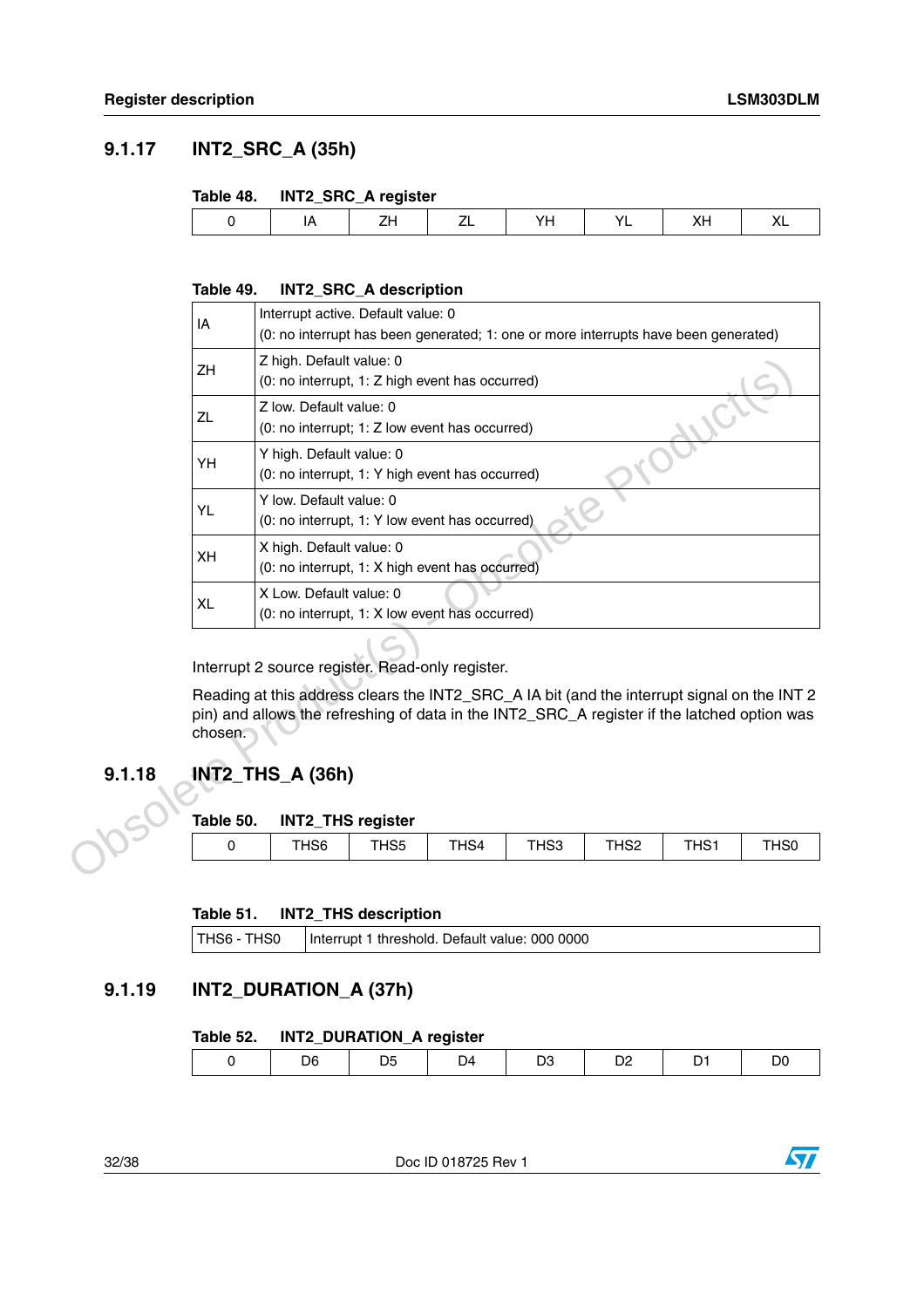#### <span id="page-32-3"></span>**Table 53. INT2\_DURATION\_A description**

| D6 | 0000<br>Default value: 000<br>I Duration value. |
|----|-------------------------------------------------|
|----|-------------------------------------------------|

The **D6 - D0** bits set the minimum duration of the Interrupt 2 event to be recognized. Duration time steps and maximum values depend on the ODR chosen.

# <span id="page-32-0"></span>**9.2 Magnetic field sensing register description**

### <span id="page-32-1"></span>**9.2.1 CRA\_REG\_M (00h)**

<span id="page-32-4"></span>

| $\Lambda$ <sup>(1)</sup><br>n(1)<br>DO <sub>0</sub><br>DO <sub>2</sub><br>DO <sub>1</sub><br>$\Omega$<br>∩⊖ | Table 54. | <b>CRA_REG_M register</b> |  |  |  |
|-------------------------------------------------------------------------------------------------------------|-----------|---------------------------|--|--|--|
|                                                                                                             |           |                           |  |  |  |

#### <span id="page-32-5"></span>**Table 55. CRA\_REG\_M description**

### <span id="page-32-6"></span>**Table 56. Data rate configurations**

| 9.2.1 |                                    | CRA_REG_M (00h)                                                   |                     |                 |                                                          |                 |                                                                                           |           |
|-------|------------------------------------|-------------------------------------------------------------------|---------------------|-----------------|----------------------------------------------------------|-----------------|-------------------------------------------------------------------------------------------|-----------|
|       | Table 54.                          | <b>CRA_REG_M</b> register                                         |                     |                 |                                                          |                 |                                                                                           |           |
|       | $0^{(1)}$                          | $0^{(1)}$                                                         | $0^{(1)}$           | DO <sub>2</sub> | DO <sub>1</sub>                                          | DO <sub>0</sub> | $0^{(1)}$                                                                                 | $0^{(1)}$ |
|       |                                    | 1. This bit must be set to '0' for correct working of the device. |                     |                 |                                                          |                 |                                                                                           |           |
|       | Table 55.                          | <b>CRA_REG_M</b> description                                      |                     |                 |                                                          |                 |                                                                                           |           |
|       | DO <sub>2</sub> to DO <sub>0</sub> |                                                                   |                     |                 | output registers (refer to Table 56). Default value: 100 |                 | Data output rate bits. These bits set the rate at which data is written to all three data |           |
|       | Table 56.                          | Data rate configurations                                          |                     |                 |                                                          |                 |                                                                                           |           |
|       | DO <sub>2</sub>                    | DO <sub>1</sub>                                                   | DO <sub>0</sub>     |                 |                                                          |                 | Minimum data output rate (Hz)                                                             |           |
|       | 0                                  | 0                                                                 | 0.75<br>$\mathbf 0$ |                 |                                                          |                 |                                                                                           |           |
|       | $\mathbf 0$                        | 0                                                                 | 1.5                 |                 |                                                          |                 |                                                                                           |           |
|       | 0                                  | 1                                                                 | $\mathbf 0$<br>3.0  |                 |                                                          |                 |                                                                                           |           |
|       | 0                                  | $\mathbf{1}$                                                      | 1<br>7.5            |                 |                                                          |                 |                                                                                           |           |
|       |                                    | $\pmb{0}$                                                         | $\pmb{0}$<br>15     |                 |                                                          |                 |                                                                                           |           |
|       |                                    | $\mathbf 0$                                                       | 1<br>30             |                 |                                                          |                 |                                                                                           |           |
|       |                                    | $\mathbf{1}$                                                      | $\mathbf 0$<br>75   |                 |                                                          |                 |                                                                                           |           |
|       | 1                                  | 1                                                                 | 1                   |                 |                                                          | 220             |                                                                                           |           |
| 9.2.2 |                                    | CRB_REG_M (01h)                                                   |                     |                 |                                                          |                 |                                                                                           |           |
|       | Table 57.                          | <b>CRA_REG</b> register                                           |                     |                 |                                                          |                 |                                                                                           |           |

# <span id="page-32-2"></span>**9.2.2 CRB\_REG\_M (01h)**

#### <span id="page-32-7"></span>**Table 57. CRA\_REG register**

|                 |     | --  |    |              |   |               |          |
|-----------------|-----|-----|----|--------------|---|---------------|----------|
| GN <sub>2</sub> | GN1 | GN0 | n١ | د هار<br>่าเ | ω | - 1<br>$\sim$ | $\Omega$ |
|                 |     |     |    |              |   |               |          |

1. This bit must be set to '0' for correct working of the device.

#### **CRA\_REG description**

| $GNI-0$ | Gain configuration bits. The gain configuration is common for all channels (refer to<br>Table 58) |
|---------|---------------------------------------------------------------------------------------------------|
|         |                                                                                                   |

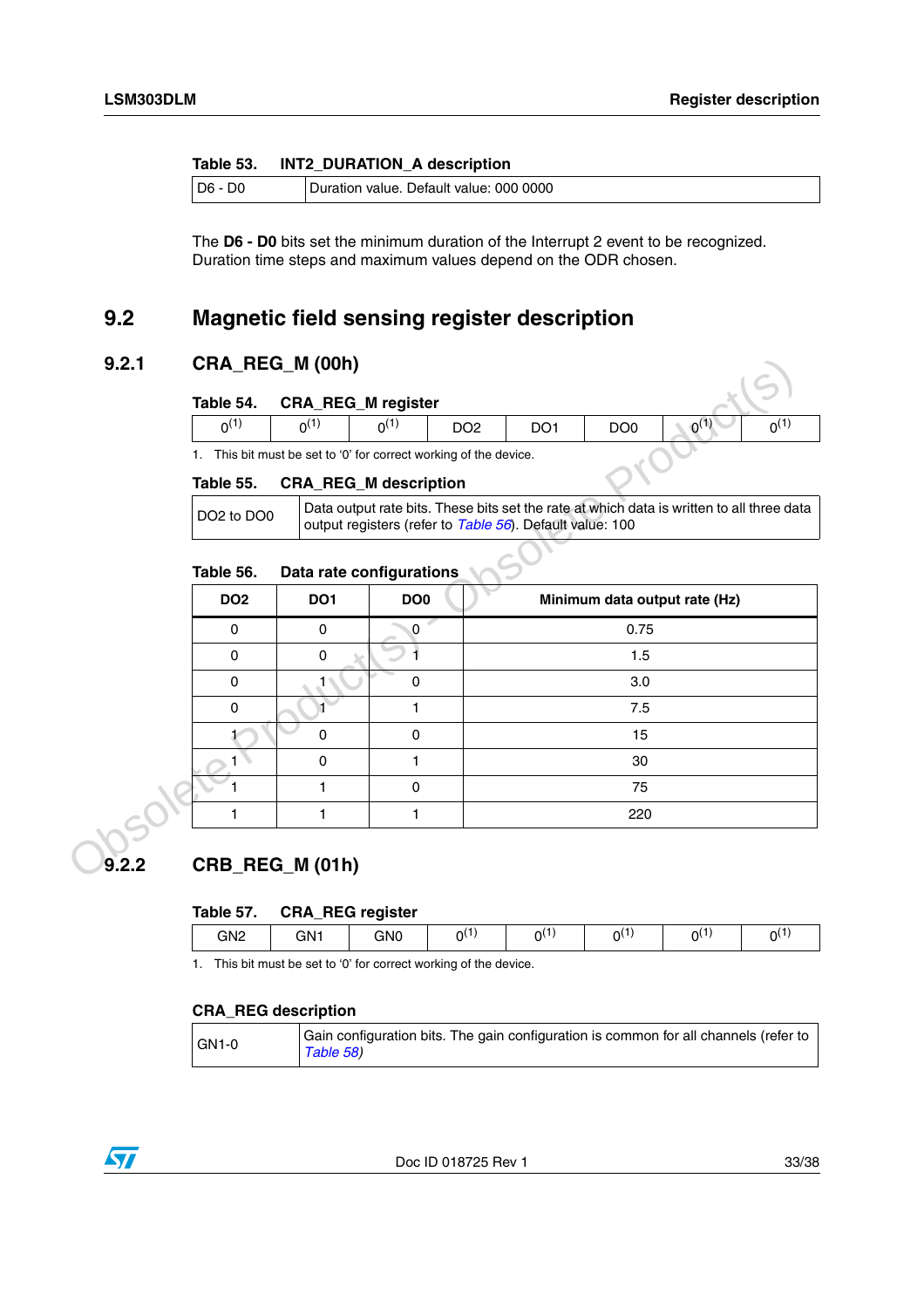| GN <sub>2</sub> | GN <sub>1</sub> | <b>GNO</b> | <b>Sensor input</b><br>field range<br>[Gauss] | Gain X/Y and<br>[LSB/Gauss] | Gain Z<br>[LSB/Gauss] | <b>Output range</b>               |
|-----------------|-----------------|------------|-----------------------------------------------|-----------------------------|-----------------------|-----------------------------------|
| 0               | $\Omega$        |            | ±1.3                                          | 1100                        | 980                   |                                   |
| $\Omega$        | 1               | $\Omega$   | ±1.9                                          | 855                         | 760                   |                                   |
| $\Omega$        | 1               |            | ±2.5                                          | 670                         | 600                   |                                   |
|                 | $\Omega$        | $\Omega$   | ±4.0                                          | 450                         | 400                   | 0xF800-0x07FF<br>$(-2048 - 2047)$ |
|                 | $\Omega$        |            | ±4.7                                          | 400                         | 355                   |                                   |
|                 | 1               | $\Omega$   | ±5.6                                          | 330                         | 295                   |                                   |
|                 | 1               |            | ±8.1                                          | 230                         | 205                   |                                   |
|                 |                 |            |                                               |                             |                       |                                   |

<span id="page-33-4"></span>**Table 58. Gain setting**

# <span id="page-33-0"></span>**9.2.3 MR\_REG\_M (02h)**

#### <span id="page-33-5"></span>**Table 59. MR\_REG**

| (4)<br>$\Omega(1)$      | __<br>(4)<br>∩(    | ำเ | $\overline{A}$<br>่าเ | (4)<br>่า | ⌒ | MD <sup>®</sup> | M <sub>D</sub> |
|-------------------------|--------------------|----|-----------------------|-----------|---|-----------------|----------------|
| ______<br>$\sim$ $\sim$ | .<br>$\sim$ $\sim$ |    | $\sim$ $\sim$<br>. .  |           |   |                 |                |

### <span id="page-33-6"></span>**Table 60. MR\_REG description**

| $MD1-0$ | Mode select bits. These bits select the operation mode of this device (refer to<br>Table 61 |  |
|---------|---------------------------------------------------------------------------------------------|--|
|---------|---------------------------------------------------------------------------------------------|--|

#### <span id="page-33-7"></span>**Table 61. Magnetic sensor operating mode**

|                                                                                                                                                        | 1                            | 0                           | 1                                      | ±4.7                                       | 400         | 355       |                 |                             |
|--------------------------------------------------------------------------------------------------------------------------------------------------------|------------------------------|-----------------------------|----------------------------------------|--------------------------------------------|-------------|-----------|-----------------|-----------------------------|
|                                                                                                                                                        | 1                            | 1                           | $\mathbf 0$                            | ±5.6                                       | 330         | 295       |                 |                             |
|                                                                                                                                                        | 1                            | 1                           | 1                                      | ±8.1                                       | 230         | 205       |                 |                             |
| 9.2.3                                                                                                                                                  | Table 59.                    |                             | <b>MR_REG_M (02h)</b><br><b>MR REG</b> |                                            |             |           |                 |                             |
|                                                                                                                                                        | $0^{(1)}$                    |                             | $0^{(1)}$                              | $0^{(1)}$<br>$0^{(1)}$                     | $0^{(1)}$   | $0^{(1)}$ | MD <sub>1</sub> | M <sub>D</sub> <sub>0</sub> |
| Table 60.<br><b>MR REG description</b><br>Mode select bits. These bits select the operation mode of this device (refer to<br><b>MD1-0</b><br>Table 61) |                              |                             |                                        |                                            |             |           |                 |                             |
|                                                                                                                                                        |                              |                             |                                        |                                            |             |           |                 |                             |
|                                                                                                                                                        | Table 61.<br>MD <sub>1</sub> | M <sub>D</sub> <sub>0</sub> |                                        | <b>Magnetic sensor operating mode</b>      | <b>Mode</b> |           |                 |                             |
|                                                                                                                                                        | $\bullet$                    | $\mathbf 0$                 |                                        | Continuous-conversion mode                 |             |           |                 |                             |
|                                                                                                                                                        | 0                            | 1                           |                                        | Single-conversion mode                     |             |           |                 |                             |
|                                                                                                                                                        | $\mathbf{1}$                 | $\mathbf 0$                 |                                        | Sleep-mode. Device is placed in sleep-mode |             |           |                 |                             |

## <span id="page-33-1"></span>**9.2.4 OUT\_X\_H\_M (03), OUT\_X\_LH\_M (04h)**

X-axis magnetic field data. The value is expressed as 2's complement.

## <span id="page-33-2"></span>**9.2.5 OUT\_Z\_H\_M (05), OUT\_Z\_L\_M (06h)**

Z-axis magnetic field data. The value is expressed as 2's complement.

## <span id="page-33-3"></span>**9.2.6 OUT\_Y\_H\_M (07), OUT\_Y\_L\_M (08h)**

Y-axis magnetic field data. The value is expressed as 2's complement.

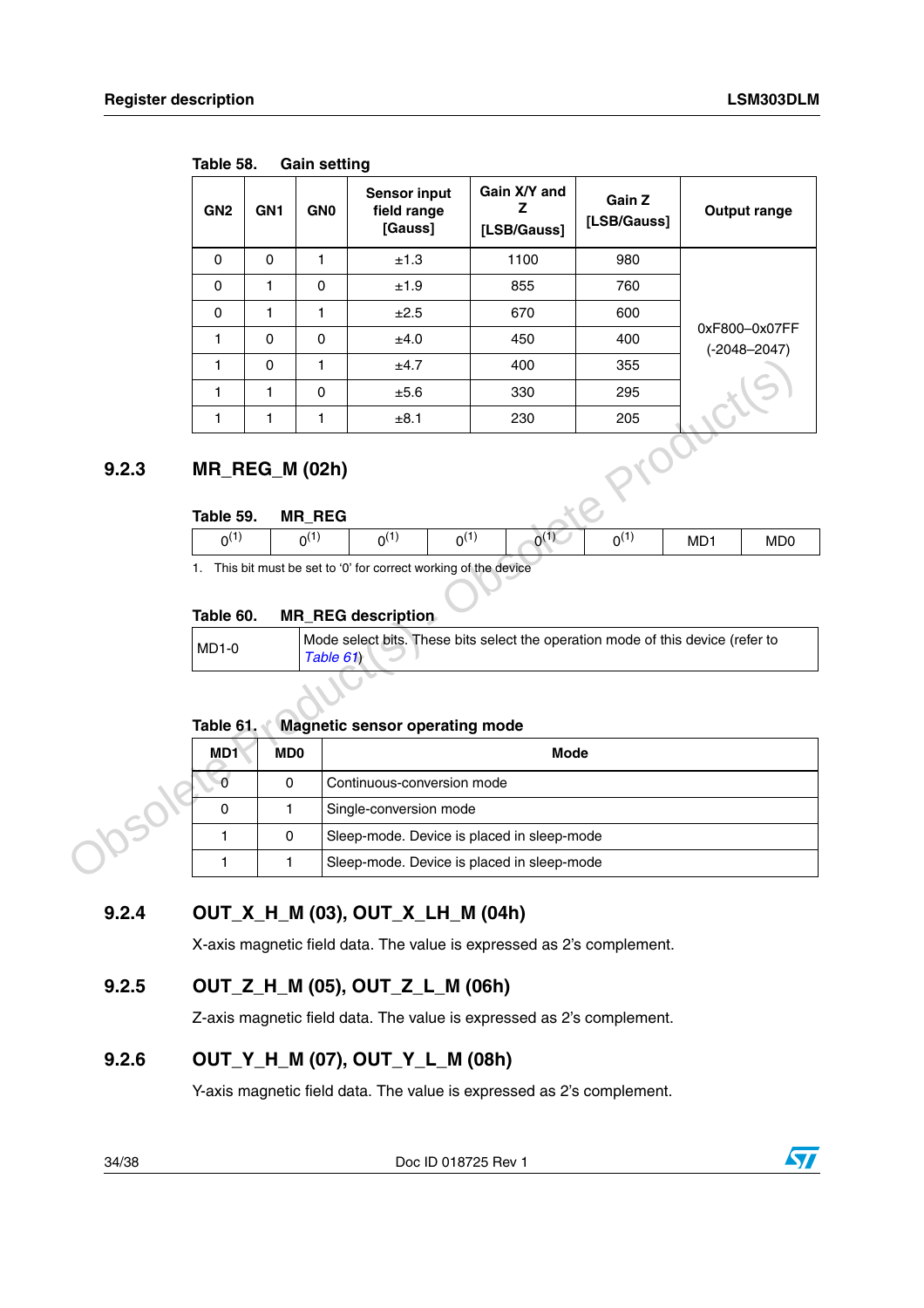## <span id="page-34-0"></span>**9.2.7 SR\_REG\_M (09h)**

#### <span id="page-34-3"></span>**Table 62. SR register**

| $- -$ | $- -$ | $\overline{\phantom{a}}$ | $\overline{\phantom{a}}$ | $- -$ | $- -$ | - - -<br>м |  |
|-------|-------|--------------------------|--------------------------|-------|-------|------------|--|
|       |       |                          |                          |       |       |            |  |

#### <span id="page-34-4"></span>**Table 63. SR register description**

| LOCK | Data output register lock. Once a new set of measurements is available, this bit<br>is set when the first magnetic field data register has been read. |
|------|-------------------------------------------------------------------------------------------------------------------------------------------------------|
| DRDY | Data ready bit. This bit is when a new set of measurements is available.                                                                              |

## <span id="page-34-1"></span>**9.2.8 IR\_REG\_M (0Ah/0Bh/0Ch)**

# <span id="page-34-5"></span>**Table 64. IRA\_REG\_M**

| R_REG_M (0Ah/0Bh/0Ch) |  |  |  |
|-----------------------|--|--|--|
| able 64. IRA_REG_M    |  |  |  |
|                       |  |  |  |
|                       |  |  |  |

#### <span id="page-34-6"></span>**Table 65. IRB\_REG\_M**

| ble 65. IRB_REG_M |  |  |  |
|-------------------|--|--|--|
|                   |  |  |  |
|                   |  |  |  |

#### <span id="page-34-7"></span>**Table 66. IRC\_REG\_M**

| 9.2.8    | IR_REG_M (0Ah/0Bh/0Ch) |            |                |              |                |                | ucils.       |                     |
|----------|------------------------|------------|----------------|--------------|----------------|----------------|--------------|---------------------|
|          |                        |            |                |              |                |                |              |                     |
|          | Table 64.              | IRA_REG_M  |                |              |                |                |              |                     |
|          | 0                      | 1          | $\pmb{0}$      | 0            | 1              | $\overline{0}$ | $\mathbf 0$  | $\pmb{0}$           |
|          |                        |            |                |              |                |                |              |                     |
|          | Table 65.              | IRB_REG_M  |                |              |                |                |              |                     |
|          | 0                      | 0          | 1              | $\mathbf{1}$ | $\overline{0}$ | 1              | $\pmb{0}$    | $\pmb{0}$           |
|          |                        |            |                |              |                |                |              |                     |
|          | Table 66.              | IRC_REG_M  |                |              |                |                |              |                     |
|          | $\pmb{0}$              | $\pmb{0}$  | 1 <sub>1</sub> | s)<br>1      | $\pmb{0}$      | $\mathbf 0$    | $\mathbf{1}$ | $\mathbf{1}$        |
|          |                        |            |                |              |                |                |              |                     |
| 9.2.9    | WHO_AM_I _M (0F)       |            |                |              |                |                |              |                     |
|          | Table 67.              | WHO_AM_I_M |                |              |                |                |              |                     |
|          | $\mathbf{0}$           | 0          | 1              | $\mathbf{1}$ | $\mathbf{1}$   | 1              | $\mathsf 0$  | $\mathsf{O}\xspace$ |
|          |                        |            |                |              |                |                |              |                     |
| Josolete |                        |            |                |              |                |                |              |                     |
|          |                        |            |                |              |                |                |              |                     |
|          |                        |            |                |              |                |                |              |                     |
|          |                        |            |                |              |                |                |              |                     |
|          |                        |            |                |              |                |                |              |                     |
|          |                        |            |                |              |                |                |              |                     |
|          |                        |            |                |              |                |                |              |                     |

# <span id="page-34-8"></span><span id="page-34-2"></span>**9.2.9 WHO\_AM\_I \_M (0F)**

| Table 67. | WHO_AM_I_M |  |  |  |
|-----------|------------|--|--|--|
|           |            |  |  |  |
|           |            |  |  |  |
|           |            |  |  |  |
|           |            |  |  |  |
|           |            |  |  |  |
|           |            |  |  |  |

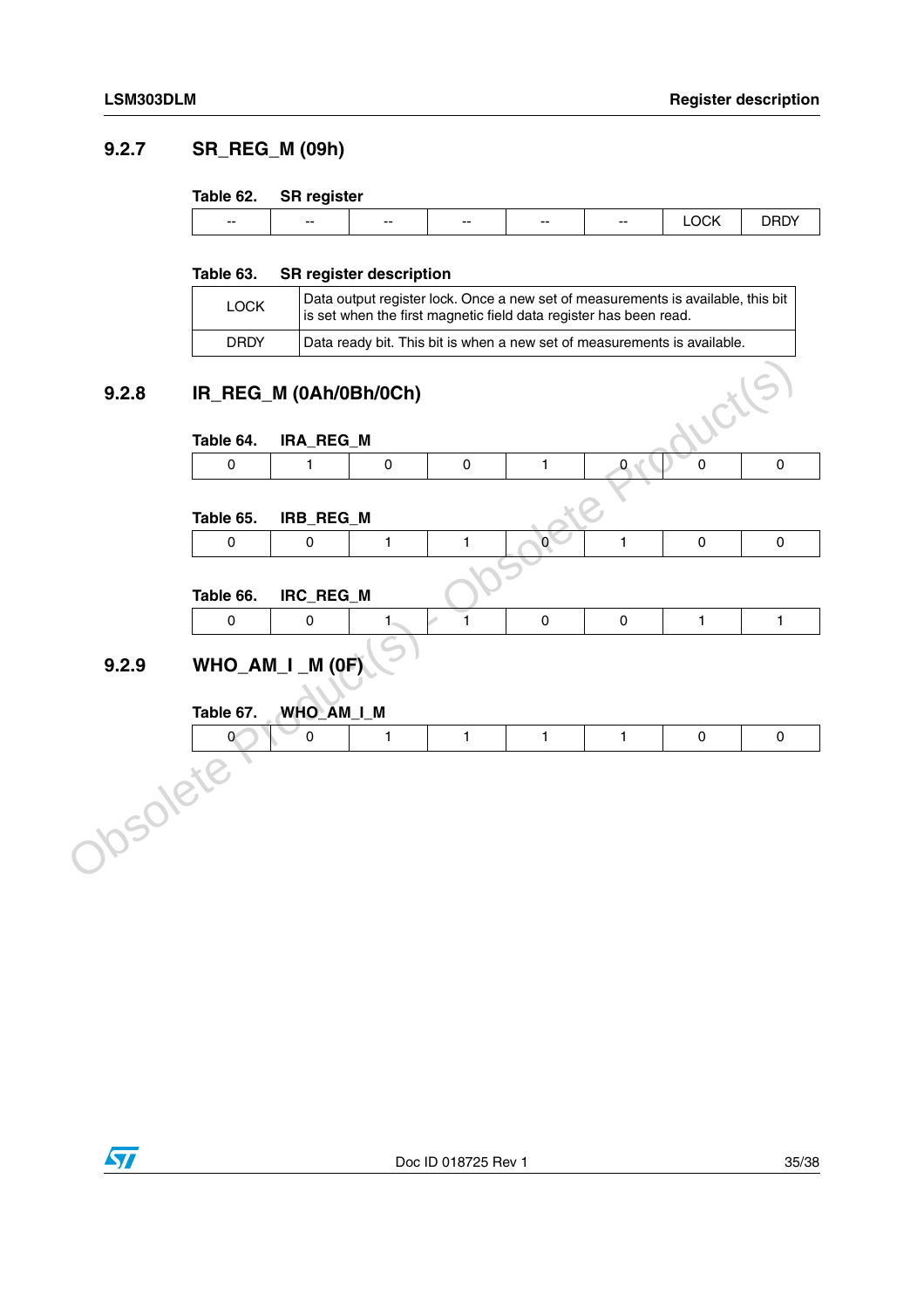# <span id="page-35-0"></span>**10 Package information**

In order to meet environmental requirements, ST offers these devices in different grades of ECOPACK® packages, depending on their level of environmental compliance. ECOPACK specifications, grade definitions, and product status are available at: www.st.com. ECOPACK is an ST trademark.



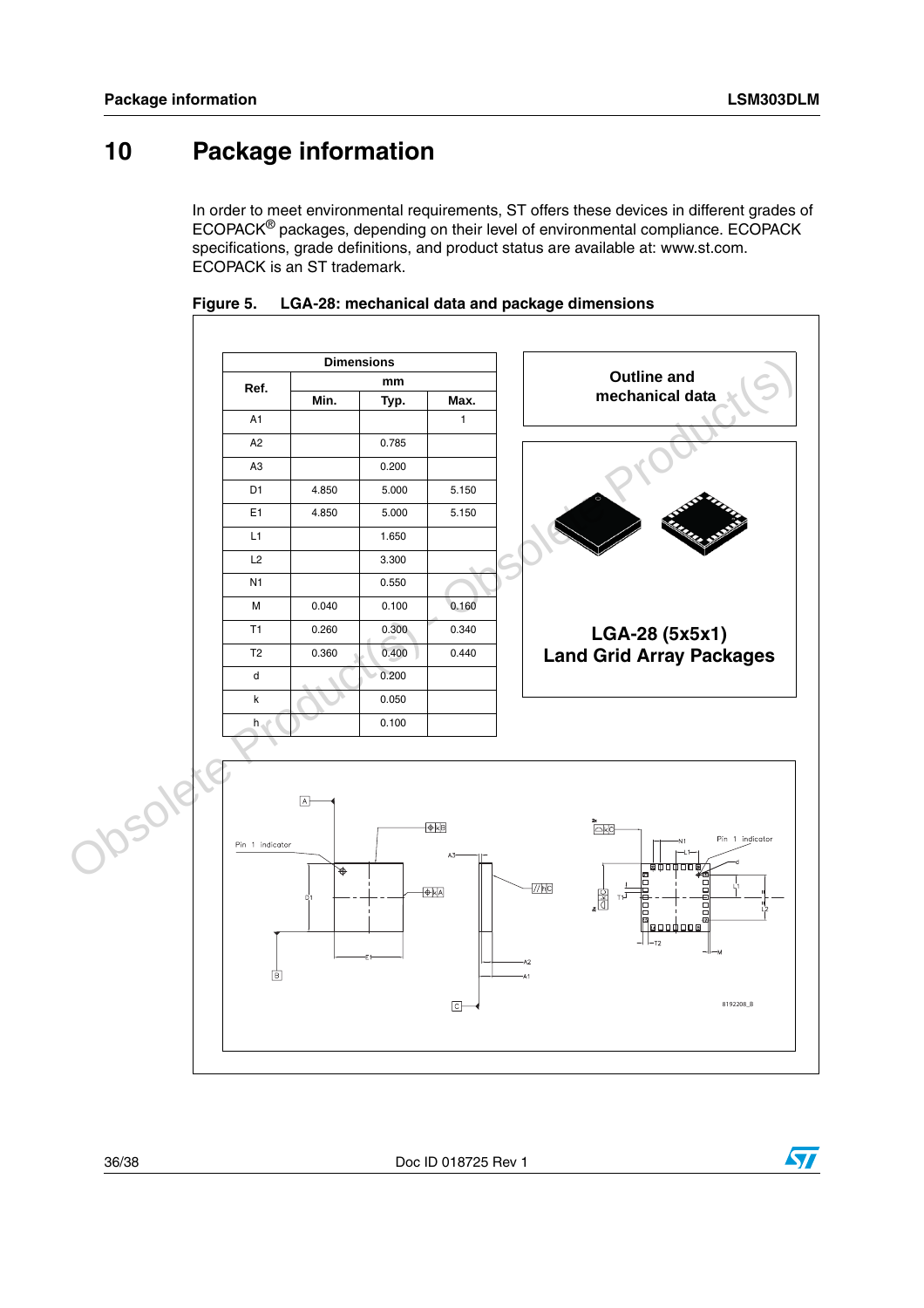# <span id="page-36-0"></span>**11 Revision history**

#### <span id="page-36-1"></span>**Table 68. Document revision history**

| Date        | <b>Revision</b> | <b>Changes</b>   |
|-------------|-----------------|------------------|
| 11-Apr-2011 |                 | Initial release. |



Obsolete Product(s) - Obsolete Product(s)